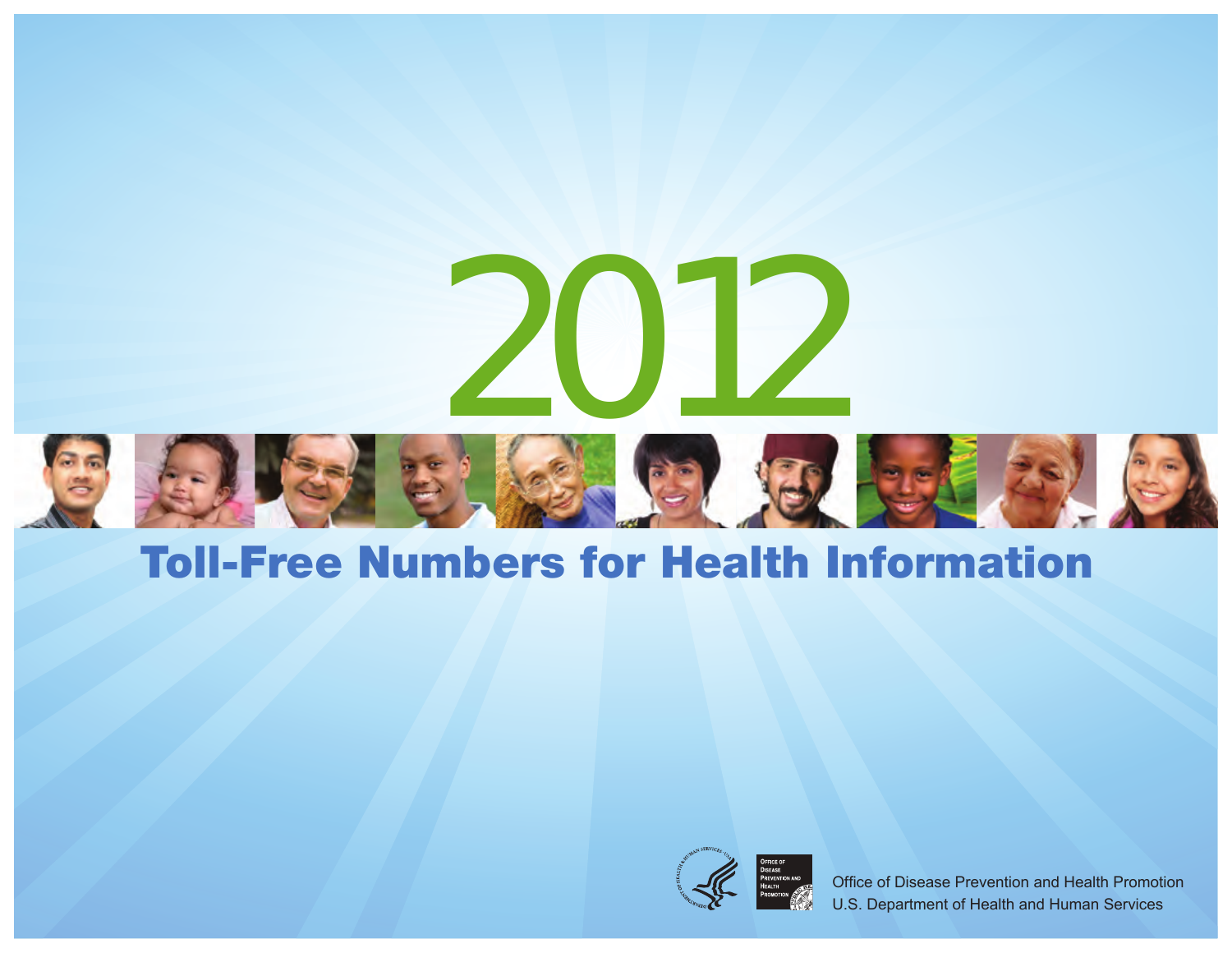

## **These toll-free numbers provide health-related information, education, and support. They DO NOT diagnose or recommend treatment for any disease.**



Some of the toll-free numbers use recorded messages. Others offer personalized counseling and referrals. Most toll-free numbers provide educational materials. (Some organizations may charge handling fees.)

Most toll-free numbers can be reached 24 hours a day, 7 days a week unless otherwise noted.

This directory is organized into 3 categories:

- • *Crisis Intervention.* Organizations that provide crisis assistance.
- *Rare Disorders.* Organizations that provide information about diseases and disorders that affect less than 1 percent of the population.
- *Professional Organizations.* Organizations that offer information about health professions (such as nursing or counseling) or health topics (such as blindness or lymphoma).

This directory is compiled every year by the National Health Information Center, which is a service of the Office of Disease Prevention and Health Promotion (ODPHP), Office of Public Health and Science, U.S. Department of Health and Human Services.

#### **Disclaimer:**

*Not all information in this publication is endorsed by the U.S. Department of Health and Human Services.* 

#### **You are free to reproduce or copy this publication. Please include the following credit line:**

*"Source: 2012 Toll-Free Numbers for Health Information, National Health Information Center, Office of Disease Prevention and Health Promotion, U.S. Department of Health and Human Services, Washington, DC."*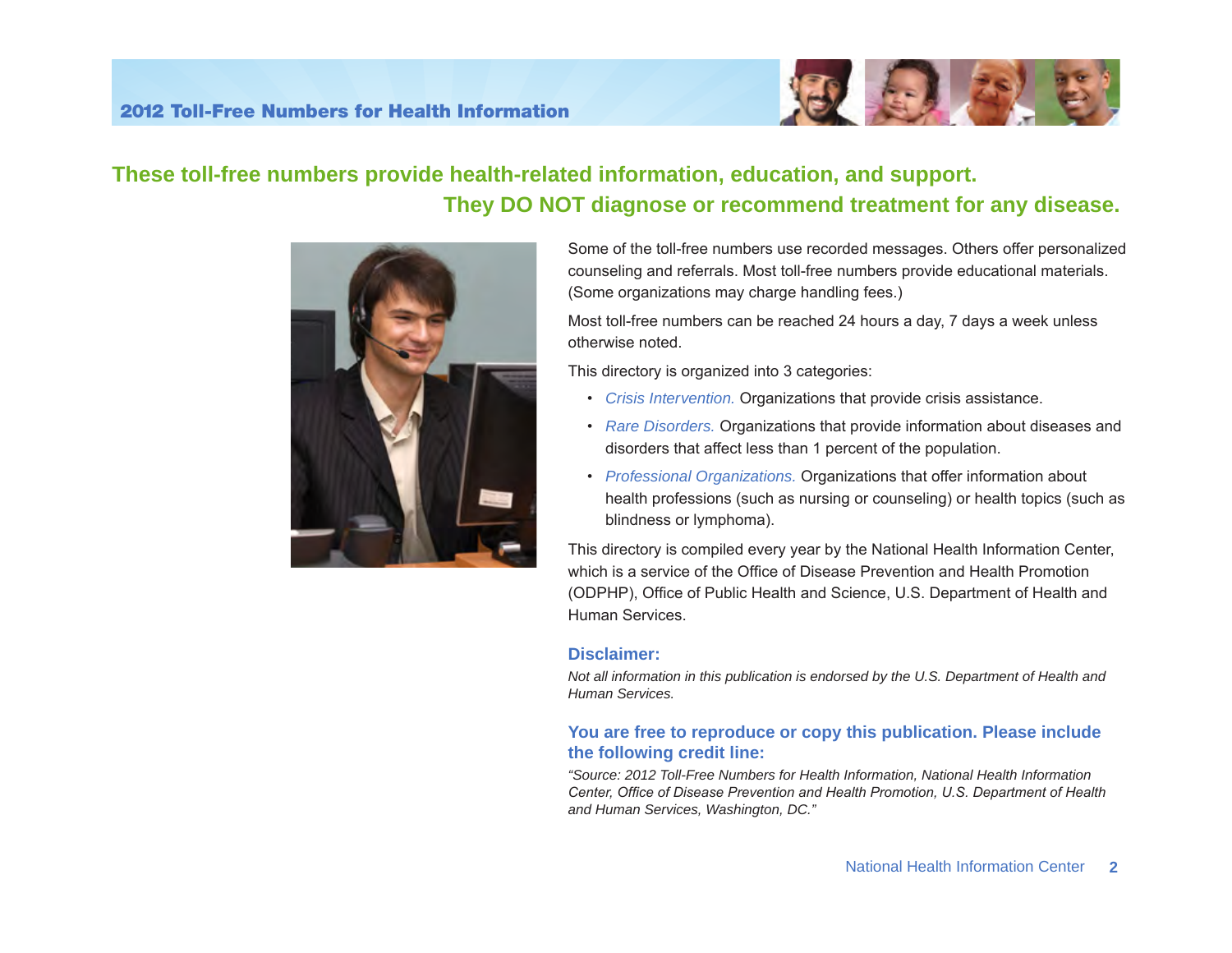### **ADOPTION**

**AdoptUSKids**  (888) 200-4005

**Bethany Christian Services**  (800) 238-4269 (Crisis Hotline)

**Child Welfare Information Gateway**  (800) 394-3366

**National Adoption Center**  (800) TO-ADOPT (862-3678)

### **AGING**

**American Health Assistance Foundation** 

(800) 437-2423 9:00 a.m.–5:00 p.m., Monday–Friday (Eastern time)

#### **Caring Connections**

(A program of the National Hospice and Palliative Care Organization) (800) 658-8898 (Helpline) 9:00 a.m.–5:00 p.m., Monday–Friday (Eastern time)

#### **Eldercare Locator**

(800) 677-1116 9:00 a.m.–8:00 p.m., Monday–Friday, except Federal holidays (Eastern time)

#### **National Institute on Aging Information Center**

(800) 222-2225 (800) 222-4225 (TTY) 8:30 a.m.–5:00 p.m., Monday–Friday, except Federal holidays (Eastern time)

### **AIDS/HIV**

### **AIDS***info*

(800) 448-0440 (888) 480-3739 (TTY) 12:00 p.m.–5:00 p.m., Monday-Friday (Eastern time)

### **CDC INFO**

(800) CDC-INFO (232-4636) (English/Spanish) (888) 232-6348 (TTY)

#### **CDC National Prevention Information Network**

(800) 458-5231 (English/Spanish) (800) 243-7012 (TTY) (888) 282-7681 (Fax) 9:00 a.m.–8:00 p.m., Monday–Friday (Eastern time)



#### **Project Inform HIV/AIDS Treatment Hotline**

(800) 822-7422 10:00 a.m.–4:00 p.m., Monday–Friday (Pacific time)

### **ALCOHOL ABUSE**

*See also Drug Abuse* 

**AdCARE Hospital Helpline** 

(800) 252-6465

#### **Al-Anon Family Group Headquarters**

(888) 4AL-ANON (425-2666) 8:00 a.m.–6:00 p.m., Monday–Friday (Eastern time)

#### **Alcohol and Drug Helpline**

(800) 821-4357 24 hours a day, 7 days a week, 365 days a year

#### **Calix Society**

(800) 398-0524 9:00 a.m.–4:00 p.m., Monday–Friday (Central time)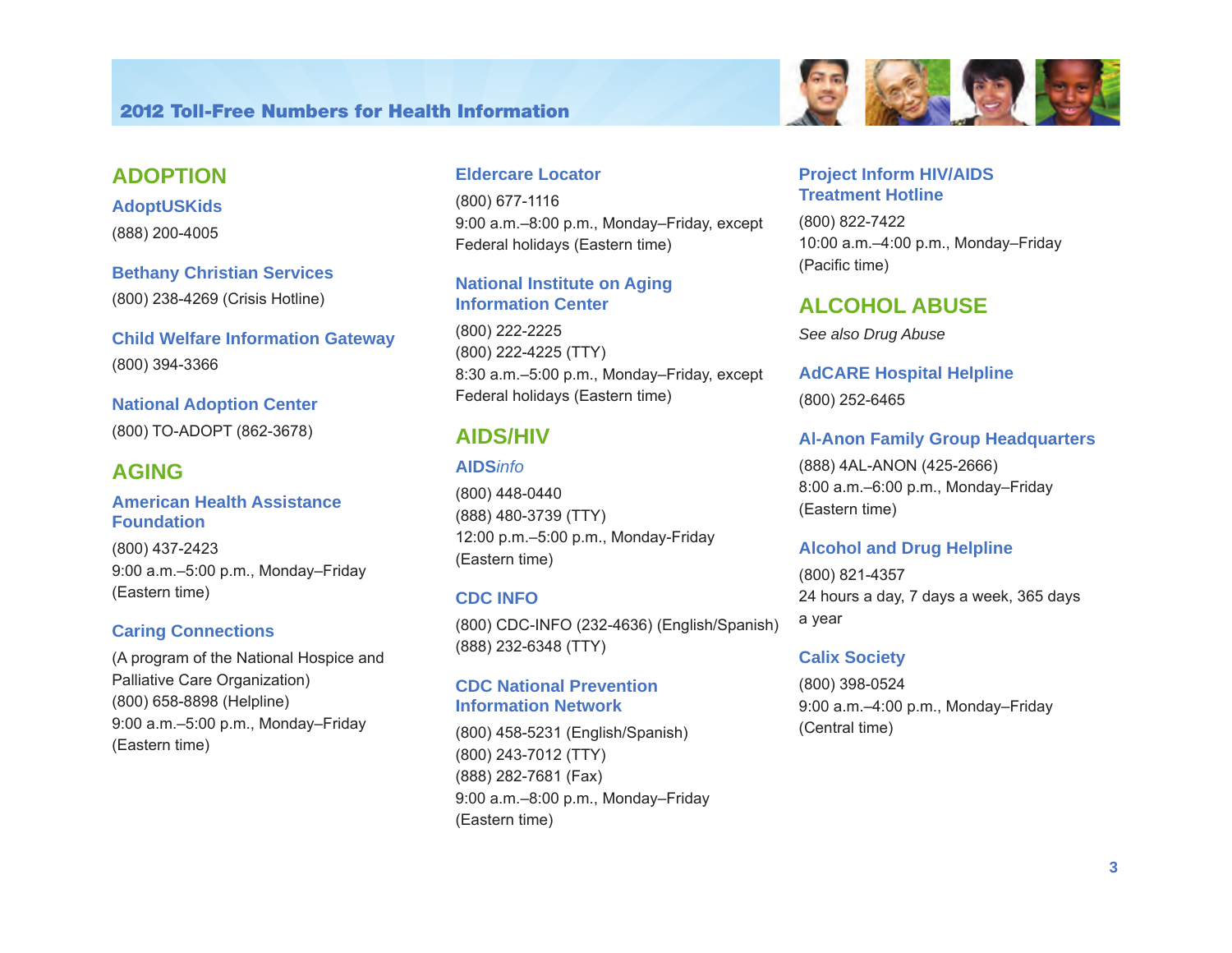#### **National Council on Alcoholism and Drug Dependence, Inc.**

(800) NCA-CALL (622-2255)

### **National Institute on Drug Abuse Research Dissemination Center**

(877) NIDA-NIH (643-2644)

#### **Substance Abuse and Mental Health Services Administration**

(877) 767-4727

### **ALLERGY/ASTHMA**

*See also LUNG DISEASE/ASTHMA/ ALLERGY* 

### **America Academy of Allergy, Asthma and Immunology**

(800) 822-2762

#### **Asthma and Allergy Foundation of America**

(800) 7-ASTHMA (727-8462) 9:00 a.m.–5:00 p.m., Monday–Friday (Eastern time)

#### **Food Allergy and Anaphylaxis Network**

(800) 929-4040 9:00 a.m.–5:00 p.m., Monday–Friday (Eastern time)

#### **National Jewish Medical and Research Center**

(800) 222-5864 (LUNG LINE) 8:30 a.m.–4:30 p.m., Monday–Friday (Central time)

### **ALZHEIMER'S DISEASE**

*See also AGING* 

#### **Alzheimer's Association Helpline**

(800) 272-3900 (866) 403-3073 (TDD) 9:00 a.m.–5:00 p.m., Monday–Friday (Eastern time)

#### **Alzheimer's Disease Education and Referral Center**

(800) 438-4380 8:30 a.m.–5:00 p.m., Monday–Friday, except Federal holidays (Eastern time)

### **ARTHRITIS**

**Arthritis Foundation**  (800) 283-7800

#### **Arthritis National Research Foundation**

(800) 588-2873 8:00 a.m.–4:00 p.m., Monday–Friday (Pacific time)

#### **National Institute of Arthritis and Musculoskeletal and Skin Diseases Information Clearinghouse**

(877) 226-4267 8:30 a.m.–5:00 p.m., Monday–Friday, except Federal holidays (Eastern time)

#### **AUDIOVISUALS**

*See LIBRARY SERVICES* 

#### **AUTISM**

*See CHILD DEVELOPMENT/PARENTING* 

### **AUTOIMMUNE DISEASES**

**American Autoimmune Related Diseases Association, Inc.** 

(800) 598-4668

#### **National Institute of Arthritis and Musculoskeletal and Skin Diseases Information Clearinghouse**

(877) 226-4267 8:30 a.m.–5:00 p.m., Monday–Friday, except Federal holidays (Eastern time)

### **BEHÇET'S DISEASE**

*See RARE DISEASE/DISORDERS* 

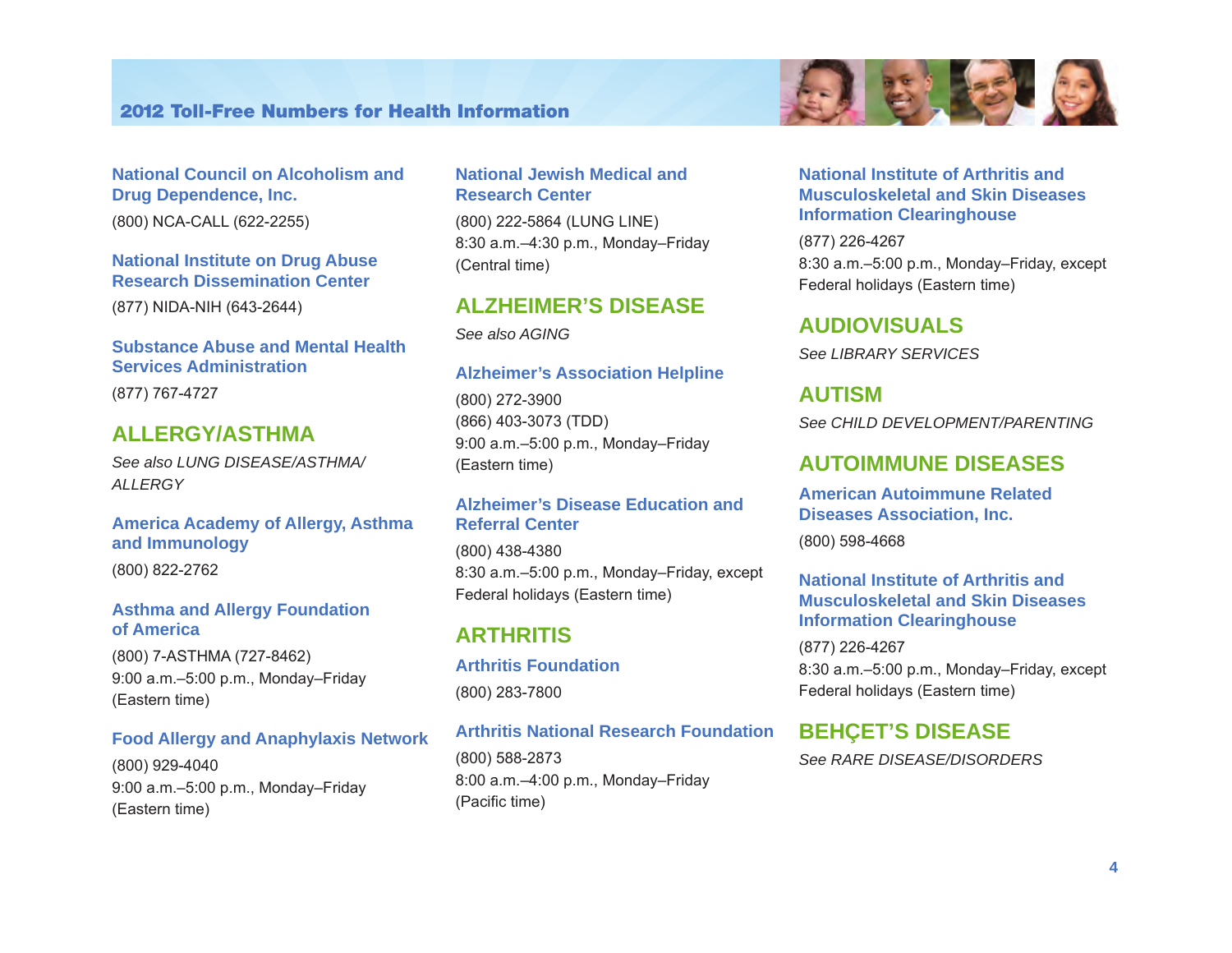### **BLINDNESS**

*See VISION* 

### **BONE DISEASE**

#### **National Osteoporosis Foundation**

(800) 231-4222 8:30 a.m.–5:00 p.m., Monday–Friday (Eastern time)

#### **NIH Osteoporosis and Related Bone Diseases~National Resource Center**

(800) 624-2663 8:30 a.m.–5:00 p.m., Monday–Friday, except Federal holidays (Eastern time)

### **BONE MARROW**

*See also CANCER* 

#### **Aplastic Anemia and MDS International Foundation, Inc.**

(800) 747-2820 8:30 a.m.–4:30 p.m., Monday–Friday (Eastern time)

#### **National Bone Marrow Transplant Link**

(800) LINK-BMT (546-5268) 8:30 a.m.–4:30 p.m., Monday–Friday (Eastern time)

### **National Marrow Donor Program®**

(800) MARROW-2 (627-7692) 8:00 a.m.–5:00 p.m., Monday–Friday (Central time)

## **BRAIN TUMORS**

### **American Brain Tumor Association**

(800) 886-2282 8:30 a.m.–5:00 p.m., Monday–Friday (Central time)

### **Children's Brain Tumor Foundation**

(866) 228-HOPE (228-4673) 9:00 a.m.–5:00 p.m., Monday–Friday (Eastern time)

### **National Brain Tumor Society**

(800) 770-8287 (800) 934-2873 (Patient Services) 9:00 a.m.–5:00 p.m., Monday–Friday (Pacific time)

### **CANCER**

**American Cancer Society**  (800) 227-2345 (Voice/TDD/TTY)

#### **American Childhood Cancer Organization**

(855) 858-2226 9:00 a.m.–5:00 p.m., Monday–Friday (Eastern time)

#### **American Institute for Cancer Research**

**国外工作** 

(800) 843-8114 8:30 a.m.–9:30 p.m., Monday–Thursday; 8:30 a.m.–6:00 p.m., Friday (Eastern time)

#### **Breast Cancer Network of Strength**

(800) 221-2141 (English) (800) 986-9505 (Spanish)

#### **CancerCare, Inc.**

(800) 813-4673

#### **Cancer Hope Network**

(800) 552-4366 8:00 a.m.–5:30 p.m., Monday–Friday (Eastern time)

#### **Kidney Cancer Association**

(800) 850-9132 9:00 a.m.–5:00 p.m., Monday–Friday (Central time)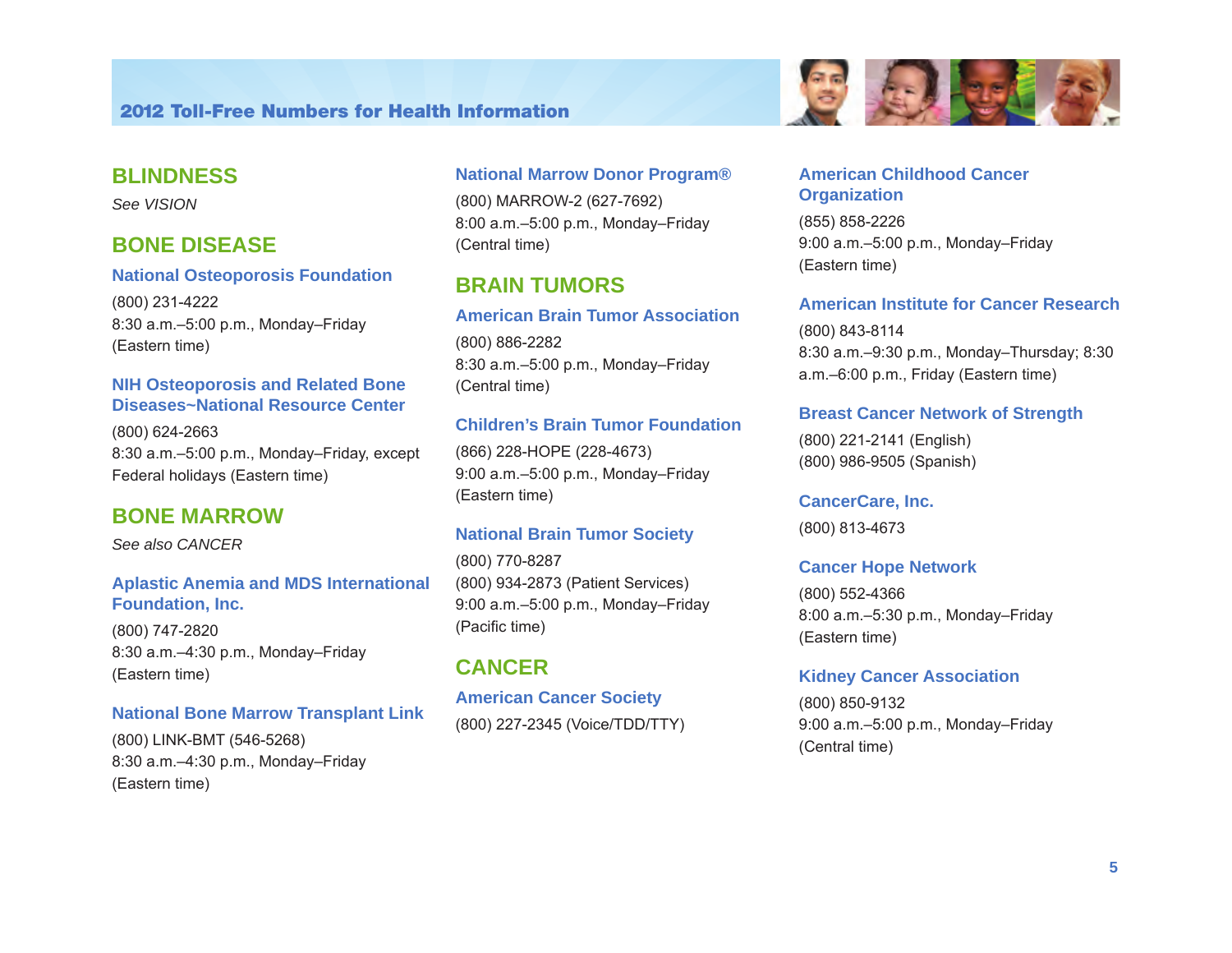#### **National Bone Marrow Transplant Link**

(800) LINK-BMT (546-5268) 8:30 a.m.–4:30 p.m., Monday–Friday (Eastern time)

#### **National Cancer Institute's Cancer Information Service**

(800) 4-CANCER (422-6237) (800) 332-8615 (TTY) 9:00 a.m.–4:30 p.m., Monday–Friday, except Federal holidays (Eastern time)

#### **National Marrow Donor Program®**

(800) MARROW-2 (627-7692) 8:00 a.m.–5:00 p.m., Monday–Friday (Central time)

### **Support for People with Oral and Head and Neck Cancer**

(800) 377-0928

#### **Susan G. Komen for the Cure**

(877) 465-6636 9:00 a.m.–5:00 p.m., Monday–Friday (Central time)

#### **Us TOO International Prostate Cancer Eduction and Support Network**

(800) 808-7866 9:00 a.m.–5:00 p.m., Monday–Friday (Central time)

**Zero – The Project to End Prostate Cancer**  (888) 245-9455

**CEREBRAL PALSY**  *See RARE DISORDERS* 

### **CHEMICAL PRODUCTS/ PESTICIDES**

*See also HOUSING* 

#### **National Pesticide Information Center**

(800) 858-7378 (TDD capability) 6:30 a.m.–4:30 p.m., 7 days a week (Pacific time)

### **CHILD ABUSE/MISSING CHILDREN/CHILDREN'S MENTAL HEALTH**

#### **Child Find of America, Inc.**

(800) I-AM-LOST (426-5678) (800) A-WAY-OUT (292-9688) (Parental abduction) 9:00 a.m.–4:00 p.m., Monday–Friday (Eastern time)

#### **Childhelp®**

National Child Abuse Hotline (800) 4-A-CHILD (422-4453)



#### **Child Welfare Information Gateway**

(800) 394-3366 8:00 a.m.–5:30 p.m., Monday–Friday (Eastern time)

#### **Covenant House Nineline**

(800) 999-9999

#### **Girls & Boys Town National Hotline**

(800) 448-3000 (800) 448-1833 (TDD) Spanish-speaking operators are available.

#### **National Center for Missing & Exploited Children®**

(800) THE-LOST (843-5678) (800) 826-7653 (TTY)

#### **National Institute of Mental Health Resource Information Center**

(866) 615-6464 (866) 415-8051 (TTY) 8:30 a.m.–5:00 p.m., Monday–Friday, except Federal holidays (Eastern time)

#### **National Runaway Switchboard**

(800) RUNAWAY (786-2929) (800) 621-0394 (TDD) Has access to AT&T Language Line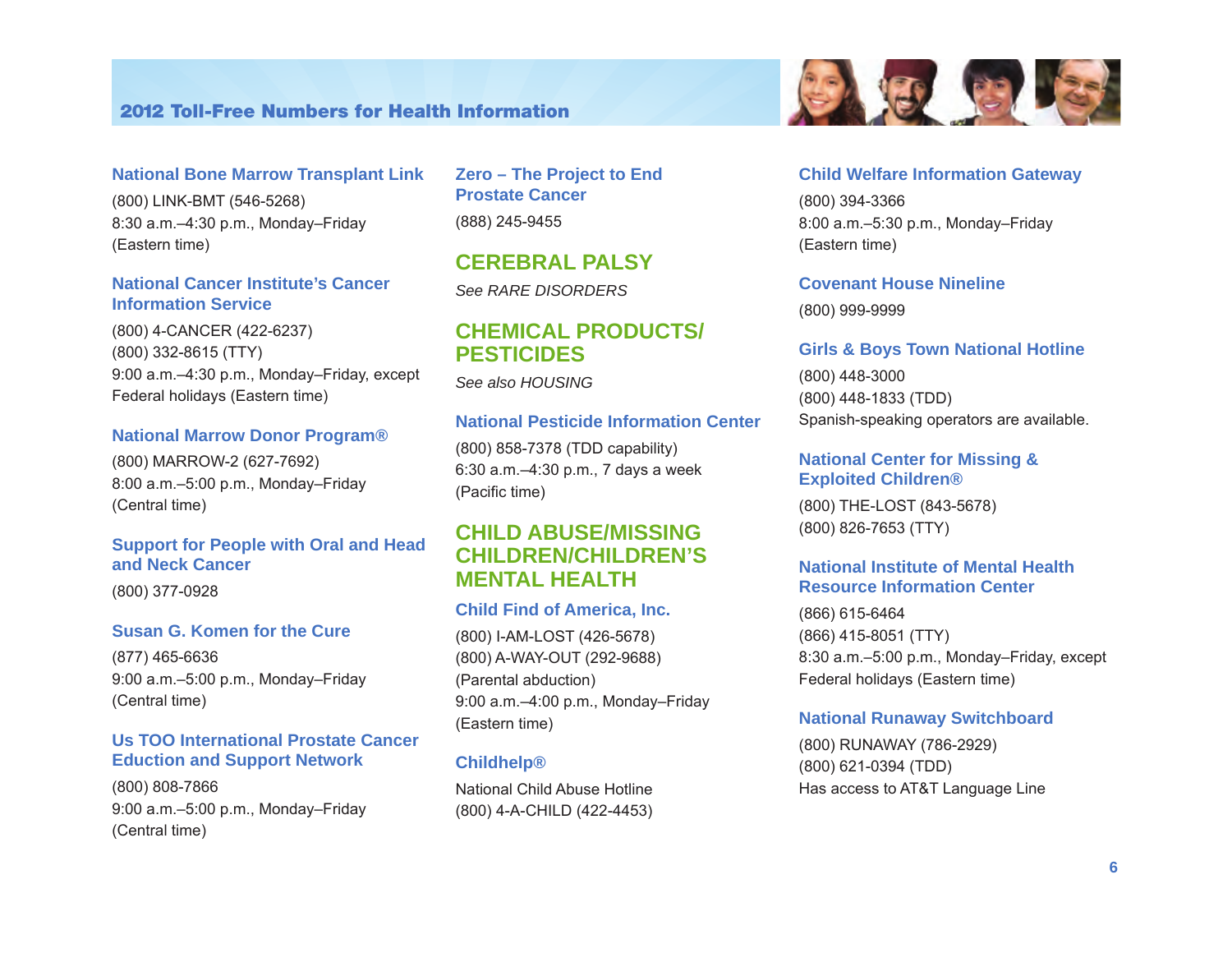### **CHILD CARE**

#### **National Child Care Information and Technical Assistance Center**

(800) 616-2242 (800) 716-2242 (Fax) (800) 516- 2242 (TTY) 8:30 a.m.–5:30 p.m., Monday–Friday, except Federal holidays (Eastern time)

### **CHILD DEVELOPMENT/ PARENTING**

#### **Back to Sleep SIDS Information Campaign**

*Eunice Kennedy Shriver* National Institute of Child Health and Human Development (800) 505-CRIB (505-2742) 8:30 a.m.–5:00 p.m., Monday–Friday, except Federal holidays (Eastern time)

#### *Eunice Kennedy Shriver* **National Institute of Child Health and Human Development Information Resource Center**

(800) 370-2943 (888) 320-6942 (TTY) (866) 760-5947 (Fax) 8:30 a.m.–5:00 p.m., Monday–Friday, except Federal holidays (Eastern time)

#### **Human Growth Foundation**

(800) 451-6434 9:00 a.m.–5:00 p.m., Monday–Friday (Eastern time)

#### **MAGIC Foundation for Children's Growth**

(800) 362-4423 9:00 a.m.–4:00 p.m., Monday–Friday (Central time)

### **National Association for the Education of Young Children**

(800) 424-2460 9:00 a.m.–5:00 p.m., Monday–Friday (Eastern time)

#### **National Lekotek Center**

(800) 366-7529 9:00 a.m.–5:00 p.m., Monday–Friday (Central time)

#### **National Organization on Fetal Alcohol Syndrome**

(800) 66-NOFAS (666-6327) 9:00 a.m.–6:00 p.m., Monday–Friday (Eastern time)

#### **Starlight Children's Foundation**

(800) 274-7827 8:00 a.m.–5:00 p.m., Monday–Friday (Pacific time)

### **Zero to Three: National Center for Infants, Toddlers and Families**

(800) 899-4301 9:00 a.m.–5:00 p.m., Monday–Friday (Eastern time)

### **CHRONIC FATIGUE SYNDROME**

*See RARE DISORDERS* 

### **CHRONIC PAIN**

**American Chronic Pain Association**  (800) 533-3231

**American Pain Foundation**  (888) 615-7246

### **CLINICAL TRIALS**

**CenterWatch Clinical Trials Listing Service**  (866) 219-3440

#### **National Institutes of Health Clinical Center**

(800) 411-1222 (Patient Recruitment)

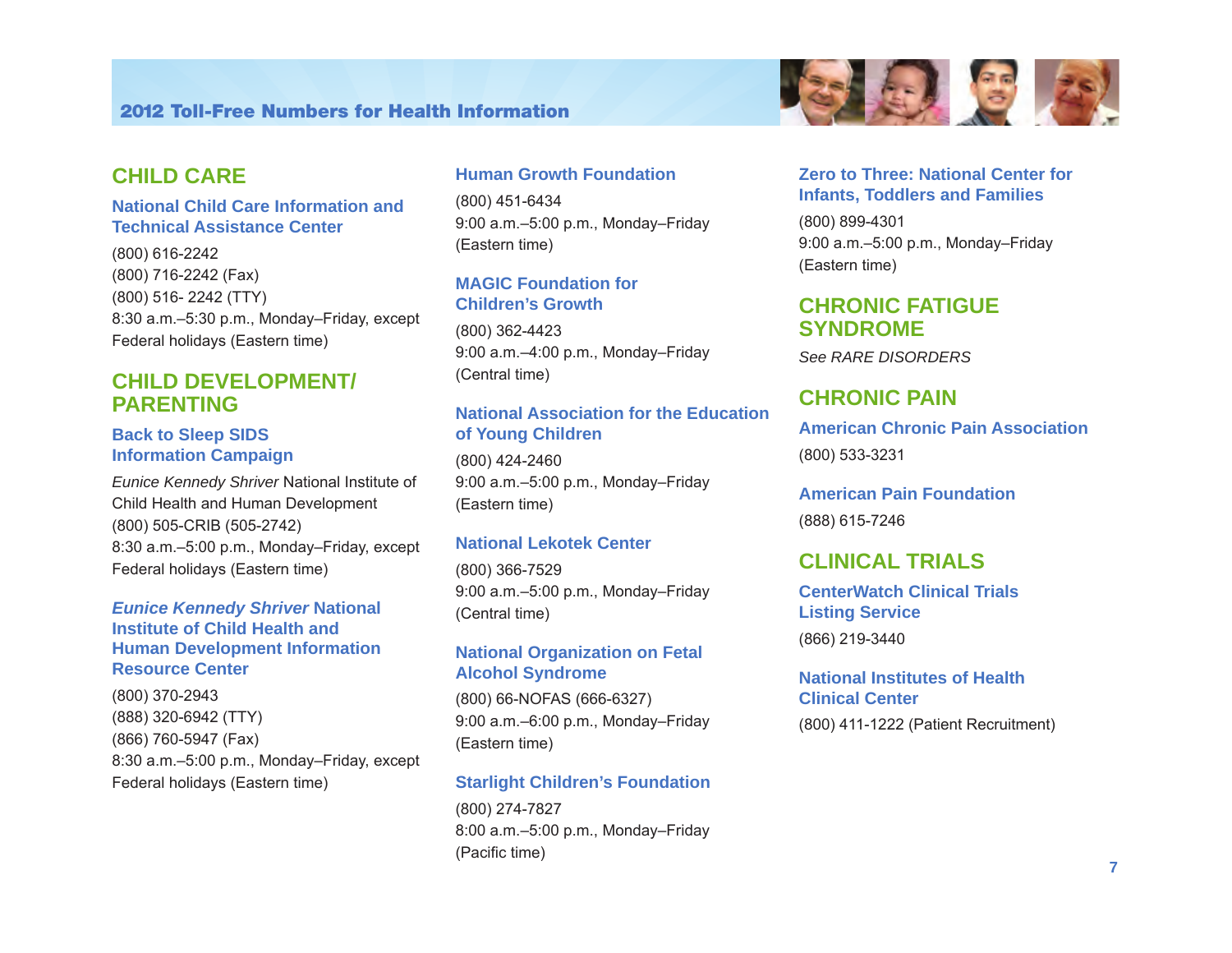

### **CRISIS INTERVENTION**

*All operate 24 hours/7 days a week.* 

#### **A–WAY–OUT**

(800) 292–9688

Provides unique crisis mediation program for parents contemplating abduction of their children, or who have already abducted their children and want to use Child Find Volunteer Family Mediators to resolve their custody dispute.

#### **Childhelp®**

National Child Abuse Hotline (800) 4-A-CHILD (422-4453)

Provides multilingual crisis intervention on child abuse and domestic violence issues. Gives referrals to local agencies offering counseling and other services related to child abuse, adult survivor issues, and domestic violence. Provides literature on child abuse in English and Spanish. Calls are anonymous, toll-free, and counselors are paid, degreed professionals.

#### **Covenant House Nineline**

(800) 999-9999

Crisis line for youth, teens, and families. Locally based referrals throughout the United States. Help for youth and parents regarding drugs, abuse, homelessness, runaway children, and message relays.

#### **Girls & Boys Town National Hotline**

(800) 448-3000 (800) 448-1833 (TDD)

Provides short-term intervention and counseling and refers callers to local community resources. Counsels on parentchild conflicts, family issues, suicide, pregnancy, runaway youth, physical and sexual abuse, and other issues that impact children and families. Spanish-speaking operators are available.

#### **National Center for Missing & Exploited Children®**

(800) THE-LOST (843-5678) (800) 826-7653 (TTY)

The National Center for Missing & Exploited Children's® mission is to help prevent child abduction and sexual exploitation; help find missing children; and assist victims of child abduction and sexual exploitation, their families, and the professionals who serve them.

#### **National Runaway Switchboard**

(800) RUNAWAY (786-2929) (800) 621-0394 (TDD)

Provides crisis intervention and travel assistance information to runaways. Gives referrals to shelters nationwide. Also relays messages to, or sets up conference calls with, parents at the request of the child. Has access to AT&T Language Line.

#### **National Suicide Prevention Lifeline**

(800) 273-TALK (273-8255) (800) 799-4TTY (799-4889) (TTY) (888) 628-9454 (Spanish)

The National Suicide Prevention Lifeline is a 24-hour, toll-free suicide prevention service that routes calls from anywhere in the country to the nearest available certified crisis center where trained crisis counselors talk to callers and can link them to local services.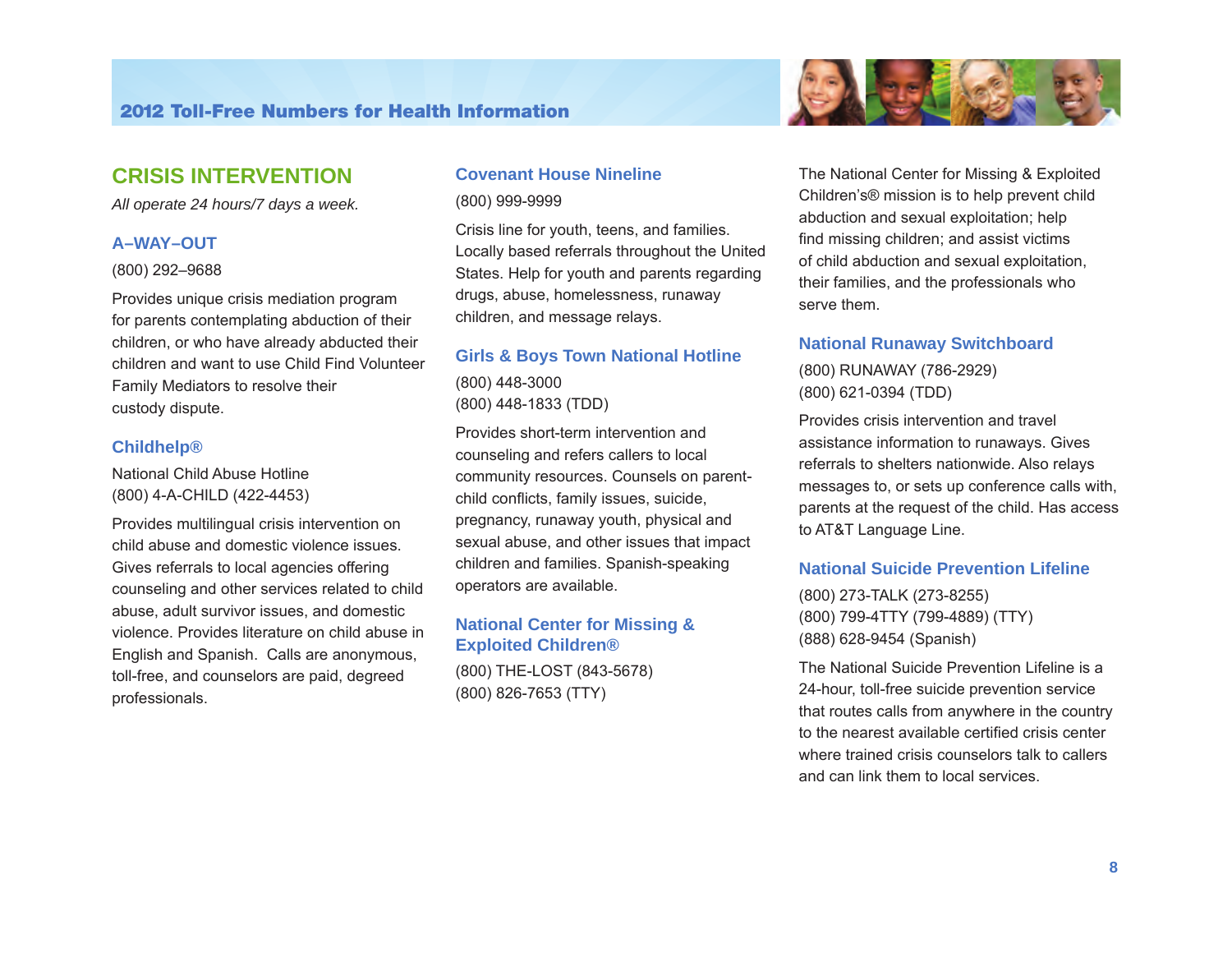#### **Rape, Abuse, and Incest National Network**

(800) 656-4673

Connects caller to the nearest counseling center that provides counseling for rape, abuse, and incest victims.

### **CYSTIC FIBROSIS**

*See RARE DISORDERS* 

### **DENTAL/ORAL HEALTH**

#### **Academy of General Dentistry**

(888) 243-3368 (877) 292-9327 (Referral Line)

### **American Association of Orthodontists**  (800) 424-2841

#### **American Dental Association**

(800) 947-4746 (Catalog Sales and Service) 8:00 a.m.–5:00 p.m., Monday–Friday (Central time)

#### **CDC Division of Oral Health**

Centers for Disease Control and Prevention (800) 232-4636 (888) 232-6348 (TTY)

#### **National Oral Health Information Clearinghouse**

National Institute of Dental and Craniofacial Research (866) 232-4528 8:30 a.m.–5:00 p.m., Monday–Friday, except Federal holidays (Eastern time)

### **DIABETES/DIGESTIVE DISEASES**

#### **American Association of Diabetes Educators**

(800) 338-3633 8:00 a.m.–5:00 p.m., Monday–Friday (Central time)

#### **American Diabetes Association**

(800) 342-2383 (800) ADA-ORDER (232-6733) (Fax, Order Fulfillment) 8:30 a.m.–8:00 p.m., Monday–Friday (Eastern time)

#### **Crohn's and Colitis Foundation of America, Inc.**

(800) 932-2423 9:00 a.m.–5:00 p.m., Monday–Friday (Eastern time)

#### **Juvenile Diabetes Research Foundation International**

(800) 533-CURE (533-2873) 9:00 a.m.–5:00 p.m., Monday–Friday (Eastern time)

#### **National Diabetes Information Clearinghouse**

(800) 860-8747 (866) 569-1162 (TTY) 8:30 a.m.–5:00 p.m., Monday–Friday (Eastern time)

#### **National Digestive Diseases Information Clearinghouse**

(800) 891-5389 (866) 569-1162 (TTY) 8:30 a.m.–5:00 p.m., Monday–Friday (Eastern time)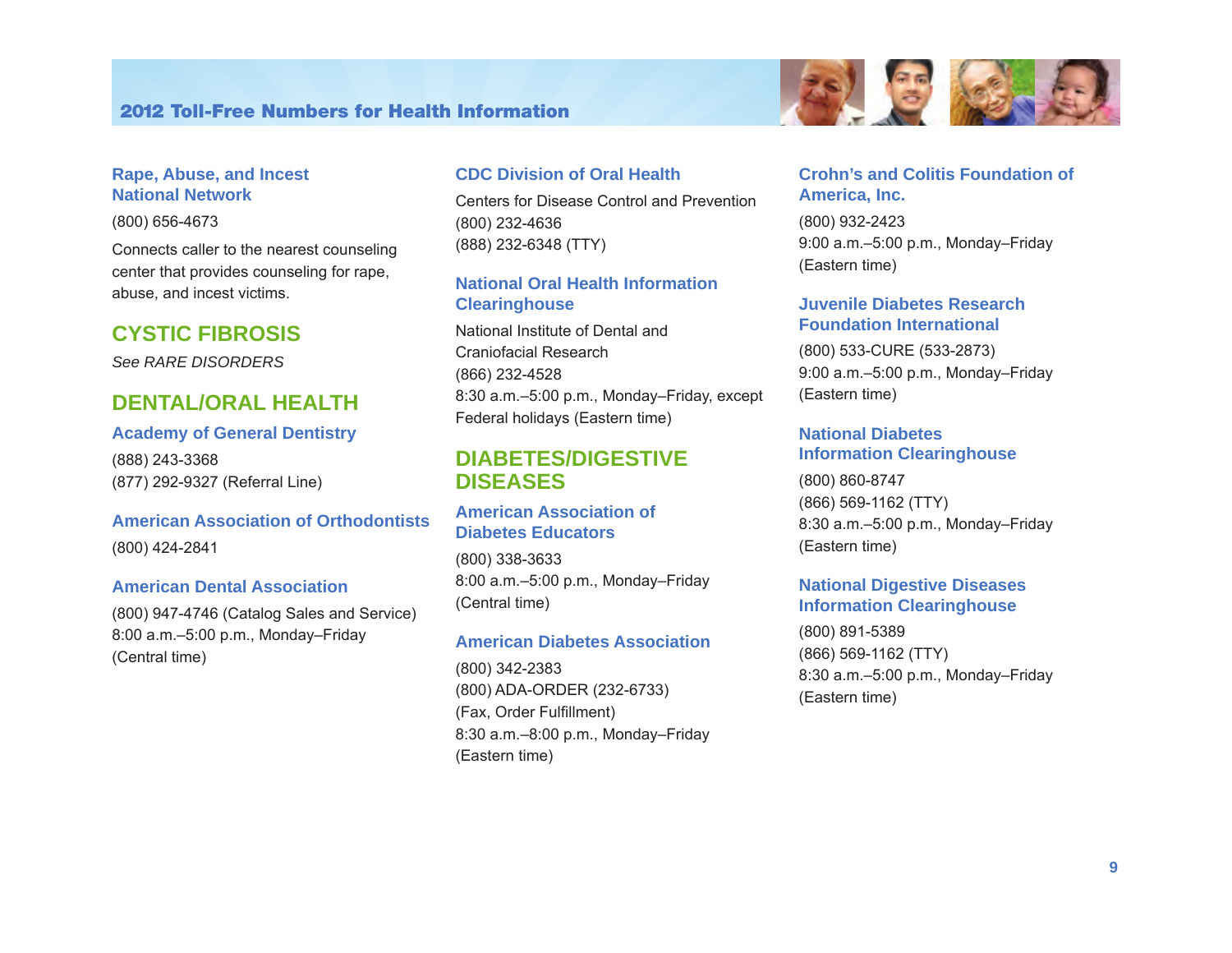



#### **Americans with Disabilities Act Information Line**

(800) 514-0301 (800) 514-0383 (TTY) 9:30 a.m.–5:30 p.m., Monday–Wednesday and Friday; 12:30 p.m.–5:30 p.m., Thursday, except Federal holidays (Eastern time) Spanish-speaking operators are available.

#### **Amputee Coalition of America**

National Limb Loss Information Center (888) AMP-KNOW (267-5669) 8:00 a.m.–5:00 p.m., Monday–Friday (Eastern time)

#### **Children's Craniofacial Association**

(800) 535-3643 9:00 a.m.–5:00 p.m., Monday–Friday (Central time)

#### **Cleft Palate Foundation**

(800) 242-5338

#### **DBTAC: Mid-Atlantic Americans with Disabilities Act Center**

(800) 949-4232 (Voice/TTY) 8:30 a.m.–5:00 p.m., Monday–Friday, except Federal holidays (Eastern time)

#### **Easter Seals**

(800) 221-6827 8:30 a.m.–5:00 p.m., Monday–Friday (Central time)

#### **FACES: The National Craniofacial Association**

(800) 332-2373 9:00 a.m.–5:00 p.m., Monday–Friday (Eastern time)

#### **Families of Spinal Muscular Atrophy**

(800) 886-1762 7:00 a.m.–3:00 p.m., Monday–Friday (Central time)

#### **Job Accommodation Network**

(800) ADA-WORK (232-9675) (800) 526-7234 (877) 781-9403 (TTY) 9:00 a.m.–6:00 p.m., Monday–Friday (Eastern time) Services available in English, Spanish, and French.

#### **National Center on Birth Defects and Developmental Disabilities**

Centers for Disease Control and Prevention (800) 232-4636 (800) 232-6348 (TTY)

#### **National Dissemination Center for Children with Disabilities**

(800) 695-0285 (Voice/TTY) 9:00 a.m.–5:00 p.m., Monday–Friday, except Federal holidays (Eastern time)

#### **National Rehabilitation Information Center**

(800) 346-2742 9:00 a.m.–5:00 p.m., Monday–Friday (Eastern time)

#### **Scoliosis Association**

(800) 800-0669 1:00 p.m.–5:30 p.m., Monday–Friday (Eastern time)

#### **DOWN SYNDROME**

*See RARE DISORDERS*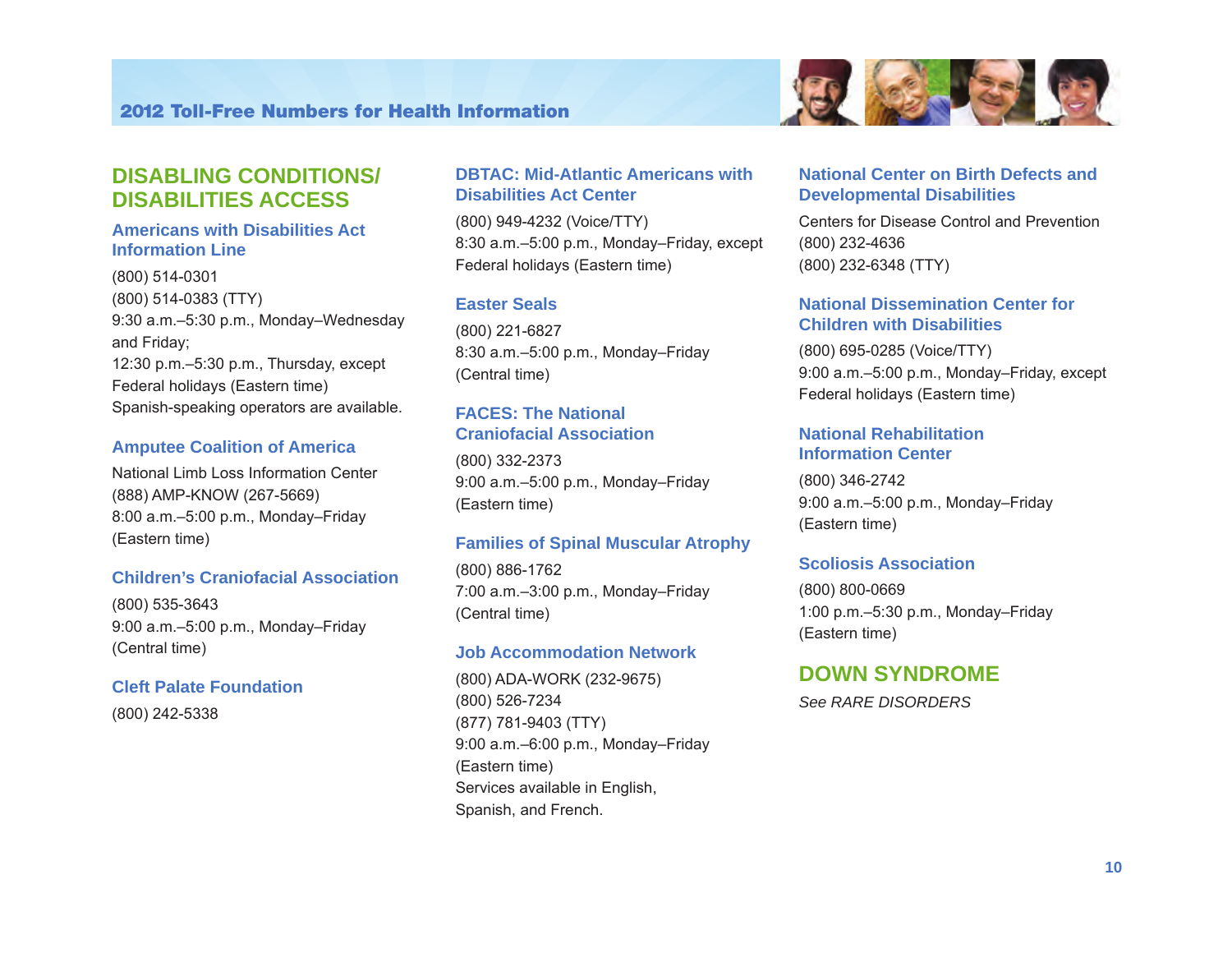

#### **Safe Drinking Water Hotline**

(800) 426-4791 (English/Spanish) 8:30 a.m.–5:45 p.m., Monday–Thursday, 8:30 a.m.–4:45 p.m., Friday.

### **DRUG ABUSE**

*See also ALCOHOL ABUSE and SUBSTANCE ABUSE* 

#### **Drug-Free Workplace Helpline**

(800) 967-5752 9:00 a.m.–5:30 p.m., Monday–Friday (Eastern time)

#### **Drug Help**

(800) 378-4435 9:00 a.m.–5:00 p.m., Monday–Friday (Eastern time)

#### **Drug Policy Information Clearinghouse**

White House Office of National Drug Control Policy (800) 666-3332 10:00 a.m.–6:00 p.m., Monday–Friday (Eastern time)

#### **Housing and Urban Development Drug Information and Strategy Clearinghouse**

(800) 955-2232 8:00 a.m.–8:00 p.m., Monday–Friday (Eastern time)

#### **Pride Surveys**

(800) 279-6361 8:30 a.m.–4:00 p.m., Monday–Friday (Central time)

#### **PRIDE Youth Programs**

(800) 668-9277 8:00 a.m.–5:00 p.m., Monday–Friday (Central time)

#### **Substance Abuse and Mental Health Services Administration**  (877) 767-4727

### **DWARFISM**

#### **Human Growth Foundation**

(800) 451-6434 9:00 a.m.–5:00 p.m., Monday–Friday (Eastern time)

### **DYSLEXIA**

*See LEARNING DISORDERS* 

### **EATING DISORDERS**

**National Eating Disorders Association**  (800) 931-2237 (Helpline)

**Professor (25)** 

### **ENDOMETRIOSIS**

*See WOMEN* 

### **ENVIRONMENT**

#### **Asbestos Ombudsman Hotline**

(800) 368-5888 8:00 a.m.–4:30 p.m., Monday–Friday, except Federal holidays (Eastern time)

#### **Environmental Justice Information Line**

U.S. Environmental Protection Agency (800) 962-6215 (English/Spanish) 8:00 a.m.–5:30 p.m., Monday–Friday (Eastern time)

### **EPILEPSY**

*See RARE DISORDERS* 

### **ESSENTIAL TREMOR**

#### **International Essential Tremor Foundation**

(888) 387-3667 8:00 a.m.–4:30 p.m., Monday–Friday (Central time)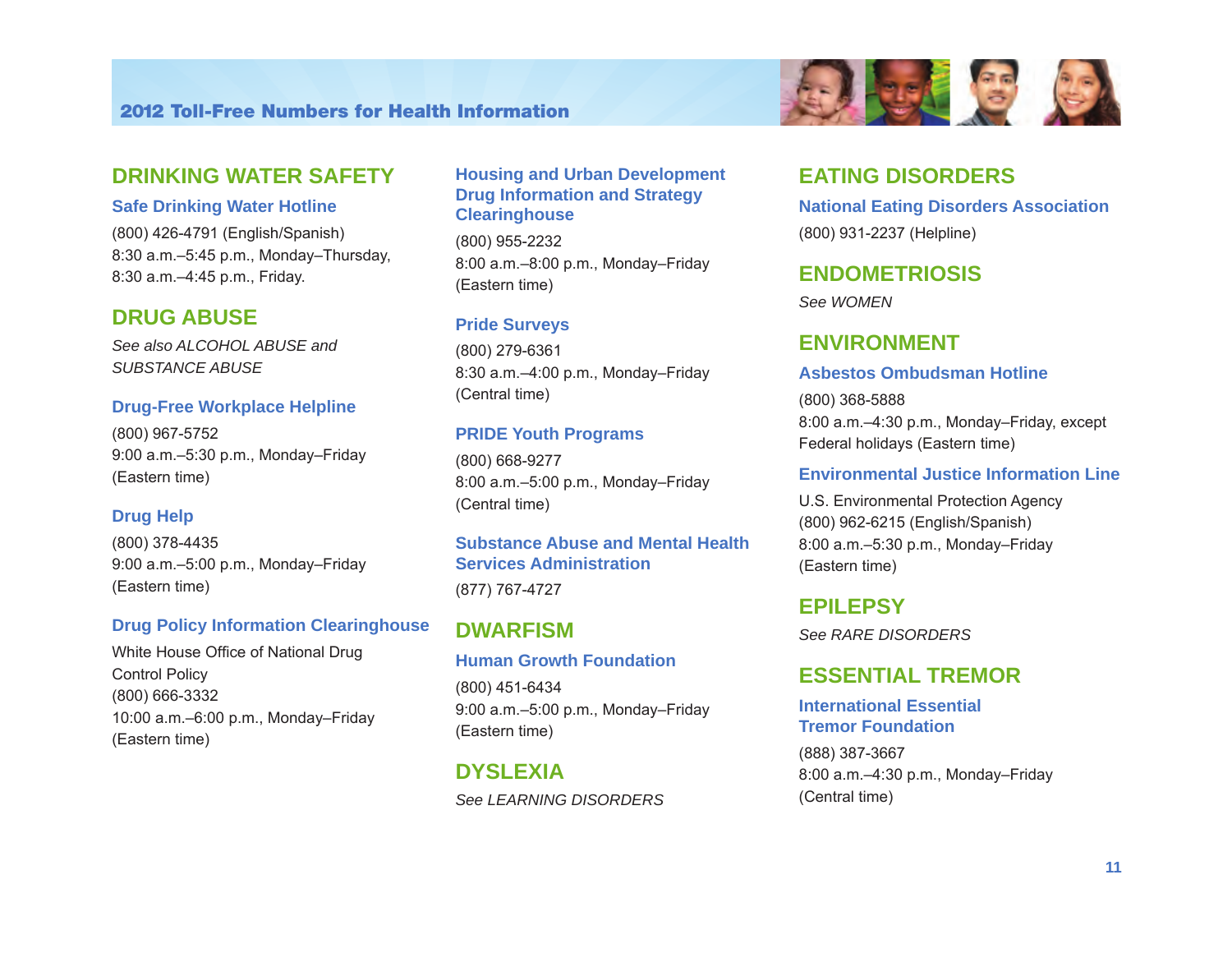

#### **National Fire Protection Association**

(800) 344-3555 (Customer Service) 9:00 a.m.–5:00 p.m., Monday–Friday (Eastern time)

### **FITNESS**

#### **Aerobics and Fitness Foundation of America**

(800) 968-7263 (Consumer Hotline) (800) 446-2322 (For Professionals) 6:30 a.m.–6:00 p.m., Monday–Friday (Pacific time)

#### **American Council on Exercise**

(888) 825-3636 7:00 a.m.–5:00 p.m., Monday–Friday (Pacific time)

#### **American Running Association**

(800) 776-2732 9:00 a.m.–5:00 p.m., Monday–Friday (Eastern time)

#### **Shaping America's Youth®**

(800) SAY-9221 (729-9221)

### **TOPS (Taking Off Pounds Sensibly) Club, Inc.**

(800) 932-8677 8:00 a.m.–4:30 p.m., Monday–Friday (Central time)

#### **Weight Control Information Network**

National Institute of Diabetes and Digestive and Kidney Diseases (877) 946-4627 8:30 a.m.–5:00 p.m., Monday–Friday, except Federal holidays (Eastern time)

#### **YMCA of the USA**

(800) 872-9622 8:00 a.m.–5:00 p.m., Monday–Friday (Central time)

### **FOOD SAFETY**

#### **Center for Food Safety and Applied Nutrition, FDA**

(888) SAFEFOOD (723-3366) 10:00 a.m.–4:00 p.m., Monday–Friday, exept Federal holidays (Eastern time)

#### **U.S. Department of Agriculture Meat and Poultry Hotline**

(888) MPHotline (674-6854) (800) 256-7072 (TTY) 10:00 a.m.–4:00 p.m., Monday–Friday; 8:00 a.m.-2:00 p.m. on Thanksgiving (Eastern time)

#### **U.S. Fish & Wildlife Service**

(800) 344-WILD (344-9453) 8:00 a.m.–8:00 p.m., Monday–Friday, except Federal holidays (Eastern time)

### **GAY, LESBIAN, BISEXUAL, TRANSGENDER HEALTH**

#### **Gay, Lesbian, Bisexual, and Transgender Helpline**

(888) 340-4528 6:00 p.m.–11:00 p.m., 7 days a week (Eastern time)

#### **Gay, Lesbian, Bisexual, and Transgender National Hotline**

(888) 843-4564 4:00 p.m.–12:00 a.m., Monday–Friday; 12:00 p.m.–5:00 p.m., Saturday (Eastern time)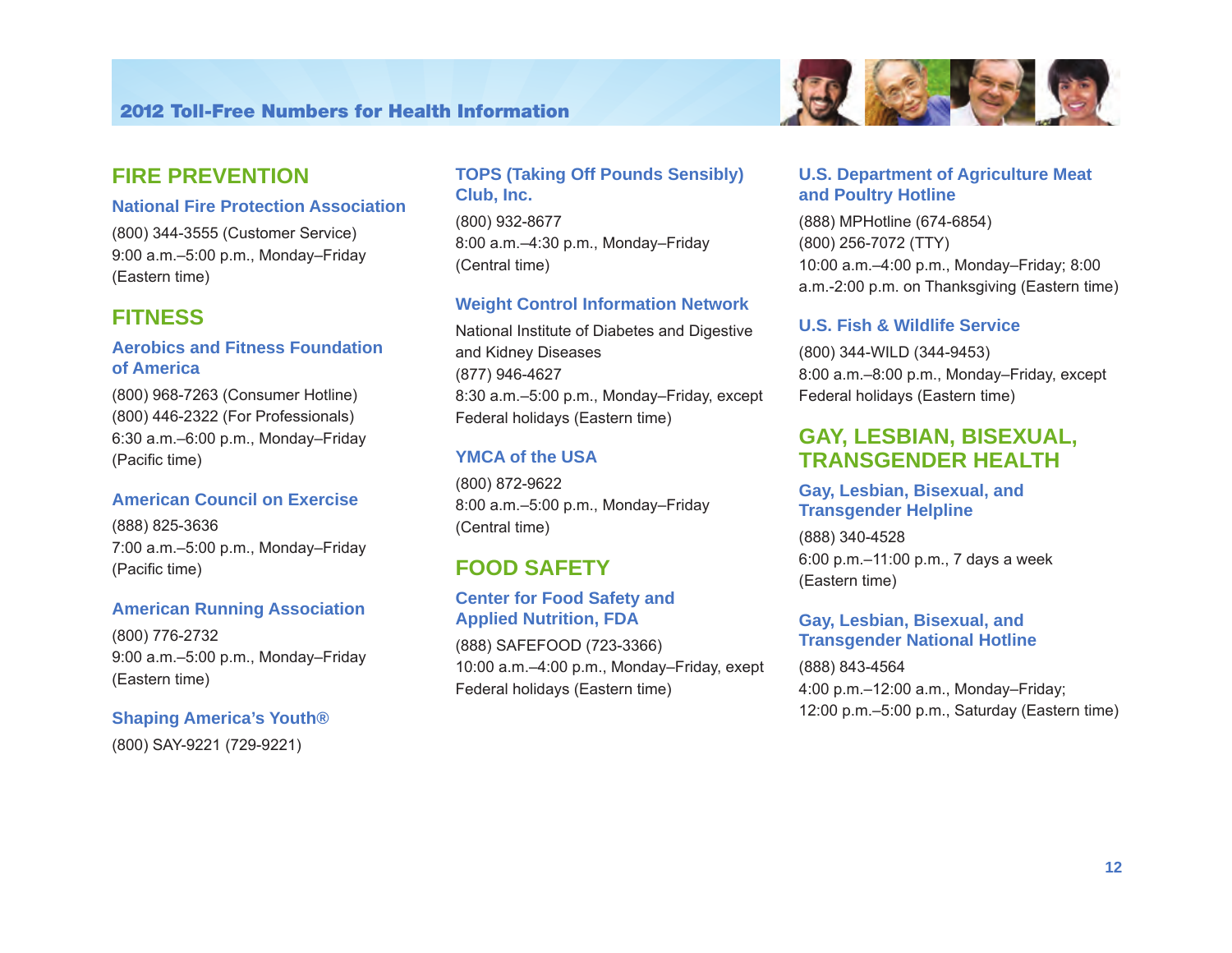#### **Lambda Legal Defense and Education Fund**

(866) 542-8336 (Foster Care Helpline) 9:00 a.m.–5:00 p.m., Monday–Friday (Eastern time)

#### **National Center for Lesbian Rights**

(800) 528-6257 (Youth Legal Information Line) 9:00 a.m.–5:00 p.m., Monday–Friday (Pacific time)

#### **Peer Listening Line**

(800) 399-7337 5:30 p.m.–10:00 p.m., 7 days a week (Eastern time)

#### **Trevor Helpline**

(866) 4-U-TREVOR (488-7386)

### **GENERAL HEALTH**

#### **Agency for Healthcare Research and Quality Clearinghouse**

(800) 358-9295 8:30 a.m.–5:00 p.m., Monday–Friday, except Federal holidays (Eastern time)

#### **American Academy of Family Physicians**

(800) 274-2237

#### **American Chiropractic Association**

(800) 986-4636 8:30 a.m.–5:30 p.m., Monday–Friday (Eastern time)

#### **American Osteopathic Association**

(800) 621-1773 8:00 a.m.–5:00 p.m., Monday–Friday (Central time)

#### **American Podiatric Medical Association, Inc.**

(800) ASK-APMA (275-2762)

#### **Angel Flight Mid-Atlantic**

(800) 296-3797 9:00 a.m.–5:00 p.m., Monday–Friday (Eastern time)

#### **Health Resources and Services Administration Information Center**

(888) ASK-HRSA (275-4772) (877) 4TY-HRSA (489-4772) (TTY/TDD) 8:30 a.m.–5:00 p.m., Monday–Friday (Eastern time)

#### **MedicAlert® Foundation**

(888) 633-4298

#### **National Center for Chronic Disease Prevention and Health Promotion**

Centers for Disease Control and Prevention (800) 232-4636 (888) 232-6348 (TTY)

#### **National Center for Complementary and Alternative Medicine Clearinghouse**

(888) 644-6226 (866) 464-3615 (TTY) (866) 464-3616 (Fax) 8:30 a.m.–5:00 p.m., Monday–Friday, except Federal holidays (Eastern time)

#### **National Center for Health Statistics**

Centers for Disease Control and Prevention (800) 232-4636

#### **National Health Information Center**

(800) 336-4797 9:00 a.m.–5:30 p.m., Monday–Friday, except Federal holidays (Eastern time)

#### **National Health Service Corps**

(800) 221-9393 Scholarships/Loan Repayment & Job Opportunities in Underserved Areas (877) 897-9910 (TTY) 9:00 a.m.–5:30 p.m., Monday–Friday (Eastern time)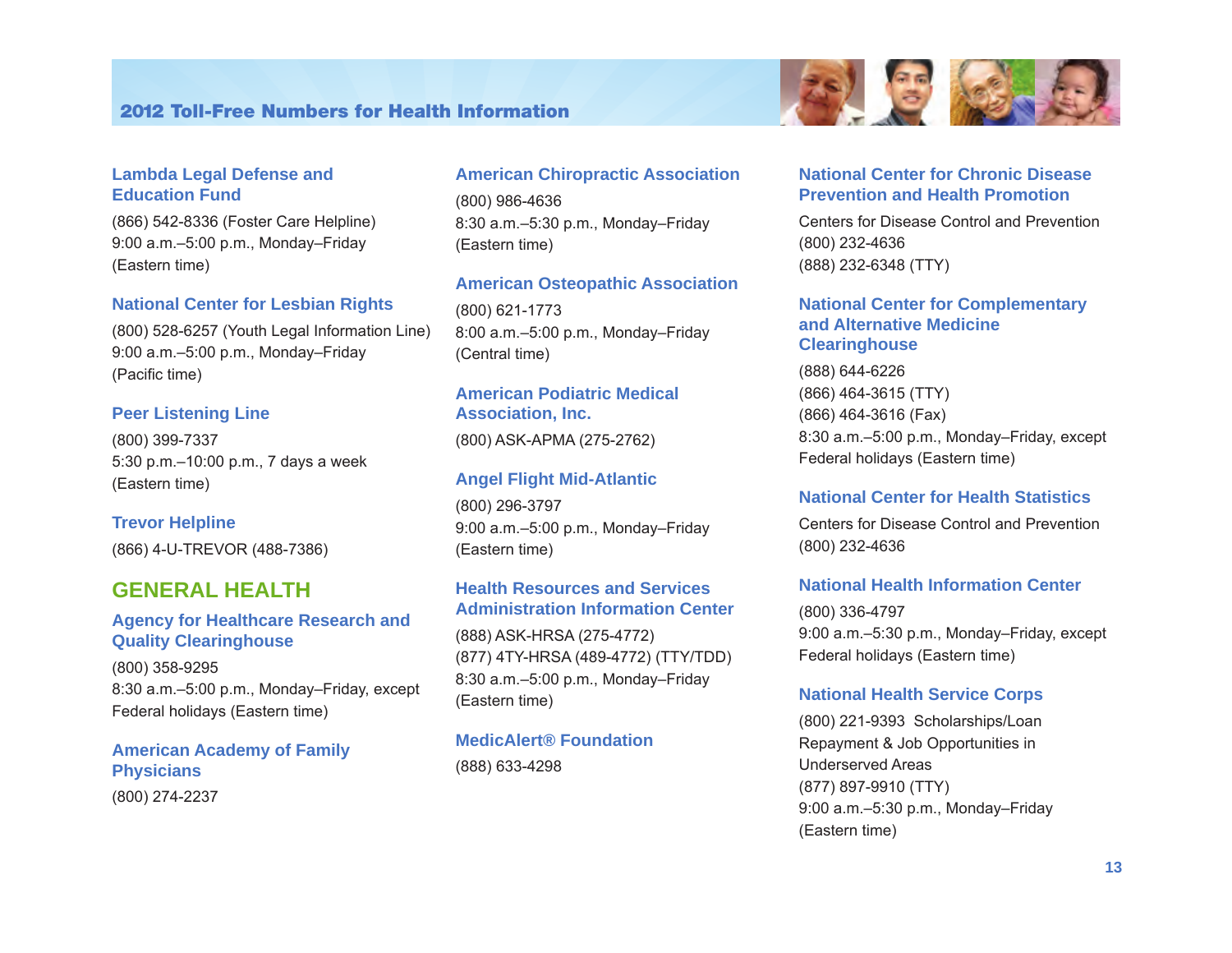#### **National Hispanic Family Health Helpline**

(866) SU-FAMILIA (783-2645) 9:00 a.m.–6:00 p.m., Monday–Friday (Eastern time)

#### **National Injury Information Clearinghouse**

(800) 638-2772 (Consumer Hotline) (800) 638-8270 (TTY)

#### **National Patient Travel Helpline**

(800) 296-1217 9:00 a.m.–5:00 p.m., Monday–Friday (Eastern time)

#### **U.S. Food and Drug Administration**

(800) 332-1088 (MedWatch) (888) 463-6332 (Consumer Inquiries)

#### **Well Spouse Association**

(800) 838-0879 10:00 a.m.–3:00 p.m., Monday–Friday (Eastern time)

### **GENETIC DISEASES**

#### **Genetic Alliance**

(800) 336-4363 9:00 a.m.–5:30 p.m., Monday–Friday (Eastern time)

#### **Genetic and Rare Diseases Information Center**

(888) 205-2311 (888) 205-3223 (TTY) 12:00 p.m.–6:00 p.m., Monday–Friday, except Federal holidays (Eastern time)

#### **March of Dimes**

(888) 663-4637 (800) 925-1855 (Spanish)

#### **National Hematologic Diseases Information Service**

(888) 828-0877 (866) 569-1162 (TTY)

### **HEADACHE/HEAD INJURY**

#### **National Brain Injury Information Center**

(800) 444-6443 9:00 a.m.–5:00 p.m., Monday–Friday (Eastern time)

#### **National Headache Foundation**

(888) 643-5552 9:00 a.m.–5:00 p.m., Monday–Friday (Central time)

### **HEALTHY WEIGHT/ WEIGHT LOSS**

**Shaping America's Youth®**  (800) SAY-9221 (729-9221)

#### **TOPS (Taking Off Pounds Sensibly) Club, Inc.**

(800) 932-8677 8:00 a.m.–4:30 p.m., Monday–Friday (Central time)

#### **Weight Control Information Network**

National Institute of Diabetes and Digestive and Kidney Diseases (877) 946-4627 8:30 a.m.–5:00 p.m., Monday–Friday, except Federal holidays (Eastern time)

### **HEARING AND SPEECH**

**American Society for Deaf Children**  (800) 942-ASDC (942-2732)

#### **American Speech-Language-Hearing Association**

(800) 638-8255 8:30 a.m.–5:00 p.m., Monday–Friday (Eastern time)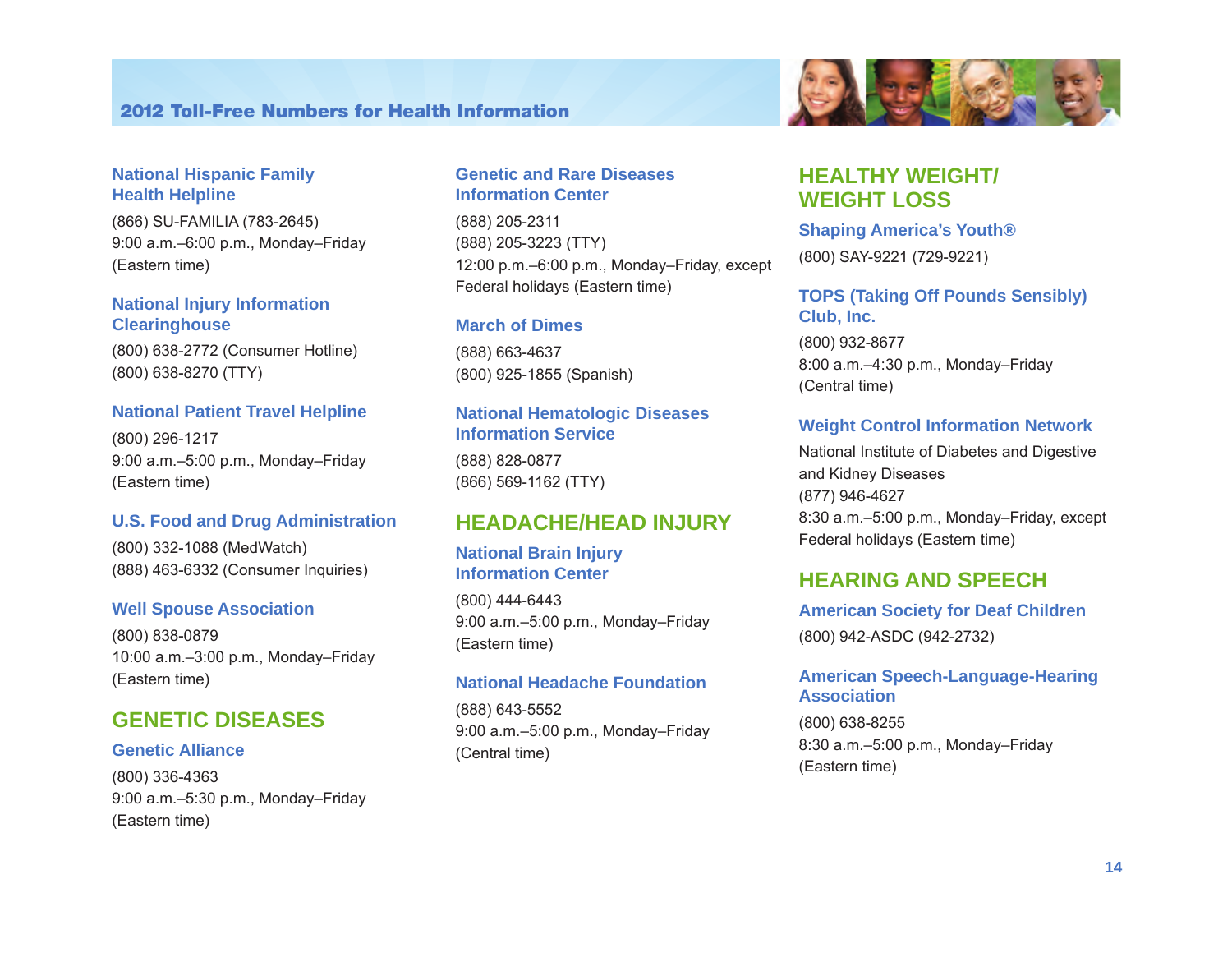

(800) 222-3277 (Voice/TTY) 9:00 a.m.–4:00 p.m., Monday–Friday, except Federal holidays (Eastern time)

#### **Hear Now**

(800) 328-8602 (Voice/TDD) 8:00 a.m.–4:00 p.m., Monday–Friday (Mountain time)

#### **International Hearing Society**

(800) 521-5247 8:00 a.m.–5:00 p.m., Monday–Friday (Eastern time)

#### **John Tracy Clinic**

(800) 522-4582 (Voice/TDD) 8:00 a.m.–4:00 p.m., Monday–Friday (Pacific time)

#### **National Consortium on Deaf-Blindness**

(800) 438-9376 (800) 854-7013 (TTY) 9:00 a.m.–4:00 p.m., Monday–Friday, except Federal holidays (Eastern time)

#### **National Family Association for Deaf-Blind**

(800) 255-0411 (Voice/TTY) 8:45 a.m.–4:30 p.m., Monday–Friday (Eastern time)

#### **National Institute on Deafness and Other Communication Disorders Information Clearinghouse**

(800) 241-1044 (800) 241-1055 (TTY) 8:30 a.m.–5:00 p.m., Monday–Friday, except Federal holidays (Eastern time)

#### **Vestibular Disorders Association**

(800) 837-8428 8:00 a.m.–5:00 p.m., Monday–Friday (Pacific time)

### **HEART DISEASE**

#### **American Heart Association**

(800) 242-8721 24 hours a day, 7 days a week, 365 days a year

#### **Heart Information Center**

(800) 292-2221 (English/Spanish) 8:00 a.m.–4:00 p.m., Monday–Friday (Central time)



#### **HISTIOCYTOSIS**

*See RARE DISORDERS* 

### **HORMONAL DISORDERS**

**American Thyroid Association**  (800) 849-7643

#### **Hormone Foundation**

(800) HORMONE (467-6663) 8:30 a.m.–5:00 p.m., Monday–Friday (Eastern time)

#### **National Endocrine and Metabolic Diseases Information Service**

(888) 828-0904 (866) 569-1162 (TTY)

### **HOSPITAL/HOSPICE CARE**

#### **Caring Connections**

(A program of the National Hospice and Palliative Care Organization) (800) 658-8898 Helpline 9:00 a.m.–5:00 p.m., Monday–Friday (Eastern time)

#### **Children's Hospice International**

(800) 242-4453 9:00 a.m.–5:00 p.m., Monday–Friday (Eastern time)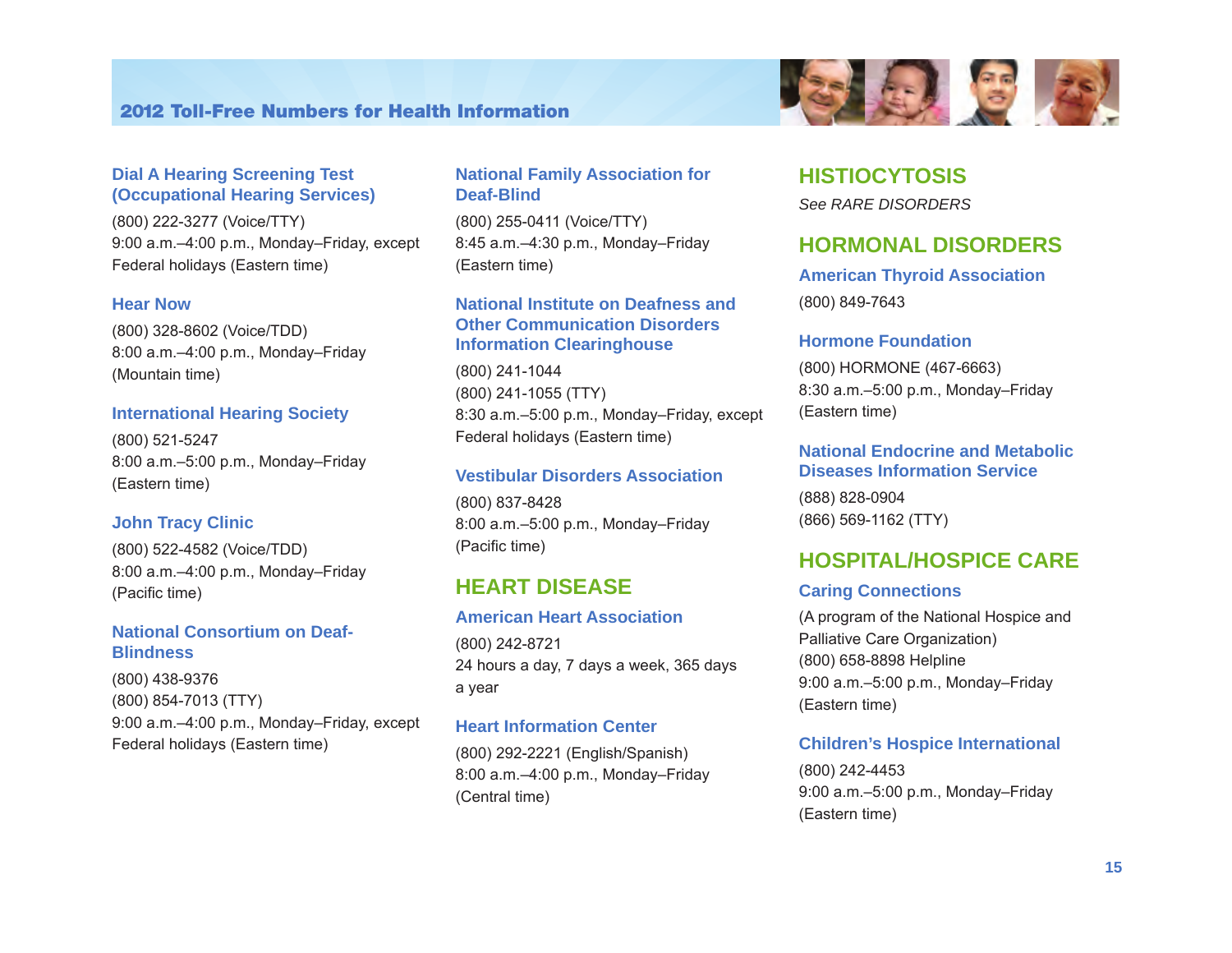

(800) 638-0742 (800) 492-0359 (Maryland)

#### **National Association of Hospital Hospitality Houses, Inc.**

(800) 542-9730 9:00 a.m.–5:00 p.m., Monday–Friday (Eastern time)

#### **Shriners Hospital for Children Referral Line**

(800) 237-5055 8:00 a.m.–5:00 p.m., Monday–Friday (Eastern time)

### **HOUSING**

*See also CHEMICAL PRODUCTS/ PESTICIDES and LEAD* 

#### **HUD USER**

(800) 245-2691 (800) 927-7589 (TDD) 8:30 a.m.–5:15 p.m., Monday–Friday, except Federal holidays (Eastern time)

#### **Public and Indian Housing Information and Resource Center**

(800) 955-2232 9:00 a.m.–5:00 p.m., Monday-Friday (Eastern time)

### **HUNTINGTON'S DISEASE**

*See RARE DISORDERS* 

### **IMMUNIZATION**

#### **National Center for Immunization and Respiratory Diseases**

Centers for Disease Control and Prevention (800) CDC-INFO (232-4636) (English/Spanish) (800) 232-6348 (TTY)

### **IMPOTENCE**

#### **American Urological Association Foundation, Inc.**

(866) RING-AUA (746-4282) 8:30 a.m.–5:00 p.m., Monday–Friday (Eastern time)

### **INFECTIOUS DISEASES & INFLUENZA (FLU)**

### **American Lung Association**  (800) 586-4872

### **Centers for Disease Control and Prevention**

(800) 232-4636 (800) 232-6348 (TTY)

#### **National Institute of Allergy and Infectious Diseases**

5、 15 日 3

(866) 284-4107 (800) 877-8339 (TDD)

### **INSURANCE/MEDICARE/ MEDICAID**

### **Centers for Medicare & Medicaid Services**

(877) 267-2323 (Headquarters) (800) 633-4227 (Medicare Service Center) (866) 226-1819 (Headquarters TTY) (877) 486-2048 (Medicare Service Center TTY)

#### **DHHS Office of Inspector General**

(800) 447-8477 (Hotline) 8:00 a.m.–5:30 p.m., Monday–Friday (Eastern time)

#### **Insure Kids Now Hotline**

Health Resources and Services Administration (877) 543-7669 8:00 a.m.–5:00 p.m., Monday–Friday (Eastern time)

#### **Pension Benefit Guaranty Corporation**

(800) 400-PBGC (400-7242) 8:00 a.m.–5:00 p.m., Monday–Friday (Eastern time)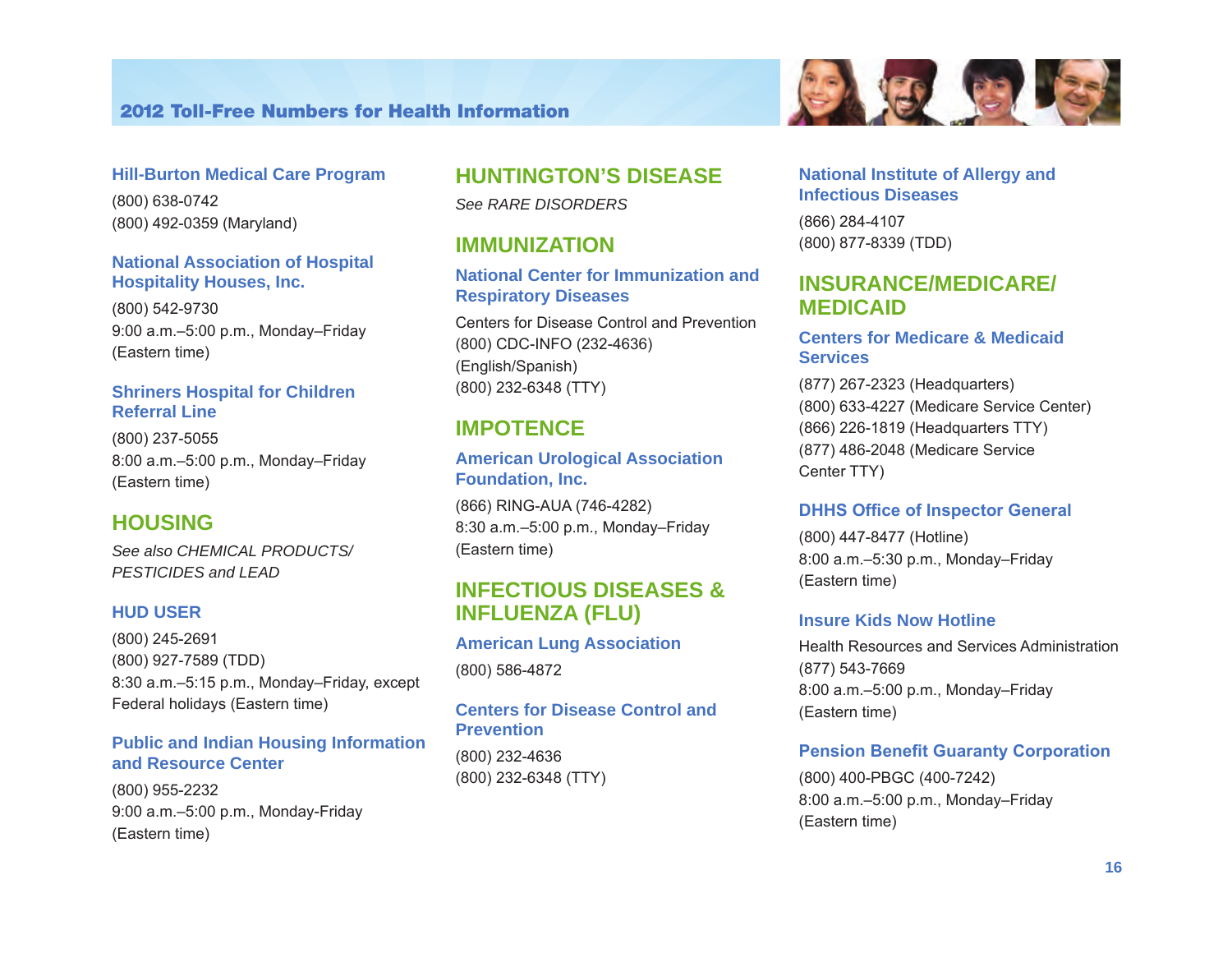#### **Social Security Administration**

(800) 772-1213 (800) 325-0778 (TTY) 7:00 a.m.–7:00 p.m., Monday–Friday (Eastern time)

**U.S. Uninsured Help Line™** 

(800) 234-1317

### **JUSTICE**

#### **National Criminal Justice Reference Service**

(800) 851-3420 (877) 712-9279 (TTY) 10:00 a.m.–6:00 p.m., Monday–Friday (Eastern time)

### **KIDNEY DISEASE**

*See UROLOGICAL DISORDERS* 

### **LEAD**

*See also HOUSING* 

#### **National Lead Information Center**

(800) 424-5323 8:00 a.m.–6:00 p.m., Monday–Friday, except Federal holidays (Eastern time)

## **LEARNING DISORDERS**

#### **Children and Adults with Attention Deficit/Hyperactivity Disorders**

(800) 233-4050 (English/Spanish) 9:00 a.m.–5:00 p.m., Monday–Friday (Eastern time)

### **International Dyslexia Association**

(800) ABCD123 (222-3123)

### **LIBRARY SERVICES**

#### **Captioned Media Program, National Association for the Deaf**

(800) 237-6213 (800) 237-6819 (TTY) (800) 538-5636 (Fax) 8:30 a.m.–5:00 p.m., Monday–Friday (Eastern time)

#### **National Library of Medicine**

National Institutes of Health (888) 346-3656 (800) 735-2258 (TDD) 8:30 a.m.–5:00 p.m., Monday–Friday; 8:30 a.m.–2:00 p.m., Saturday, except Federal holidays (Eastern time)

#### **National Library Service for the Blind and Physically Handicapped**

(800) 424-8567 8:00 a.m.–4:30 p.m., Monday–Friday, except Federal holidays (Eastern time)

#### **Recording for the Blind and Dyslexic**

(800) 221-4792 8:30 a.m.–4:45 p.m., Monday–Friday (Eastern time)

### **LIVER DISEASES**

#### **American Liver Foundation**

(800) GO-LIVER (465-4837) 8:00 a.m.–4:00 p.m., Monday–Friday (Central time)

#### **Hepatitis Foundation International**

(800) 891-0707 9:00 a.m.–5:00 p.m., Monday–Friday (Eastern time)

### **LUNG DISEASE/ASTHMA/ ALLERGY**

#### **American Lung Association**

(800) LUNG-USA (586-4872) 7:00 a.m.–9:00 p.m., Monday–Friday (Central time)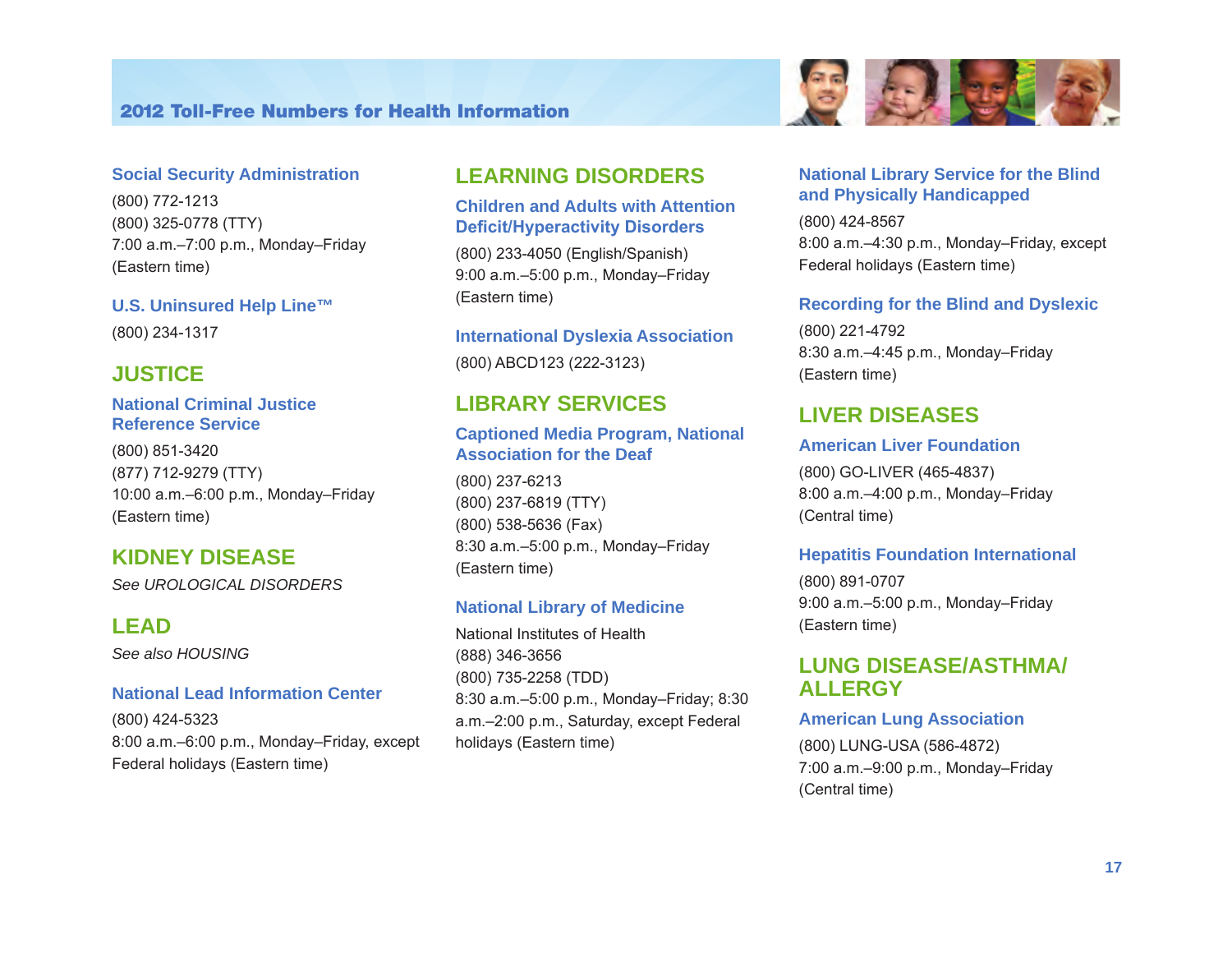#### **Asthma and Allergy Foundation of America**

(800) 7-ASTHMA (727-8462) 9:00 a.m.–5:00 p.m., Monday–Friday (Eastern time)

#### **National Jewish Medical and Research Center**

(800) 222-5864 (LUNG LINE) 8:30 a.m.–4:30 p.m., Monday–Friday (Central time)

### **MATERNAL AND CHILD HEALTH**

*Eunice Kennedy Shriver* **National Institute of Child Health and Human Development Information Resource Center** 

(800) 370-2943 8:30 a.m.–5:00 p.m., Monday–Friday, except Federal holidays (Eastern time)

#### **La Leche League International**

(800) La Leche (525-3243) 9:00 a.m.–5:00 p.m., Monday–Friday (Central time)

#### **National Prenatal Helpline**

(800) 311-2229 (800) 504-7081 (Spanish) 9:00 a.m.–6:00 p.m., Monday–Friday (Eastern time)

**National Life Center/Pregnancy Hotline**  (800) 848-5683

#### **Zero to Three: National Center for Infants, Toddlers and Families**

(800) 899-4301 9:00 a.m.–5:00 p.m., Monday–Friday (Eastern time)

### **MEDICARE/MEDICAID**

*See INSURANCE/MEDICARE/MEDICAID* 

### **MENTAL HEALTH**

*See also CHILD ABUSE/MISSING CHILDREN/CHILDREN'S MENTAL HEALTH* 

**Mental Health America Resource Center** 

(800) 969-6642 (800) 433-5959 (TTY) 9:00 a.m.–5:00 p.m., Monday–Friday (Eastern time)

#### **National Alliance on Mental Illness**

9、19 日号

(800) 950-6264 Helpline 10:00 a.m.–6:00 p.m., Monday–Friday (Eastern time)

#### **National Council on Problem Gambling**

(800) 522-4700 9:30 a.m.–5:30 p.m., Monday–Friday (Eastern time)

#### **National Gaucher Foundation**

(800) 504-3189 9:00 a.m.–5:00 p.m., Monday–Friday (Eastern time)

#### **National Institute of Mental Health Resource Information Center**

(866) 615-6464 (866) 415-8051 (TTY) 8:30 a.m.–5:00 p.m., Monday–Friday, except Federal holidays (Eastern time)

#### **Substance Abuse and Mental Health Services Administration**

(877) 767-4727

#### **The ARC of the United States**

(800) 433-5255 8:00 a.m.–5:00 p.m., Monday–Friday (Eastern time)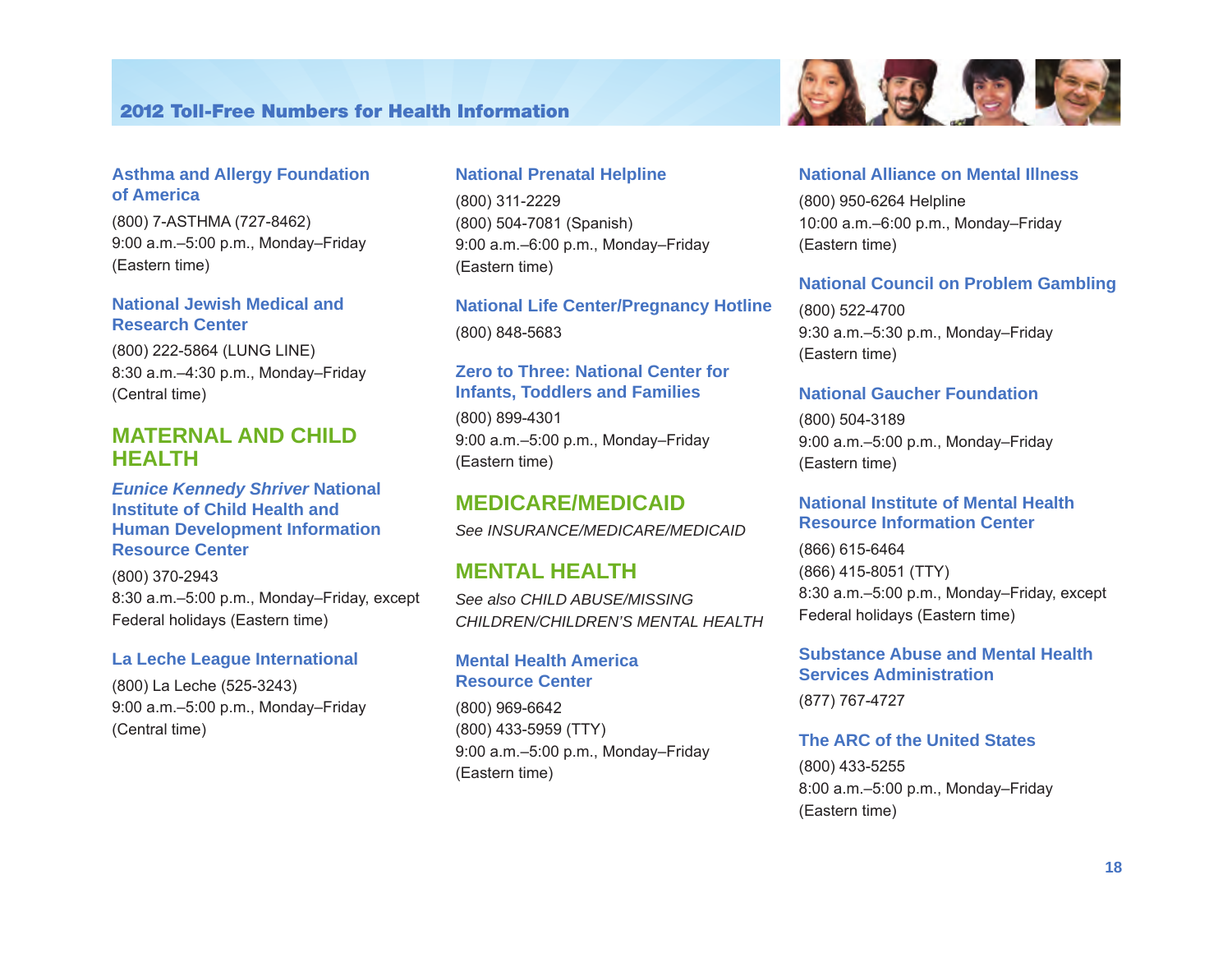### **MINORITY HEALTH**

#### **National Hispanic Family Health Helpline**

(800) 311-2229 (866) SU-FAMILIA (783-2645) 9:00 a.m.–6:00 p.m., Monday–Friday (Eastern time)

#### **National Prenatal Helpline**

(800) 311-2229 (800) 504-7081 (Spanish) 9:00 a.m.–6:00 p.m., Monday–Friday (Eastern time)

#### **Office of Minority Health Resource Center**

(800) 444-6472 9:00 a.m.–5:00 p.m., Monday–Friday, except Federal holidays (Eastern time)

### **NUTRITION**

#### **American Institute for Cancer Research**

(800) 843-8114 8:30 a.m.–9:30 p.m., Monday–Thursday; 8:30 a.m.–6:00 p.m., Friday (Eastern time)

#### **Center for Food Safety and Applied Nutrition**

U.S. Food and Drug Administration (888) 723-3366 (Seafood line)

#### **National Dairy Council**

(800) 426-8271 (800) 974-6455 (Fax) 8:00 a.m.–5:00 p.m., Monday–Friday (Central time)

**Shaping America's Youth®**  (800) SAY-9221 (729-9221)

### **ORGAN DONATION**

*See also VISION and UROLOGICAL DISORDERS* 

#### **Living Bank**

(800) 528-2971 7:30 a.m.–4:30 p.m., Monday–Friday (Central time)

#### **National Marrow Donor Program®**

(800) MARROW-2 (627-7692) 8:00 a.m.–5:00 p.m., Monday–Friday (Central time)

#### **United Network for Organ Sharing**

(888) TXINFO1 (894-6361) 8:00 a.m.–6:00 p.m., Monday–Friday (Eastern time)



### **PAIN**

**American Chronic Pain Association**  (800) 533-3231

**American Pain Foundation**  (888) 615-7246

### **PARALYSIS AND SPINAL CORD INJURY**

*See also STROKE* 

#### **Christopher and Dana Reeve Foundation**

(800) 225-0292 9:00 a.m.–5:00 p.m., Monday–Friday (Eastern time)

#### **National Rehabilitation Information Center**

(800) 346-2742 9:00 a.m.–5:00 p.m., Monday–Friday (Eastern time)

#### **National Spinal Cord Injury Association**

(800) 962-9629 8:30 a.m.–5:30 p.m., Monday–Friday (Eastern time)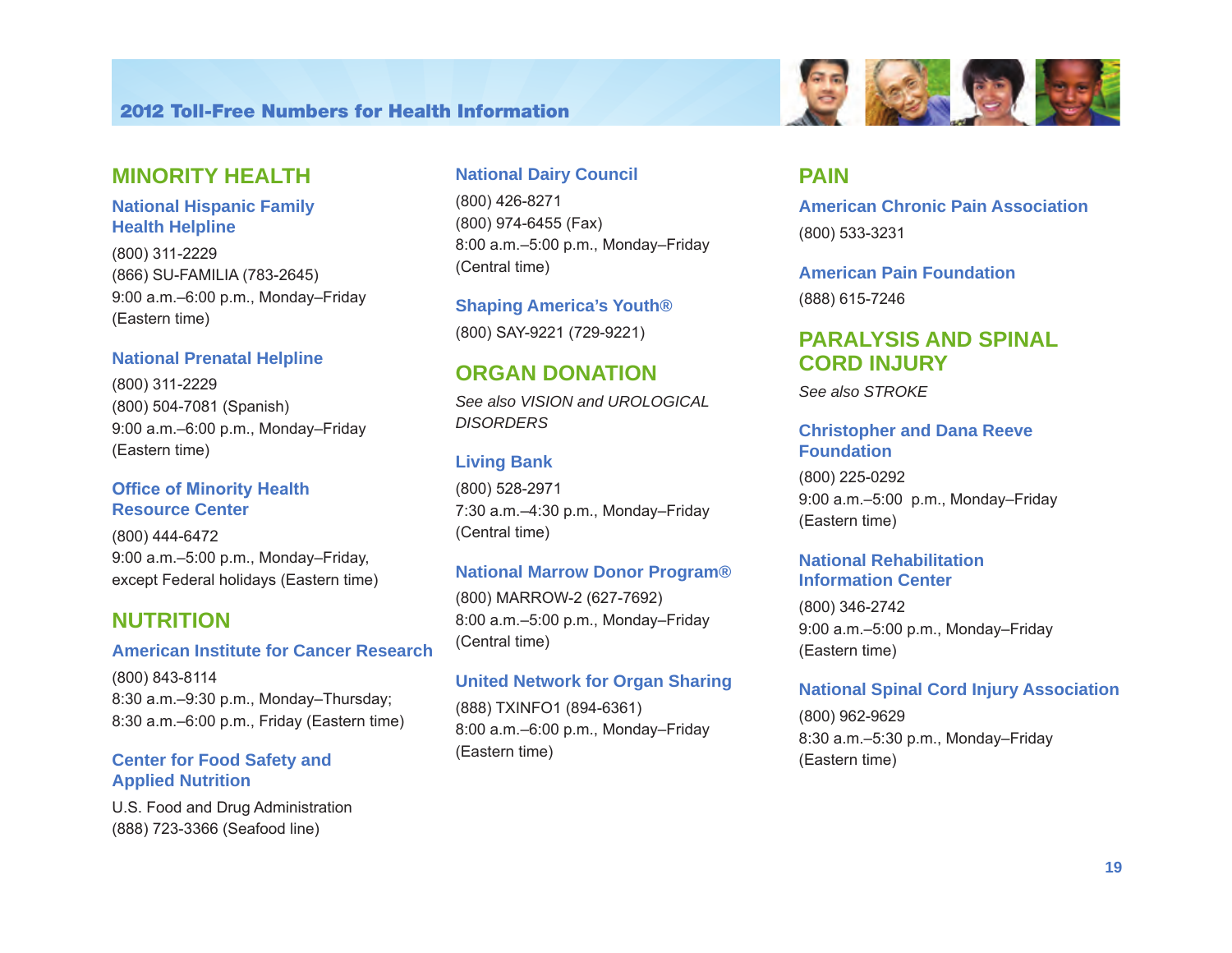#### **Paralyzed Veterans of America**

(800) 424-8200 (800) 795-4327 (TTY) 9:00 a.m.–5:00 p.m., Monday–Friday (Eastern time)

### **PARKINSON'S DISEASE**

#### **American Parkinson Disease Association**

(800) 223-2732 8:30 a.m.–4:30 p.m., Monday–Friday (Eastern time)

#### **National Parkinson Foundation, Inc.**

(800) 327-4545 9:00 a.m.–5:00 p.m., Monday–Friday (Eastern time)

#### **Parkinson's Disease Foundation**

(800) 457-6676 9:00 a.m.–5:00 p.m., Monday-Friday (Eastern time)

**PESTICIDES**  *See CHEMICAL PRODUCTS/PESTICIDES* 

### **POISON CONTROL**

**Poison Help Hotline**  (800) 222-1222

### **PRACTITIONER REPORTING**

**Institute for Safe Medication Practices**  (800) 324-5723

### **PREGNANCY/MISCARRIAGE**

#### **Bradley Method of Natural Childbirth**

(800) 422-4784 9:00 a.m.–5:00 p.m., Monday–Friday (Pacific time)

#### **DES Action USA**

(800) DES-9288 (337-9288) 9:00 a.m.–3:00 p.m., Monday–Friday (Pacific time)

#### **International Childbirth Education Association**

(800) 624-4934 (Book Center orders) 8:30 a.m.–4:00 p.m., Monday–Friday (Central time)

#### **Lamaze International**

(800) 368-4404 9:00 a.m.–5:00 p.m., Monday–Friday (Eastern time)

### **Liberty Godparent Home**  (800) 542-4453

#### **National Abortion Federation**

(800) 772-9100 8:00 a.m.–9:00 p.m., Monday–Friday; 9:00 a.m.–5:00 p.m., Saturday–Sunday (Eastern time)

#### **National Prenatal Helpline**

(800) 311-2229 (800) 504-7081 (Spanish) 9:00 a.m.–6:00 p.m., Monday–Friday (Eastern time)

### **PROFESSIONALS**

#### **AboutFace**

(800) 665-3223

#### **Academy of General Dentistry**

(888) 243-3368 (877) 292-9327 (Referral Line)

# **Academy of Laser Dentistry**

(877) 527-3776

#### **Alliance for Aging Research**

(800) 639-2421 9:00 a.m.–5:00 p.m., Monday–Friday (Eastern time)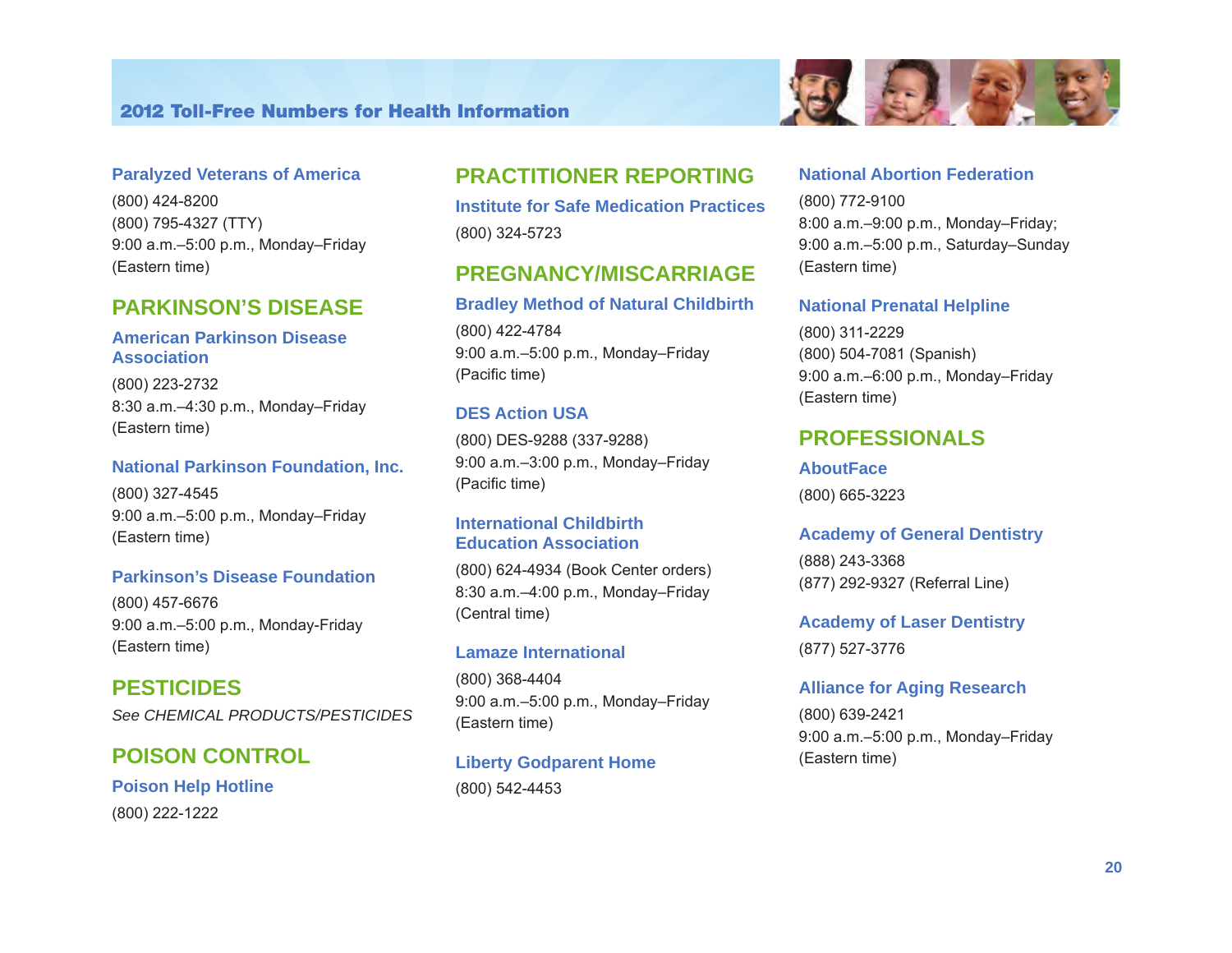

**American Academy of Family Physicians**  (800) 274-2237

#### **American Academy of Oral and Maxillofacial Pathology**

(888) 552-2667

#### **American Alliance for Health, Physical Education, Recreation and Dance**

(800) 213-7193 8:00 a.m.–4:30 p.m., Monday–Friday (Eastern time)

#### **American Association of Critical Care Nurses**

(800) 899-2226 7:30 a.m.–4:30 p.m., Monday–Friday (Pacific time)

**American Association of Endodontists**  (800) 872-3636

#### **American Academy of Oral and Maxillofacial Surgeons**  (800) 822-6637

**American Association of Women Dentists**  (800) 920-2293

**American Chronic Pain Association**  (800) 533-3231

#### **American Council for the Blind**

(800) 424-8666 9:00 a.m.–5:00 p.m., Monday–Friday (Eastern time)

#### **American Counseling Association**

(800) 347-6647 8:00 a.m.–4:30 p.m., Monday–Friday (Eastern time)

## **American Dental Assistants Association**

(877) 874-3785

#### **American Nurses Association**

(800) 274-4ANA (274-4262) 9:00 a.m.–5:00 p.m., Monday–Friday (Eastern time)

### **American Orthodontic Society**

(800) 448-1600

**AmeriFace**  (888) 486-1209

#### **Arthritis National Research Foundation**

(800) 588-2873 8:00 a.m.–4:00 p.m., Monday–Friday (Pacific time)

#### **Association for Applied Psychophysiology and Biofeedback**

(800) 477-8892 8:00 a.m.–5:00 p.m., Monday–Friday (Mountain time)

#### **Association of periOperative Registered Nurses**

(800) 755-2676 7:00 a.m.–4:30 p.m., Monday–Friday (Mountain time)

#### **CDC National Prevention Information Network**

(800) 458-5231 (English/Spanish) (800) 243-7012 (TTY) (888) 282-7681 (Fax) 9:00 a.m.–8:00 p.m., Monday–Friday (Eastern time)

#### **College of American Pathologists**

(800) 323-4040 8:00 a.m.–5:00 p.m., Monday–Friday (Central time)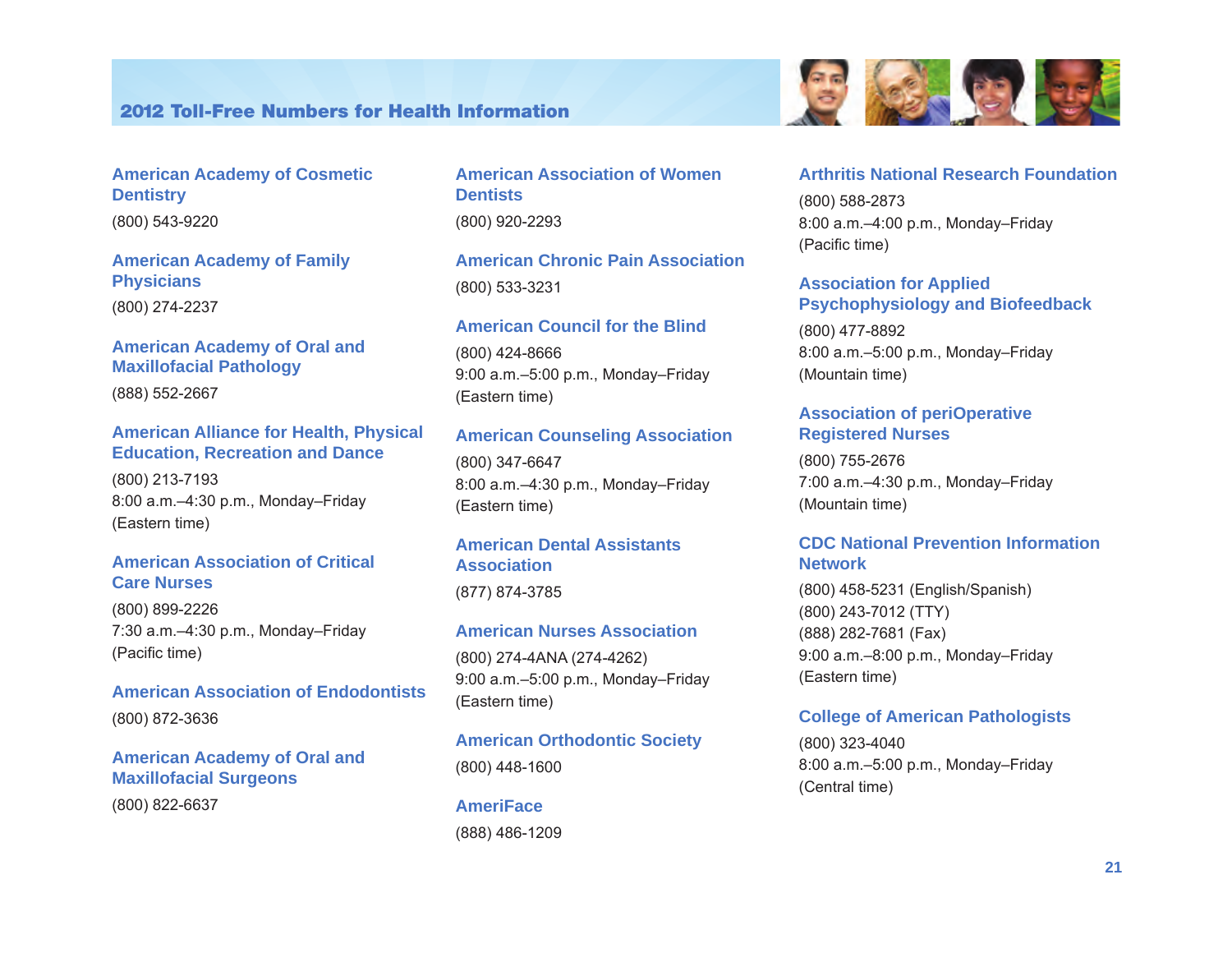

#### **DBTAC: Mid-Atlantic Americans with Disabilities Act Center**

(800) 949-4232 (Voice/TTY) 8:30 a.m.–5:00 p.m., Monday–Friday, except Federal holidays (Eastern time)

#### **Dystonia Medical Research Foundation**

(800) 377-3978 8:00 a.m.–5:00 p.m., Monday–Friday (Central time)

#### **Federal Emergency Management Agency**

(800) 621-FEMA (621-3362) (800) 462-7585 (TDD) (800) 827-8112 (Fax)

#### **Glaucoma Research Foundation**

(800) 826-6693 8:30 a.m.–5:00 p.m., Monday–Friday (Pacific time)

#### **Immune Deficiency Foundation**

(800) 296-4433 9:00 a.m.–5:00 p.m., Monday–Friday (Eastern time)

#### **Indian Health Service Division of Oral Health**

(800) 447-3368 (Dental Vacancies)

#### **International Childbirth Education Association**

(800) 624-4934 (Book Center orders) 8:30 a.m.–4:00 p.m., Monday–Friday (Central time)

#### **International Chiropractors Association**

(800) 423-4690 9:00 a.m.–5:30 p.m., Monday–Friday (Eastern time)

#### **Leukemia & Lymphoma Society**

(800) 955-4572 9:00 a.m.–6:00 p.m., Monday–Friday (Eastern time)

#### **Lighthouse International**

(800) 829-0500 9:00 a.m.–5:00 p.m., Monday–Friday (Eastern time)

#### **Medical Institute for Sexual Health**

(800) 892–9484 (publication orders only) 8:15 a.m.-5:00 p.m., Monday–Friday (Central time)

#### **National Child Care Information and Technical Assistance Center, ACF**

(800) 616-2242 (800) 516-2242 (TTY) (800) 716-2242 (Fax) 8:30 a.m.–5:30 p.m., Monday–Friday, except Federal holidays (Eastern time)

#### **National Clearinghouse of Rehabilitation Training Materials**

(866) 821-5355 8:00 a.m.–5:00 p.m., Monday–Friday (Mountain time)

#### **National Institute for Occupational Safety and Health Information Inquiry Service**

(800) 232-4636 (888) 232-6348 (TTY) 9:00 a.m.–4:00 p.m., Monday–Friday, except Federal holidays (Eastern time)

#### **National Jewish Medical and Research Center**

(800) 222-5864 (LUNG LINE) 8:30 a.m.–4:30 p.m., Monday–Friday (Central time)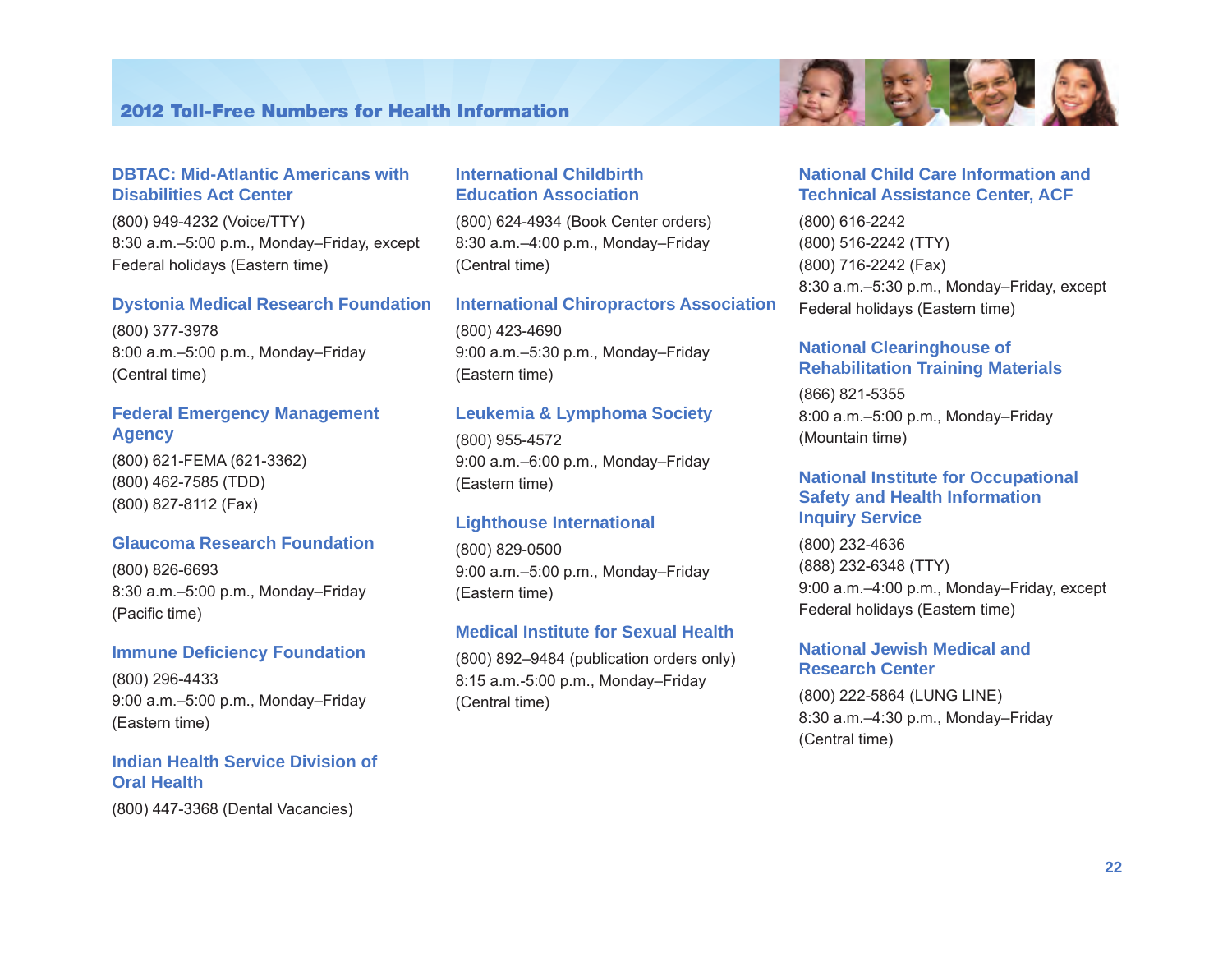



(800) 537-2238 (800) 553-2508 (TTY) 8:00 a.m.–5:00 p.m., Monday–Friday (Eastern time)

#### **National Technical Information Service**

(800) 553-6847 8:00 a.m.–6:00 p.m., Monday–Friday, except Federal holidays (Eastern time)

#### **Prevent Child Abuse America**

(800) 244-5373

#### **Research to Prevent Blindness**

(800) 621-0026 9:00 a.m.–5:00 p.m., Monday–Friday (Eastern time)

#### **School Nutrition Association**

(800) 877-8822 8:30 a.m.–5:30 p.m., Monday–Friday (Eastern time)

### **RARE DISEASES/DISORDERS\***

*\* A rare disorder is defined as a disorder that affects less than 1 percent of the population at any given time.* 

#### **ALS Association (Amyotrophic Lateral Sclerosis, Lou Gehrig's Disease)**

(800) 782-4747 7:30 a.m.–4:00 p.m., Monday–Friday (Pacific time)

### **American Behcet's Disease Association**

(800) 723-4238

#### **American Cleft Palate-Craniofacial Association/Cleft Palate Foundation**

(800) 242-5338 (Parent Hotline Only) 8:30 a.m.–5:30 p.m., Monday–Friday (Eastern time)

#### **American Leprosy Missions (Hansen's Disease)**

(800) 543-3135 8:00 a.m.–5:00 p.m., Monday–Thursday; 8:00 a.m.–12:00 p.m., Friday (Eastern time)

#### **American SIDS Institute**

(800) 232-7437 9:00 a.m.–5:00 p.m., Monday–Friday (Eastern time)

#### **Batten Disease Support and Research Association**

(800) 448-4570 8:00 a.m.–5:00 p.m., Monday–Friday (Eastern time)

4月19月

#### **Charcot-Marie-Tooth Association**

(800) 606-2682 9:00 a.m.–5:00 p.m., Monday–Friday

#### **Children's Tumor Foundation**

(800) 323-7938 9:00 a.m.–5:00 p.m., Monday–Friday (Eastern time)

#### **Cooley's Anemia Foundation**

(800) 522-7222 9:00 a.m.–5:00 p.m., Monday–Friday (Eastern time)

#### **Cornelia de Lange Syndrome Foundation, Inc.**

(800) 223-8355 (800) 753-2357 (U.S.) 9:00 a.m.–5:00 p.m., Monday–Friday (Eastern time)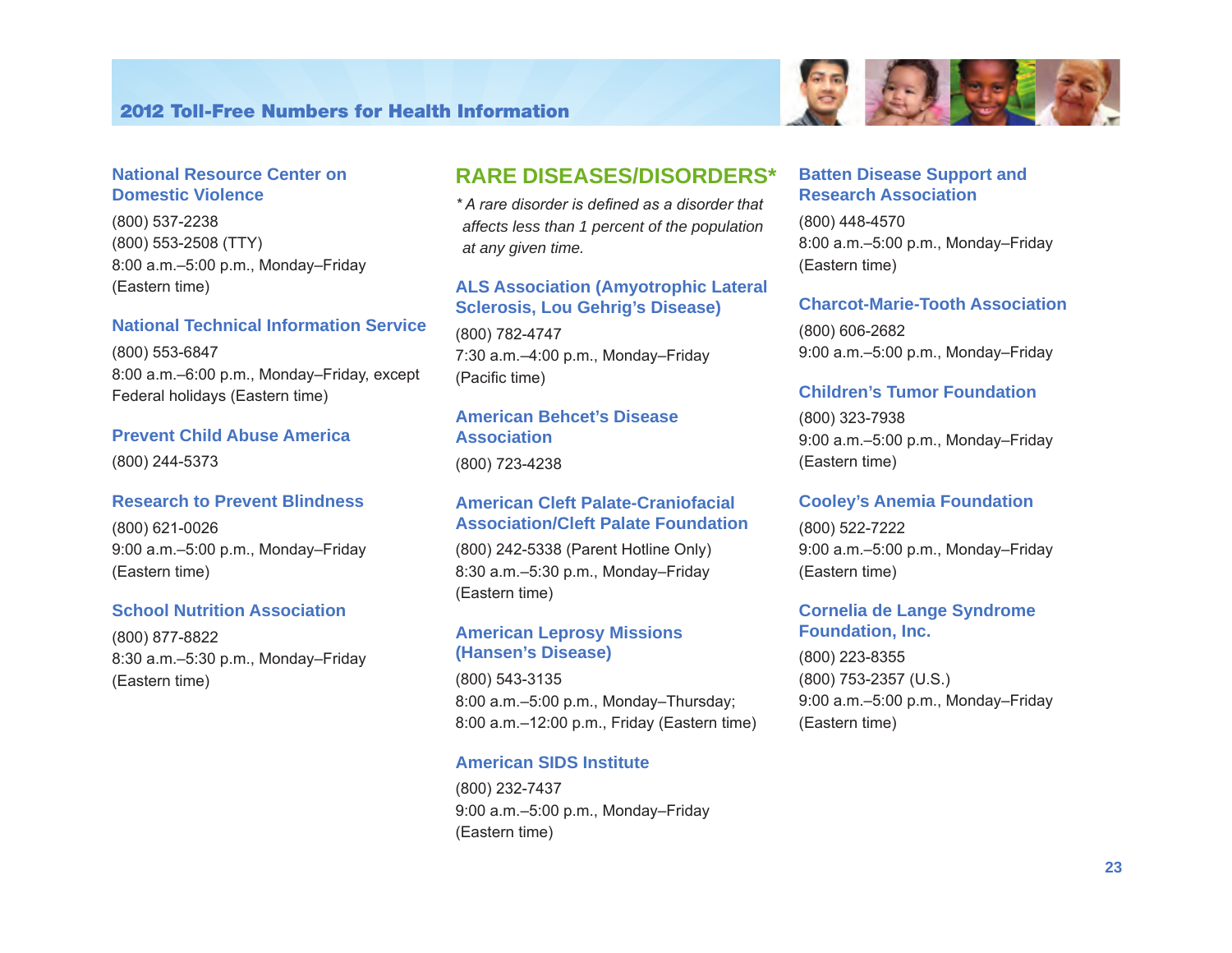

(800) 344-4823 8:00 a.m.–6:00 p.m., Monday–Friday (Eastern time)

#### **Epilepsy Foundation of America**

(800) 332-1000 (866) 748-8008 (Spanish) (800) 332-4050 (National Epilepsy Library) (866) 330-2718 (Publications) 9:00 a.m.–5:00 p.m., Monday–Friday (Eastern time)

#### **Epilepsy Information Service**

(800) 642-0500 (voice mail after hours) 8:00 a.m.–5:00 p.m.

#### **Fibromyalgia Network**

(800) 853-2929 9:00 a.m.–5:00 p.m., Monday-Thursday (Mountain time)

#### **First Candle/SIDS Alliance**

(800) 221-7437

#### **Genetic Alliance**

(800) 336-4363 9:00 a.m.–5:30 p.m., Monday–Friday (Eastern time)

#### **Genetic and Rare Diseases Information Center**

(888) 205-2311 (888) 205-3223 (TTY) 12:00 p.m.–6:00 p.m., Monday–Friday, except Federal holidays (Eastern time)

#### **Histiocytosis Association of America**

(800) 548-2758 9:00 a.m.–5:00 p.m., Monday–Friday (Eastern time)

#### **Huntington's Disease Society of America, Inc.**

(800) 345-4372 9:00 a.m.–9:00 p.m., Monday–Friday (Eastern time)

#### **International Rett Syndrome Association**

(800) 818-7388 9:00 a.m.–5:00 p.m., Monday–Friday (Eastern time)

#### **Les Turner Amyotrophic Lateral Sclerosis Foundation, Ltd.**

(888) ALS-1107 (257-1107) 8:30 a.m.–4:30 p.m., Monday–Friday (Central time)

#### **Lupus Foundation of America, Inc.**

5、野 日

(800) 558-0121 8:30 a.m.–5:00 p.m., Monday–Friday (Eastern time)

#### **March of Dimes**

(888) 663-4637 (800) 925-1855 (Spanish)

#### **Multiple Sclerosis Association of America**

(800) 532-7667 (National Headquarters) 8:30 a.m.–8:00 p.m., Monday–Thursday; 8:30 a.m.–5:00 p.m., Friday (Eastern time)

#### **Multiple Sclerosis Foundation**

(888) 673-6287 8:30 a.m.–7:00 p.m., Monday–Friday (Eastern time)

#### **Muscular Dystrophy Association**

(800) 572-1717 9:00 a.m.–5:00 p.m., Monday–Friday (Mountain time)

#### **Myasthenia Gravis Foundation**

(800) 541-5454 8:30 a.m.–5:00 p.m., Monday–Friday (Central time)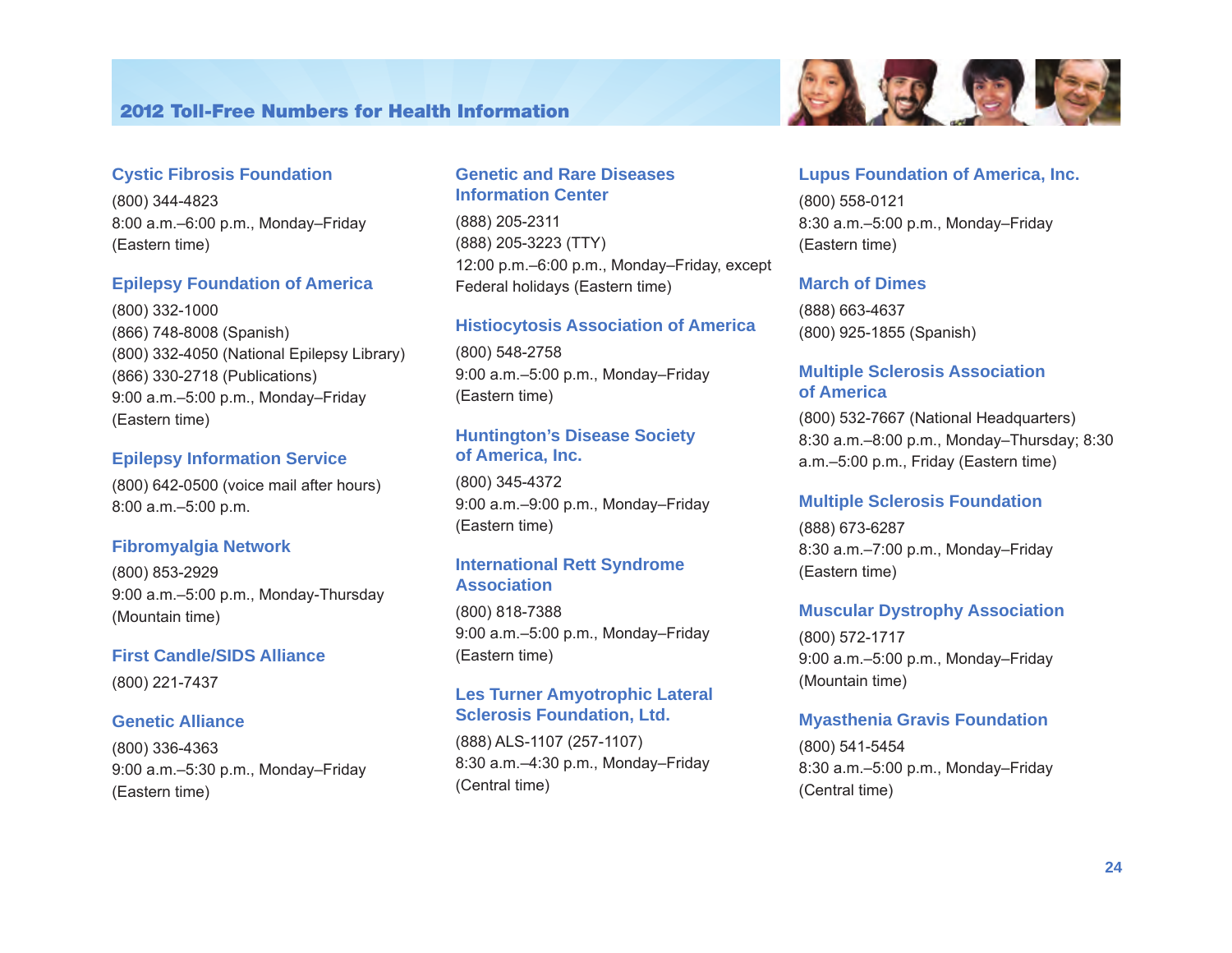



#### **National Down Syndrome Congress**

(800) 232-6372 9:00 a.m.–5:30 p.m., Monday–Friday (Eastern time)

#### **National Down Syndrome Society Hotline**

(800) 221-4602 9:00 a.m.–5:00 p.m., Monday–Friday (Eastern time)

#### **National Fibromyalgia Partnership**

(866) 725-4404

#### **National Fragile X Foundation**

(800) 688-8765 8:30 a.m.–5:00 p.m., Monday–Friday (Pacific time)

#### **National Hansen's Disease Programs**

(800) 642-2477 8:00 a.m.–4:30 p.m., Monday–Friday (Central time)

#### **National Hemophilia Foundation**

(800) 42-HANDI (424-2634) 9:00 a.m.–5:00 p.m., Monday–Friday (Eastern time) Summer: 9:00 a.m.–5:00 p.m., Monday–Thursday, 9:00 a.m.–3:00 p.m., Friday (Eastern time)

#### **National Institute of Arthritis and Musculoskeletal and Skin Diseases Information Clearinghouse**

(877) 226-4267 8:30 a.m.–5:00 p.m., Monday–Friday, except Federal holidays (Eastern time)

#### **National Institute of Neurological Disorders and Stroke**

(800) 352-9424 8:30 a.m.–5:00 p.m., Monday–Friday, except Federal holidays (Eastern time)

#### **National Jewish Medical and Research Center**

(800) LUNG-LINE (222-5864) 8:30 a.m.–4:30 p.m., Monday–Friday (Central time)

#### **National Lymphedema Network**

(800) 541-3259 9:00 a.m.–5:00 p.m., Monday–Friday (Pacific time)

#### **National Marfan Foundation**

(800) 8-MARFAN (862-7326) 9:00 a.m.–5:00 p.m., Monday–Friday (Eastern time)

#### **National Multiple Sclerosis Society**

(800) 344-4867 9:00 a.m.–5:00 p.m., Monday–Friday (Eastern time)

#### **National Organization for Albinism and Hypopigmentation**

(800) 473-2310 (800) 648-2310 (Fax)

#### **National Organization for Rare Disorders**

(800) 999-6673 9:00 a.m.–5:00 p.m., Monday–Friday (Eastern time)

#### **National Reye's Syndrome Foundation**

(800) 233-7393 8:00 a.m.–5:00 p.m., Monday–Friday (Eastern time)

#### **National Sudden and Unexpected Infant/Child Death & Pregnancy Loss Resource Center**

(866) 866-7437 9:00 a.m.–5:00 p.m., Monday–Friday (Eastern time)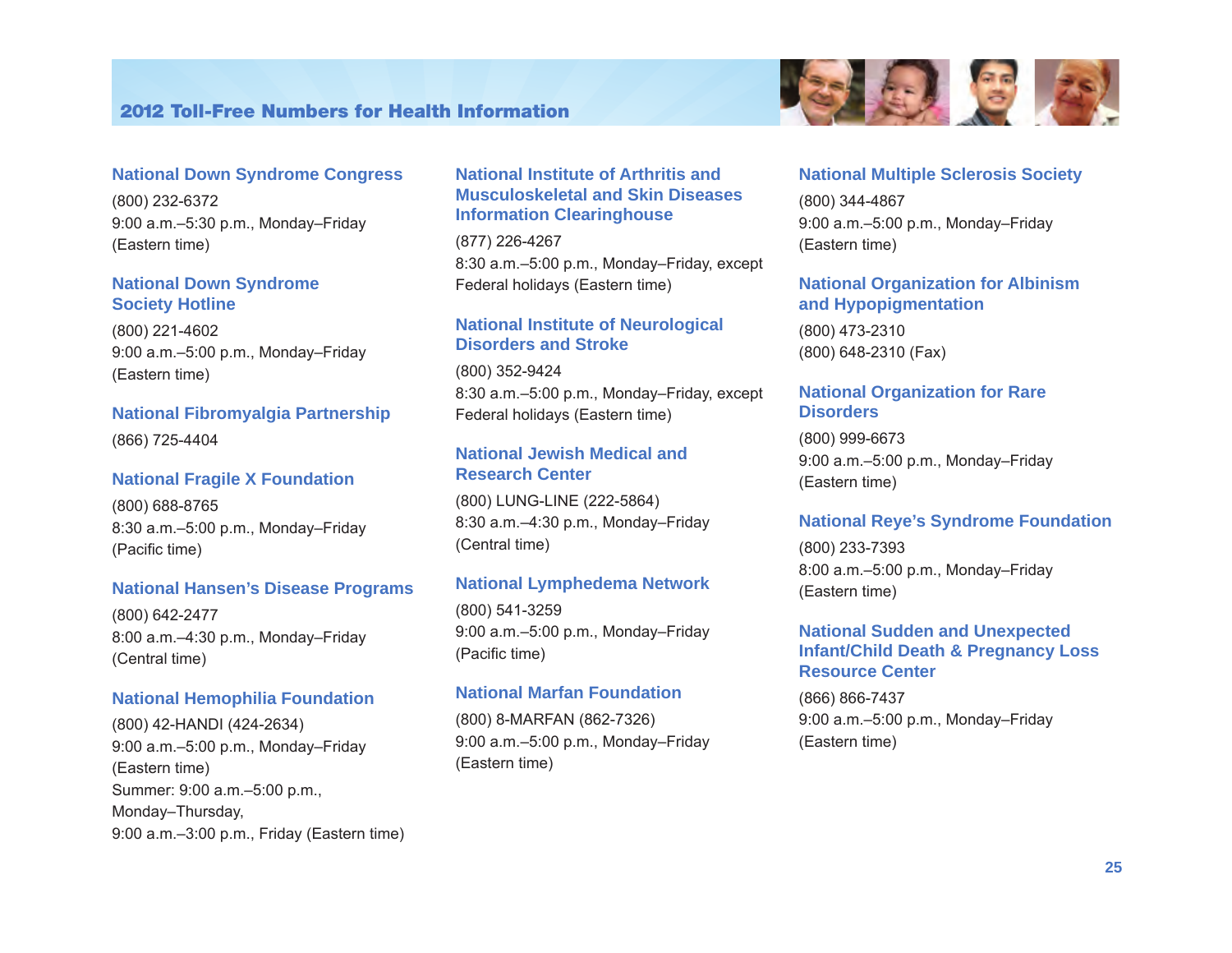#### **National Spasmodic Torticollis Association**

(800) 487-8385 9:00 a.m.–5:00 p.m., Monday–Friday (Pacific time)

#### **Neurofibromatosis, Inc.**

(800) 942-6825 (Hotline)

#### **Osteogenesis Imperfecta Foundation, Inc.**

(800) 981-2663 8:30 a.m.–5:00 p.m., Monday–Friday (Eastern time)

#### **Paget's Foundation**

(800) 237-2438 9:00 a.m.–5:00 p.m., Monday–Friday (Eastern time)

#### **Prader-Willi Syndrome Association**

(800) 926-4797 9:00 a.m.–7:00 p.m., Monday–Friday (Eastern time)

#### **Restless Legs Syndrome Foundation**

(877) 463-6757 8:00 a.m.–5:00 p.m., Monday–Friday (Central time)

#### **Scleroderma Foundation**

(800) 722-4673 (Helpline) 8:30 a.m.–5:00 p.m., Monday–Friday (Eastern time)

#### **Sickle Cell Disease Association of America, Inc.**

(800) 421-8453 8:30 a.m.–5:00 p.m., Monday–Friday, except Federal holidays (Eastern time)

#### **Sjögren's Syndrome Foundation, Inc.**

(800) 475-6473 9:00 a.m.–5:00 p.m., Monday–Friday (Eastern time)

#### **Spina Bifida Association**

(800) 621-3141 9:00 a.m.–5:00 p.m., Monday–Friday (Eastern time)

#### **Spondylitis Association of America**

(800) 777-8189 8:30 a.m.–5:00 p.m., Monday–Friday (Pacific time)

#### **Sturge-Weber Foundation**

(800) 627-5482 8:00 a.m.–3:00 p.m., Monday–Friday (Eastern time)



### **Support for People with Oral and Head and Neck Cancer**

(800) 372-0928

### **Support Organization for Trisomy 18, 13 and Related Disorders**

(800) 716-SOFT (716-7638)

#### **Tourette Syndrome Association, Inc.**

(888) 486-8738 9:00 a.m.–5:00 p.m., Monday–Friday (Eastern time)

**Trigeminal Neuralgia Association**  (800) 923-3608

#### **Tuberous Sclerosis Alliance**

(800) 225-6872 8:30 a.m.–5:00 p.m., Monday–Friday (Eastern time)

#### **Turner Syndrome Society of the United States**

(800) 365-9944 8:30 a.m.–4:30 p.m., Monday–Friday (Central time)

#### **United Cerebral Palsy Association**

(800) 872-5827 9:00 a.m.–5:00 p.m., Monday–Friday (Eastern time)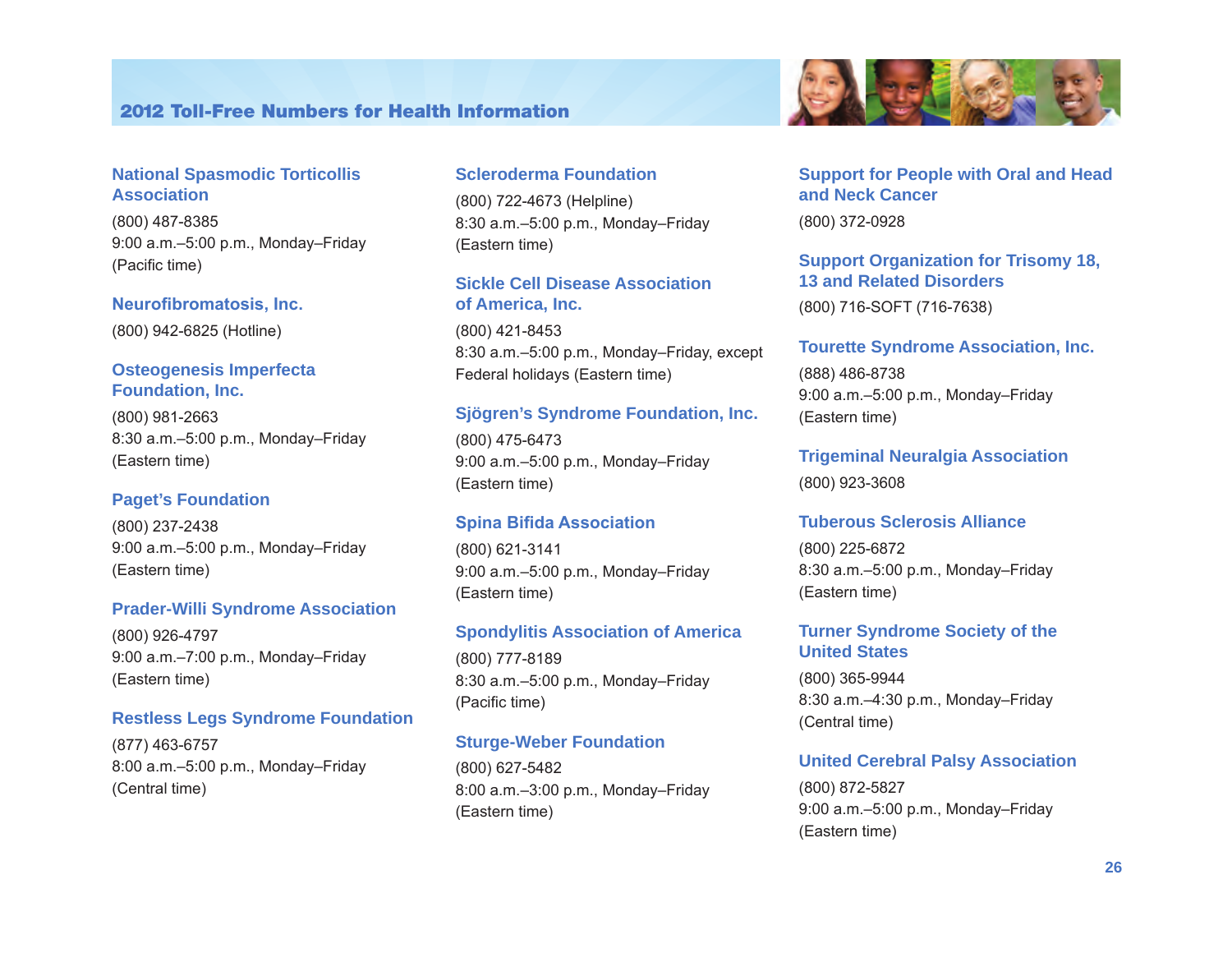#### **United Leukodystrophy Foundation**

(800) 728-5483 8:30 a.m.–8:00 p.m., 7 days a week (Central time)

#### **Vasculitis Foundation**

(800) 277-9474 8:30 a.m.–5:00 p.m., Monday–Friday (Central time)

#### **Wilson's Disease Association**

(866) 961-0533 9:00 a.m. – 4:00 p.m., Monday–Friday (Eastern time)

### **REDUCED-COST HEALTH CARE SERVICES**

#### **Hill-Burton Medical Care Program**

(800) 638-0742 (800) 492-0359 (Maryland)

#### **Health Resources and Services Administration Information Center**

(888) 275-4772 (877) 489-4772 (TTY)

### **REHABILITATION**

*See also DISABLING CONDITIONS and PARALYSIS AND SPINAL CORD INJURY* 

#### **AbleData**

(800) 227-0216 8:30 a.m.–5:30 p.m., Monday–Friday, except Federal holidays (Eastern time)

#### **Amputee Coalition of America**

National Limb Loss Information Center (888) AMP-KNOW (267-5669) 8:00 a.m.–5:00 p.m., Monday–Friday (Eastern time)

#### **National Institute for Rehabilitation Engineering**

(800) 736-2216 9:00 a.m.–5:00 p.m., Monday–Friday (Eastern time)

#### **National Rehabilitation Information Center**

(800) 346-2742 9:00 a.m.–5:00 p.m., Monday–Friday (Eastern time)

#### **Phoenix Society for Burn Survivors**

(800) 888-2876 9:00 a.m.–5:00 p.m., Monday–Friday (Eastern time)

### **RESTLESS LEGS SYNDROME**

*See RARE DISORDERS* 

#### **SAFETY**

*See also CHEMICAL PRODUCTS/ PESTICIDES* 

#### **National Institute for Occupational Safety and Health Information Inquiry Service**

(800) 356-4674 (888) 232-6348 (TTY) 9:00 a.m.–4:00 p.m., Monday–Friday, except Federal holidays (Eastern time)

#### **National Program for Playground Safety**

(800) 554-PLAY (554-7529) 9:00 a.m.–4:00 p.m., Monday–Friday (Central time)

#### **National Safety Council**

(800) 621-7615 (800) 767-7236 (National Radon Hotline) 8:30 a.m.–4:45 p.m., Monday–Friday (Central time)

#### **Safe Sitter**

(800) 255-4089 8:30 a.m.–4:30 p.m., Monday–Friday (Eastern time)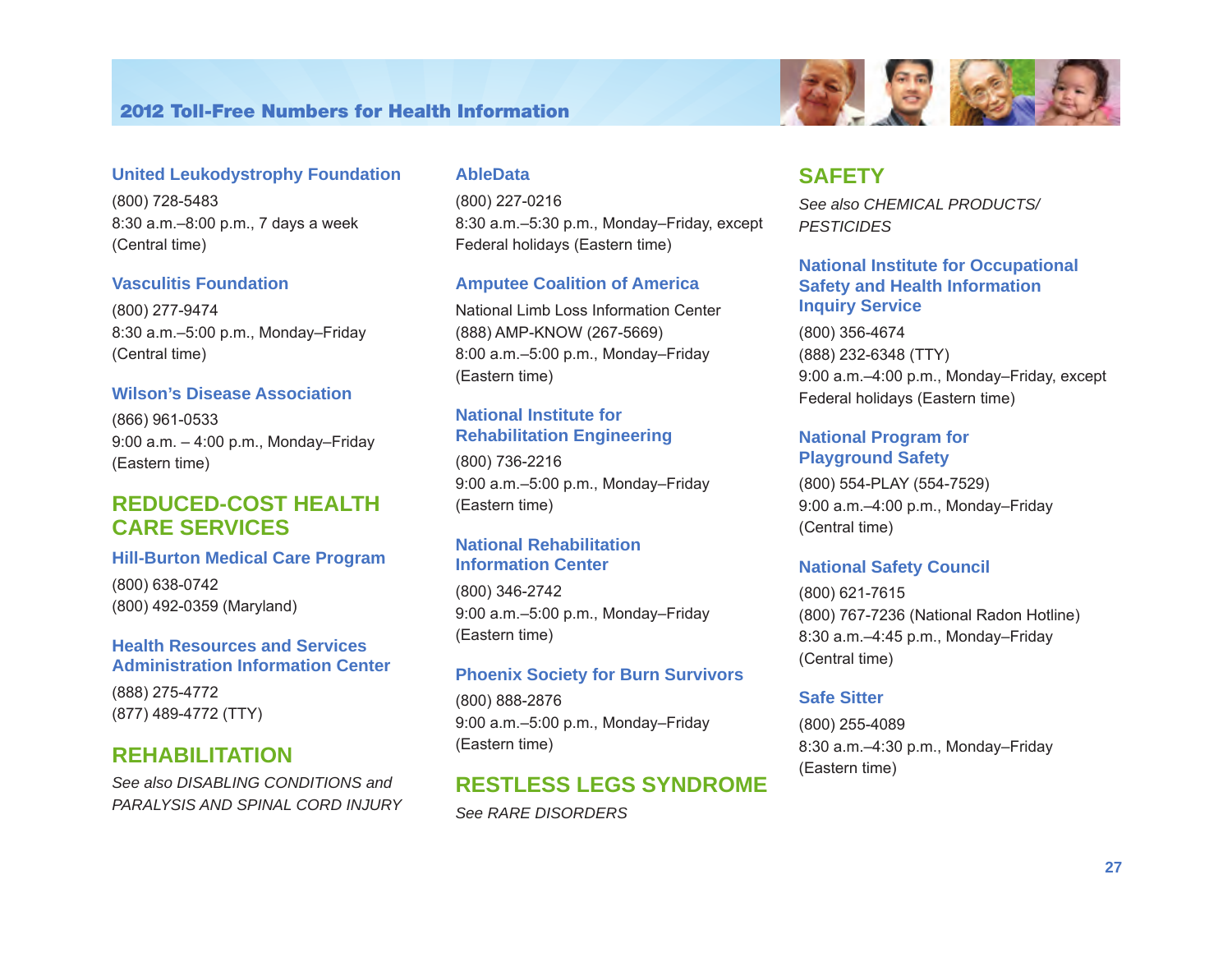

#### **U.S. Consumer Product Safety Commission Hotline**

(800) 638-2772 (800) 638-8270 (TTY) 8:30 a.m.–5:00 p.m., Monday–Friday, except Federal holidays (Eastern time)

#### **Vehicle Safety Hotline**

National Highway Traffic Safety Administration (888) 327-4236 (800) 424-9153 (TTY) 8:30 a.m.–5:00 p.m., Monday–Friday (Eastern time)

### **SEXUAL EDUCATION**

#### **Medical Institute for Sexual Health**

(800) 892-9484 (publication orders only) 8:15 a.m.–5:00 p.m., Monday–Friday (Central time)

#### **Planned Parenthood Federation of America, Inc.**

(800) 230-7526 (Recording) (800) 669-0156 (Order line) 9:00 a.m.–5:00 p.m., Monday–Friday (Eastern time)

### **SEXUALLY TRANSMITTED DISEASES**

*See also AIDS/HIV* 

#### **American Social Health Association**

(800) 227-8922 9:00 a.m.–6:00 p.m., Monday–Friday (Eastern time)

#### **CDC INFO**

(800) CDC-INFO (232-4636) (English/Spanish) (888) 232-6348 (TTY)

#### **CDC National Prevention Information Network**

(800) 458-5231 (English/Spanish) (888) 282-7681 (Fax) 9:00 a.m.–6:00 p.m., Monday–Friday (Eastern time)

### **SKIN DISEASE**

#### **Foundation for Ichthyosis and Related Skin Types, Inc.**

(800) 545-3286 9:00 a.m.–4:00 p.m., Monday–Friday (Eastern time)

#### **National Institute of Arthritis and Musculoskeletal and Skin Diseases Information Clearinghouse**

(877) 226-4267 8:30 a.m.–5:00 p.m., Monday–Friday, except Federal holidays (Eastern time)

#### **National Psoriasis Foundation**

(800) 723-9166 8:00 a.m.–5:00 p.m., Monday–Friday (Pacific time)

### **SMOKING/SMOKELESS TOBACCO**

#### **National Oral Health Information Clearinghouse**

(866) 232-4528

#### **Smoking Quitline of the National Cancer Institute**

(877) 44U-QUIT (448-7848) (800) 332-8615 (TTY) 9:00 a.m.–4:30 p.m., Monday–Friday, except Federal holidays (Eastern time)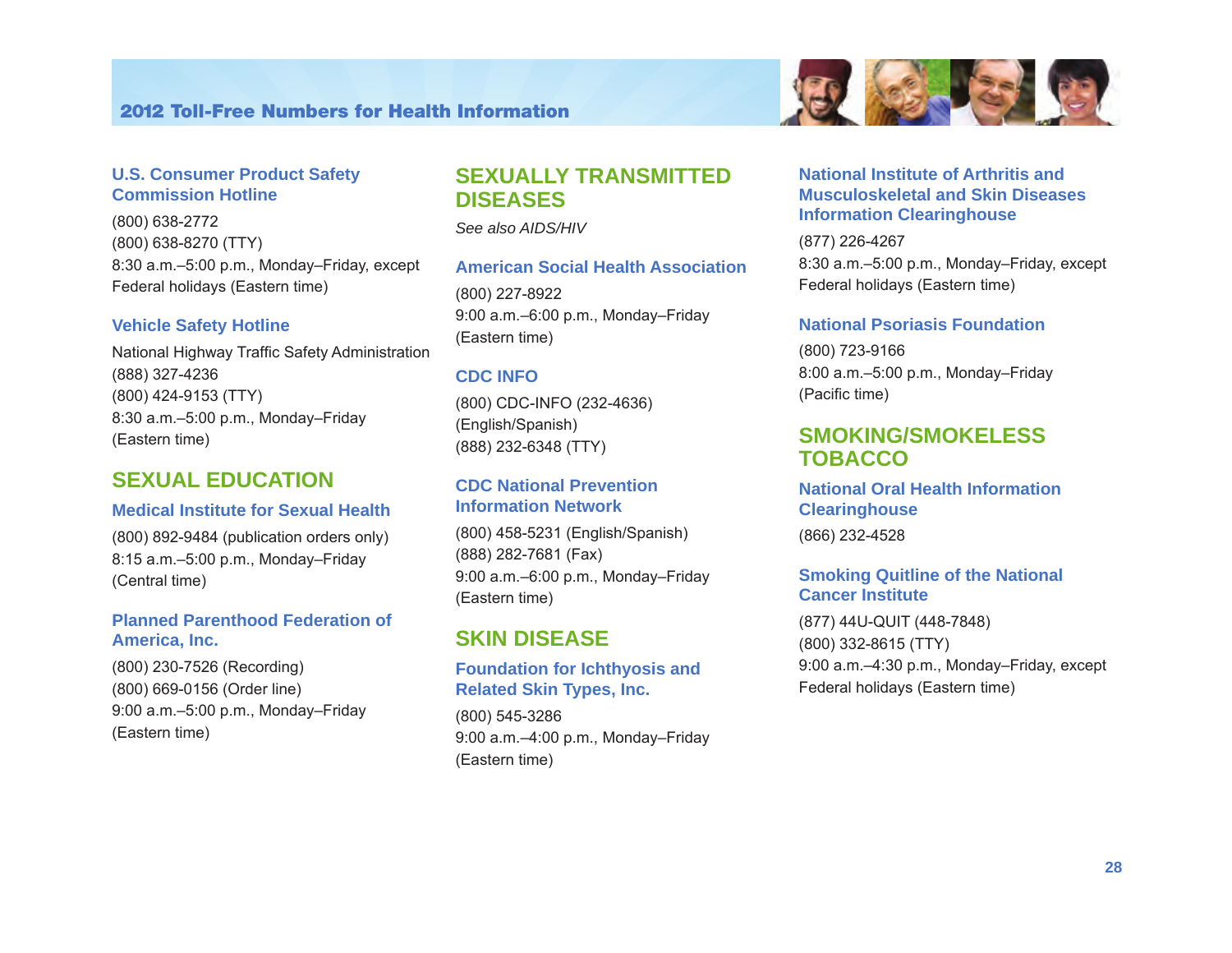#### **Smoking, Tobacco and Health Information Line**

Office on Smoking and Health, CDC (800) 232-4636 (Recording) (800) 784-8669 (QUIT NOW) (888) 232-6348 (TTY)

#### **SPINAL CORD INJURY**

See PARALYSIS AND SPINAL CORD INJURY

### **STROKE**

*See also PARALYSIS AND SPINAL CORD INJURY* 

#### **American Heart Association Stroke Connection**

(888) 478-7653 24 hours a day, 7 days a week, 365 days a year

#### **National Institute of Neurological Disorders and Stroke**

(800) 352-9424 8:30 a.m.–5:00 p.m., Monday–Friday, except Federal holidays (Eastern time)

#### **National Stroke Association**

(800) STROKES (787-6537) 8:00 a.m.–4:30 p.m., Monday–Thursday, 8:00 a.m.–4:00 p.m., Friday (Eastern time)

### **STUTTERING**

#### **National Center for Stuttering**

(800) 221-2483 10:00 a.m.–5:00 p.m., Monday–Friday (Eastern time)

#### **National Stuttering Association**

(800) We Stutter (937-8888)

#### **Stuttering Foundation of America**

(800) 992-9392 9:00 a.m.–5:00 p.m., Monday–Friday (Eastern time)

### **SUBSTANCE ABUSE**

*See also ALCOHOL ABUSE and DRUG ABUSE* 

#### **National Inhalant Prevention Coalition**

(800) 269-4237 (Recording) 8:00 a.m.–6:00 p.m., Monday–Friday (Central time)

**Substance Abuse and Mental Health Services Administration**  (877) 767-4727

### **SUDDEN INFANT DEATH SYNDROME**

*See RARE DISORDERS* 



### **SUICIDE PREVENTION HOTLINES**

#### **National Suicide Prevention Lifetime**

(800) 273-TALK (273-8255) (800) 799-4TTY (779-4889) (TTY) (888) 628-9454 (Spanish)

The National Suicide Prevention Lifeline is a 24-hour, toll-free suicide prevention service that routes calls from anywhere in the country to the nearest available certified crisis center where trained crisis counselors talk to callers and can link them to local services.

#### **Trevor Helpline**

(866) 4-U-TREVOR (488-7386)

The Trevor Helpline is a national toll-free suicide prevention hotline aimed at gay and questioning youth. It's open 24 hours a day, 7days a week, 365 days a year. Teens with nowhere to turn can call and talk confidentially to trained counselors and find local resources.

### **SURGERY/FACIAL PLASTIC SURGERY**

**American Society of Plastic Surgeons, Inc.** 

(888) 475-2784 (Referral Service)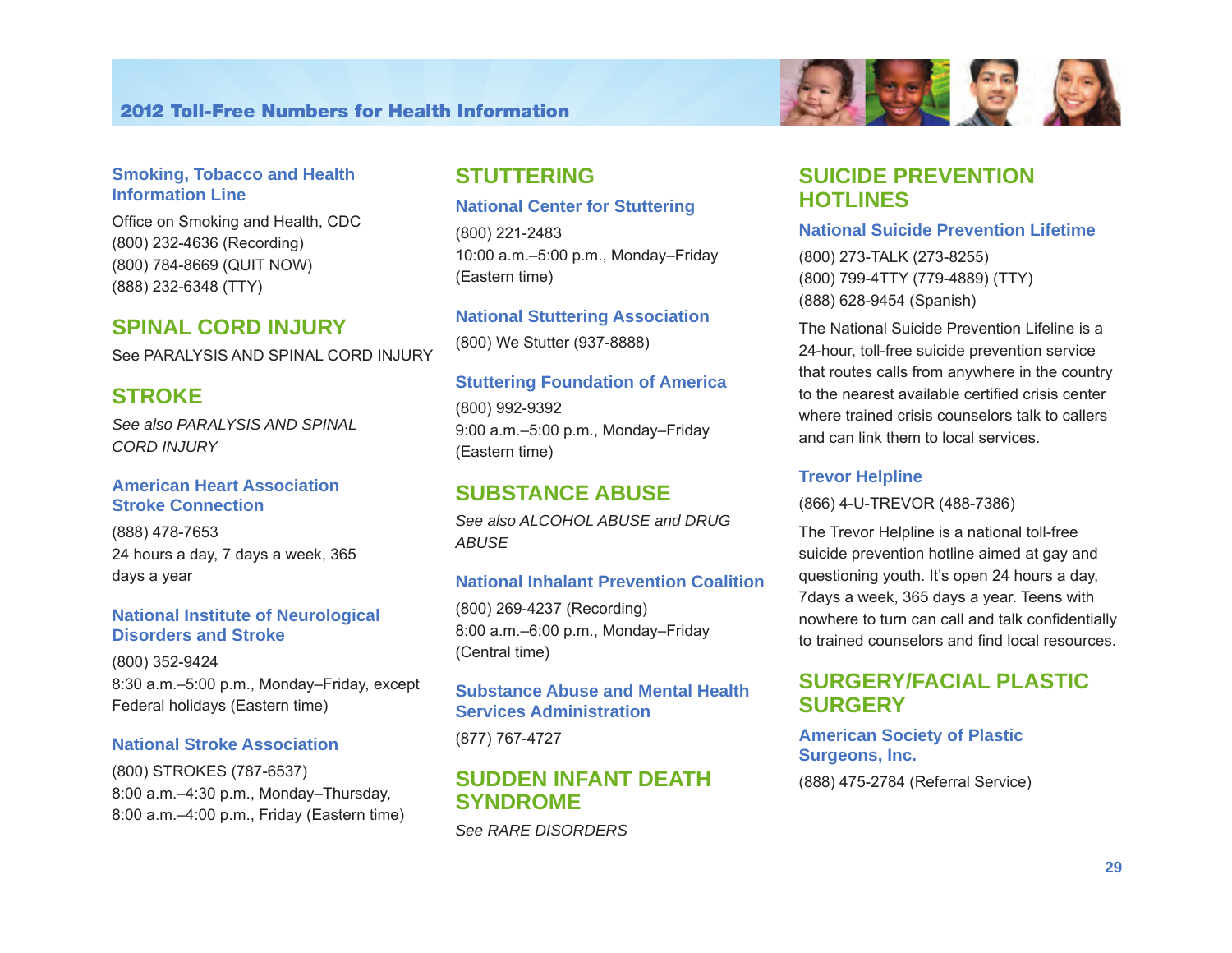

### **TRAUMA**

#### **American Trauma Society**

(800) 556-7890 8:30 a.m.–4:00 p.m., Monday–Friday (Eastern time)

### **UROLOGICAL DISORDERS**

#### **American Association of Kidney Patients**

(800) 749-2257 8:30 a.m.–4:30 p.m., Monday–Friday (Eastern time)

#### **American Kidney Fund**

(800) 638-8299 9:00 a.m.–5:00 p.m., Monday–Thursday; 9:00 a.m.–2:00 p.m., Friday (Eastern time)

#### **American Urological Association**

(866) RING-AUA (746-4282) 8:30 a.m.–5:00 p.m., Monday–Friday (Eastern time)

#### **Health Care Services**

National Kidney Foundation (800) 622-9010 8:30 a.m.–5:30 p.m., Monday–Friday (Eastern time)

#### **National Association for Continence**

(800) 252-3337 9:00 a.m.–5:00 p.m., Monday–Friday (Eastern time)

### **National Kidney and Urologic Diseases Information Clearinghouse**

(800) 891-5390 (866) 569-1162 (TTY) 8:30 a.m.–5:00 p.m., Monday–Friday (Eastern time)

### **PKD Foundation**

(800) 753-2873 8:00 a.m.–5:00 p.m., Monday–Friday (Central time)

#### **Simon Foundation for Continence**

(800) 237-4666 9:00 a.m.–5:00 p.m., Monday–Friday (Central time)

**VENEREAL DISEASES**  *See SEXUALLY TRANSMITTED DISEASES* 

### **VETERANS**

### **National Veterans Services Fund, Inc.**  (800) 521-0198

9:00 a.m.–4:00 p.m., Monday–Friday (Eastern time)

#### **Paralyzed Veterans of America**

(800) 424-8200 (800) 795-4327 (TTY) 9:00 a.m.–5:00 p.m., Monday–Friday (Eastern time)

**U.S. Department of Veterans Affairs**  (800) 827-1000

#### **Veterans Special Issue Helpline**

Department of Veterans Affairs (800) 749-8387 (Agent Orange/Persian Gulf War) 8:00 a.m.–4:00 p.m., Monday–Friday (Central time)

### **VIOLENCE**

#### **National Domestic Violence Hotline**

(800) 799-SAFE (7233) (800) 787-3224 (TTY)

#### **National Organization for Victim Assistance**

(800) TRY-NOVA (879-6682) 9:00 a.m.–6:00 p.m., Monday–Friday (Eastern time)

**Rape, Abuse, and Incest National Network**  (800) 656-4673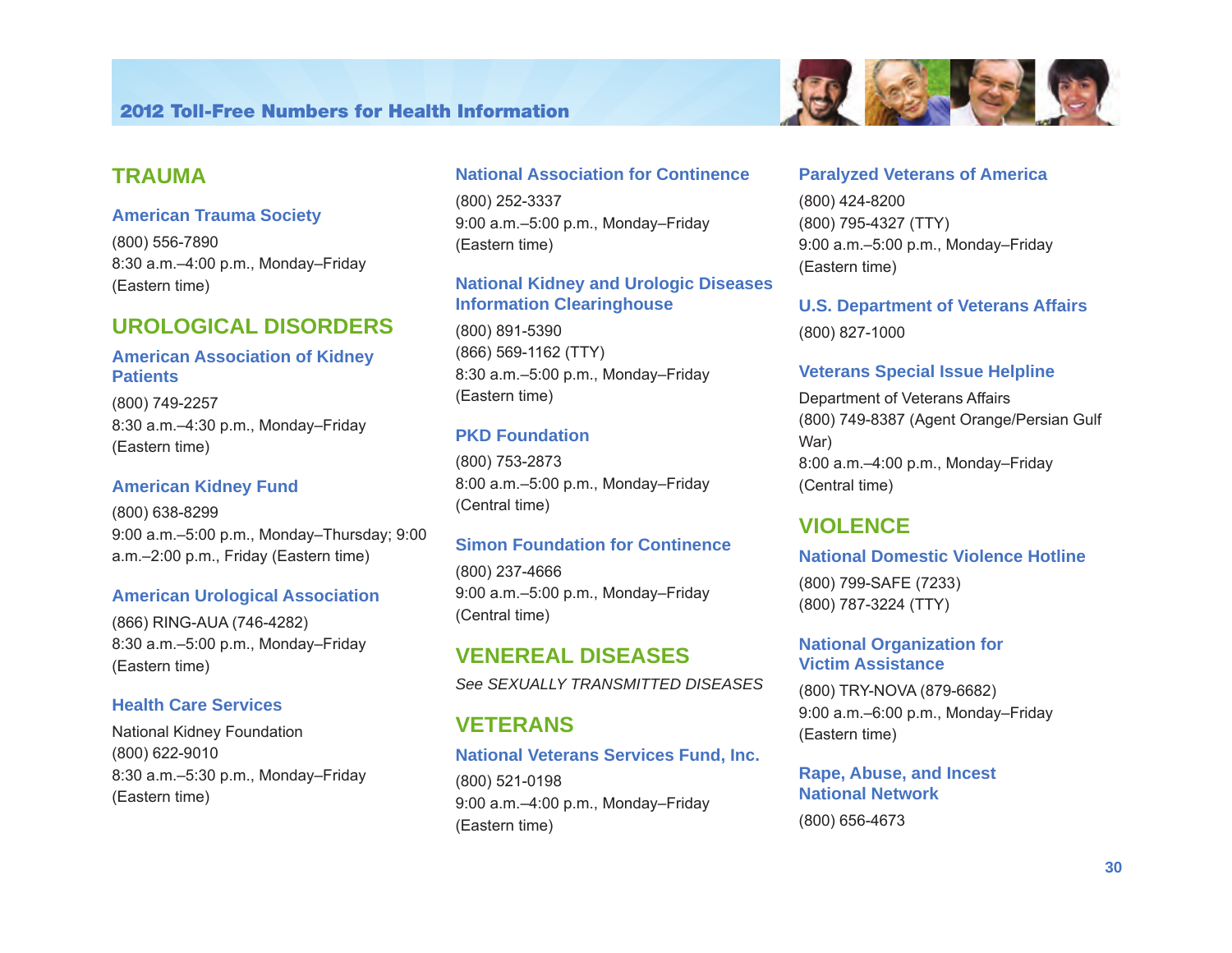### **VISION**

*See also LIBRARY SERVICES* 

#### **American Council of the Blind**

(800) 424-8666 9:00 a.m.–5:00 p.m., Monday–Friday (Eastern time) 8:00 a.m.–4:00 p.m., Monday–Friday (Pacific time)

#### **Braille Institute of America**

(800) BRAILLE (272-4553) 8:30 a.m.–5:00 p.m., Monday–Friday (Pacific time)

#### **EyeCare America**

(800) 222-3937

#### **Foundation Fighting Blindness**

(800) 683-5555 (800) 683-5551 (TDD) 8:30 a.m.–5:00 p.m., Monday–Friday (Eastern time)

#### **Glaucoma Research Foundation**

(800) 826-6693 8:30 a.m.–5:00 p.m., Monday–Friday (Pacific time)

#### **Guide Dog Foundation for the Blind, Inc.**

(800) 548-4337 8:00 a.m.–5:00 p.m., Monday–Friday (Eastern time)

#### **Guide Dogs for the Blind**

(800) 295-4050 8:00 a.m.–5:00 p.m., Monday–Friday (Pacific time)

#### **Lighthouse International**

(800) 829-0500 9:00 a.m.–5:00 p.m., Monday–Friday (Eastern time)

#### **Louisiana Center for the Blind**

(800) 234-4166 8:00 a.m.–5:00 p.m., Monday–Friday (Eastern time)

#### **National Association for Parents of Children with Visual Impairments**

(800) 562-6265 9:00 a.m.–5:00 p.m., Monday–Friday (Eastern time)



#### **National Consortium on Deaf-Blindness**

(800) 438-9376 (800) 854-7013 (TTY) 9:00 a.m.–4:00 p.m., Monday–Friday, except Federal holidays (Eastern time)

#### **National Family Association for Deaf-Blind**

(800) 255-0411 (Voice/TTY) 8:45 a.m.–4:30 p.m., Monday–Friday (Eastern time)

#### **Prevent Blindness America**

(800) 331-2020 8:30 a.m.–5:00 p.m., Monday–Friday (Central time)

# **Vision Council of America**

(800) 424-8422

### **WOMEN**

**Endometriosis Association**  (800) 992-3636 (Recording)

#### **National Osteoporosis Foundation**

(800) 231-4222 8:30 a.m.–5:00 p.m., Monday–Friday (Eastern time)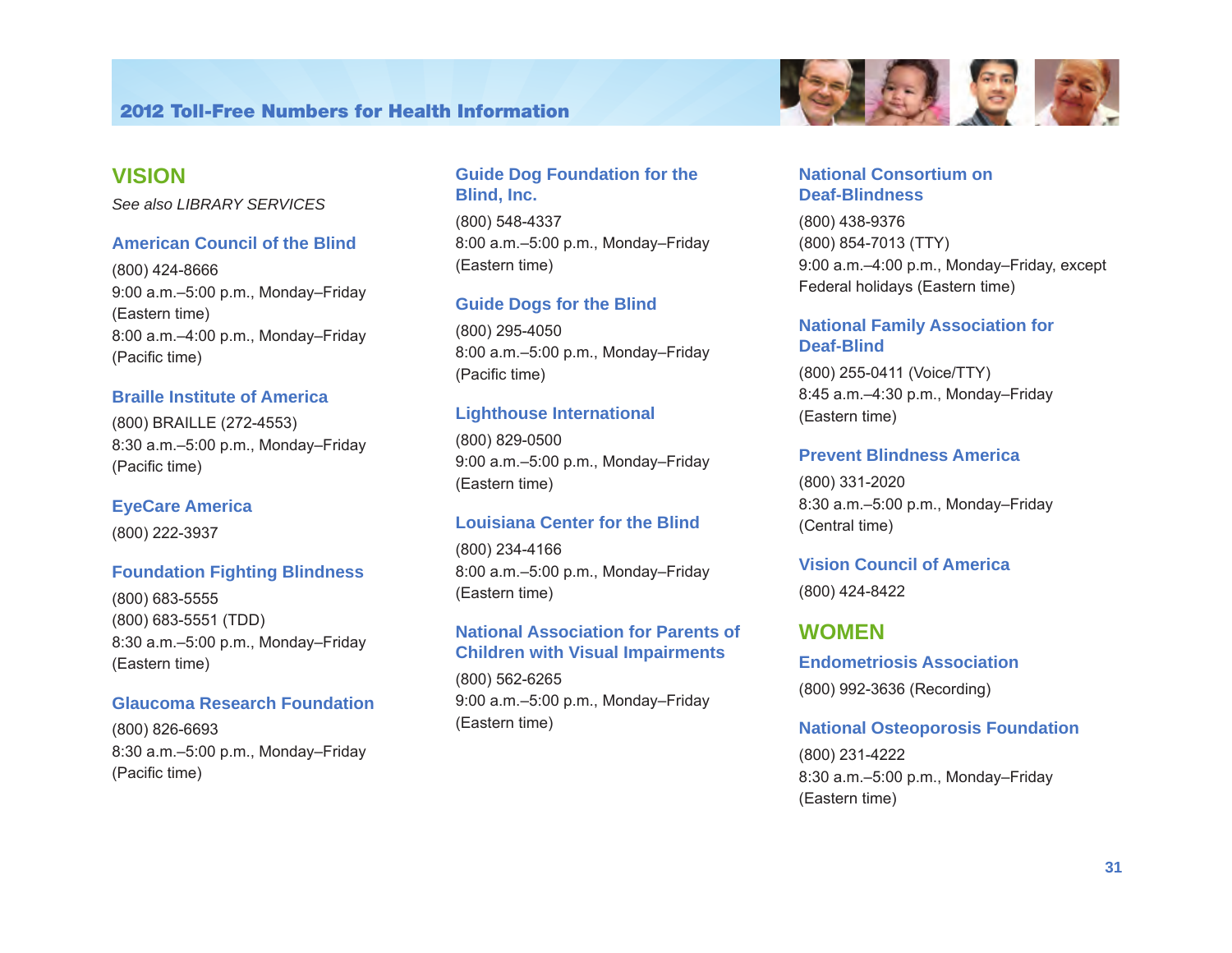

#### **Womenshealth.gov**

(800) 994-9662 (888) 220-5446 (TDD) 9:00 a.m.–6:00 p.m., Monday–Friday, except Federal holidays (Eastern time)

#### **Women's Sports Foundation**

(800) 227-3988 9:00 a.m.–5:00 p.m., 9:00 a.m.–4:45 p.m., Monday–Friday (Eastern time)

### **For more health promotion and disease prevention information—**

Search online for thousands of free Federal health documents using healthfinder.gov at http://www.healthfinder.gov

### **For health promotion and disease prevention information in Spanish—**

Search online at http://www.healthfinder.gov/ espanol.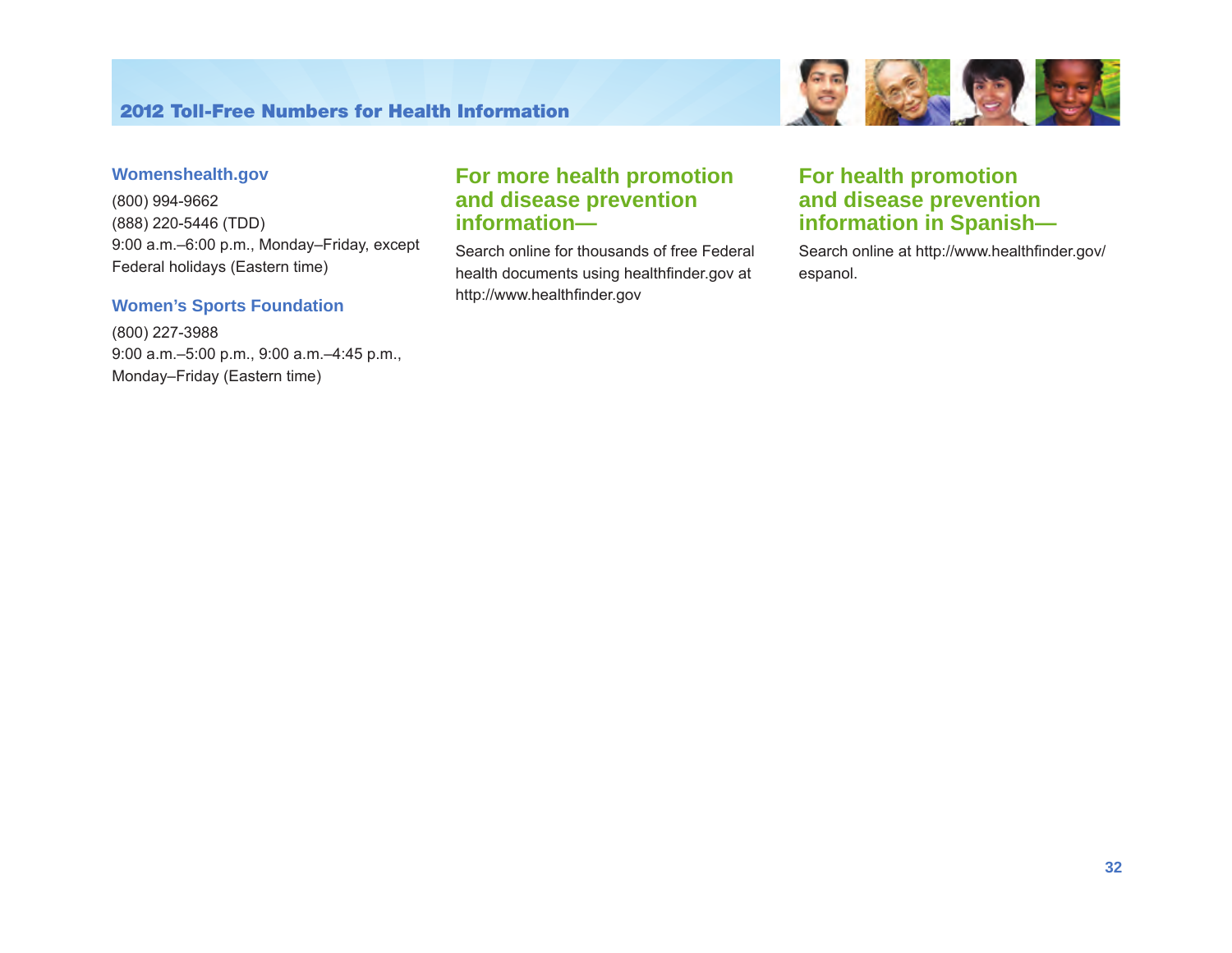

### **TOLL-FREE NUMBERS FOR HEALTH INFORMATION • DIAL 1-800 (unless 855/866/877/888 is specified)**

*213-7193*

AbleData, *227-0216* AboutFace, *665-3223* Academy of General Dentistry, *(888) 243-3368, (877) 292-9327* (Referral Line) Academy of Laser Dentistry, *(877) 527-3776* AdCARE Hospital Helpline, *252-6465*  AdoptUSKids, *(888) 200-4005* Aerobics and Fitness Association of America, *(877) 968-7263* (Consumers); *446-2322* (Professionals) Agency for Healthcare Research and Quality Clearinghouse, *358-9295* AIDS Info, *448-0440; (888) 480-3739* (TTY) Al-Anon Family Group Headquarters, *(888) 425-2666* Alcohol and Drug Helpline, *821-4357* Alliance for Aging Research, *639-2421* ALS Association, *782-4747* Alzheimer's Association Helpline, *272-3900; (866) 403-3073 (TDD)*  Alzheimer's Disease Education and Referral Center, *438-4380* American Academy of Allergy, Asthma and Immunology, *822-2762* American Academy of Cosmetic Dentistry, *543-9220* American Academy of Family Physicians, *274-2237* American Academy of Oral and Maxillofacial Pathology, *(888) 552-2667* American Alliance for Health, Physical Education, Recreation and Dance,

American Association of Critical Care Nurses, *899-2226* American Association of Diabetes Educators, *338-3633* American Association of Kidney Patients, *749-2257* American Association of Oral and Maxillofacial Surgeons, *822-6637*  American Association of Orthodontists, *424-2841* American Association of Women Dentists, *920-2293* American Autoimmune Related Diseases Association, Inc., *598-4668* American Behcet's Disease Association, *723-4238* American Brain Tumor Association, *886-2282* American Cancer Society, *227-2345* (Voice/TDD/TT) American Childhood Cancer Organization, *(855) 858-2226* American Chiropractic Association, *986-4636* American Chronic Pain Association, *533-3231* American Cleft Palate-Craniofacial Association/Cleft Palate Foundation, *242-5338*  American Council of the Blind, *424-8666* American Council on Exercise, *(888) 825-3636* American Counseling Association, *347-6647*

American Dental Association, *947-4746* (Catalog Sales and Service) American Diabetes Association, *342-2383; 232-6733* (Order Fulfillment)

American Dental Assistants Association, *(877) 874-3785*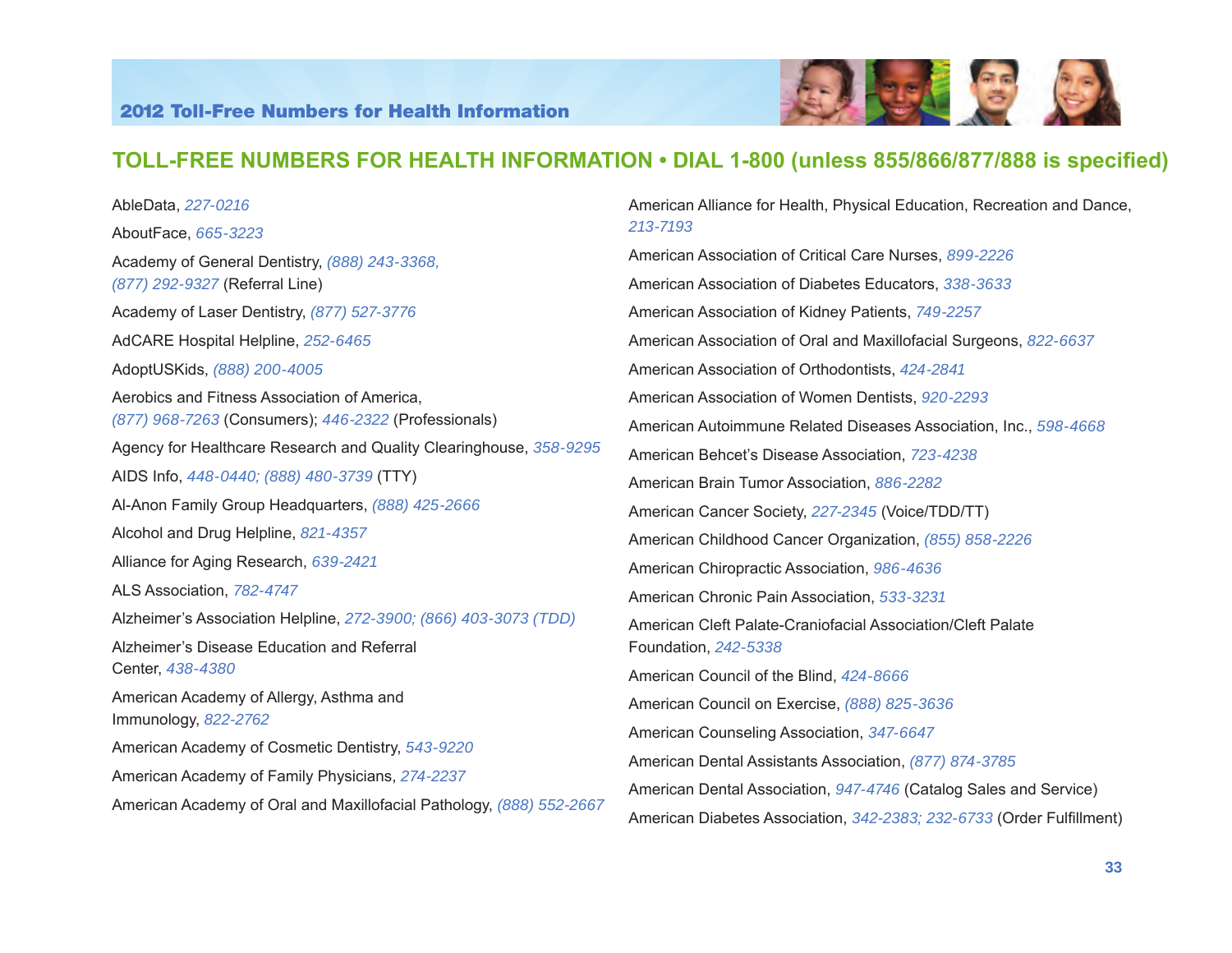

American Health Assistance Foundation, *437-2423* American Heart Association, *242-8721*  American Heart Association Stroke Connection, *(888) 478-7653* American Institute for Cancer Research*, 843-8114*  American Kidney Fund, *638-8299*  American Leprosy Missions (Hansen's Disease), *543-3135* American Liver Foundation, *465-4837* American Lung Association, *586-4872* American Nurses Association, *274-4262* American Orthodontic Society, *448-1601* American Osteopathic Association, *621-1773* American Parkinson Disease Association, *223-2732* American Podiatric Medical Association, Inc., *275-2762* American Running Association, *776-2732* American SIDS Institute, *232-7437*  American Social Health Association, *227-8922* American Society for Deaf Children, *942-2732* (Voice/TTY) American Society of Plastic Surgeons, Inc. *(888) 475-2784*  American Speech-Language-Hearing Association, *638-8255* American Thyroid Association, *849-7643* American Trauma Society, *556-7890* American Urological Association, *(866) 746-4282* Americans with Disabilities Act Information Line, *514-0301* (English and Spanish); *514-0383* (TTY)

AmeriFace, *(888) 486-1209* Amputee Coalition of America, *(888) 267-5669* Angel Flight Mid-Atlantic, *296-3797* Aplastic Anemia and MDS International Foundation, Inc., *747-2820* Arthritis Foundation, *283-7800* Arthritis National Research Foundation, *588-2873* Asbestos Ombudsman Hotline, *368-5888* Association for Applied Psychophysiology and Biofeedback, *477-8892* Association of periOperative Registered Nurses, *755-2676* Asthma and Allergy Foundation of America, *727-8462* Back to Sleep SIDS Information Campaign, *505-2742* Batten Disease Support and Research Association, *448-4570* Bethany Christian Services, *238-4269* Bradley Method of Natural Childbirth, *422-4784*  Braille Institute of America, *272-4553* Breast Cancer Network of Strength, *221-2141* (English); *986-9505* (Spanish) Calix Society, *398-0524* CancerCare, Inc., *813-4673* Cancer Hope Network, *552-4366* Captioned Media Program, National Association for the Deaf, *237-6213; 237-6819* (TTY); *538-5636* (Fax) Caring Connections, *658-8898* CDC Division of Oral Health, *232-4636; 311-1603; (888) 232-6348* (TTY)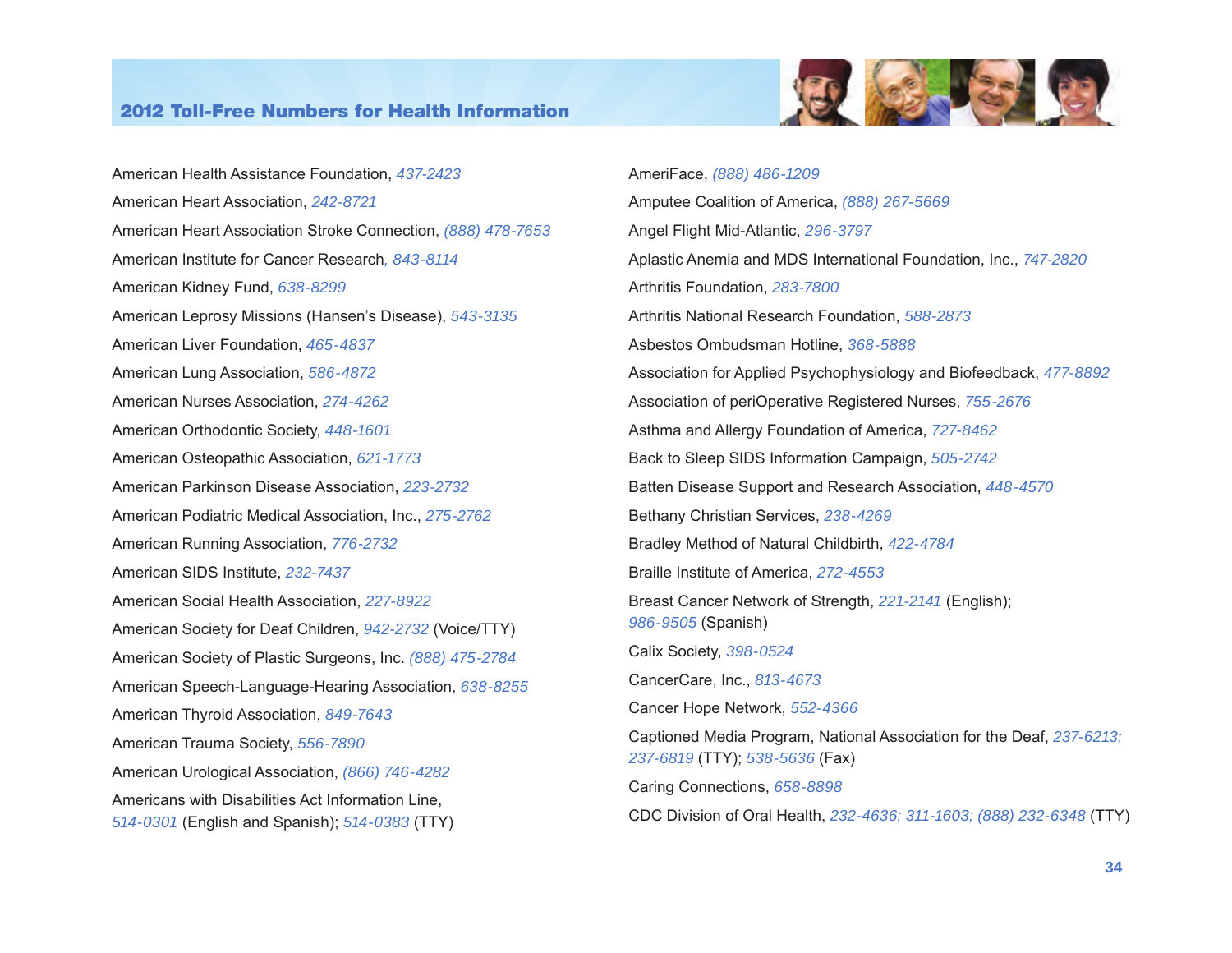

CDC INFO, *232-4636; (888) 232-6348* (TTY) CDC National Prevention Information Network, *458-5231; (888) 282-7681* (Fax) Center for Food Safety and Applied Nutrition, *(888) 723-3366* Centers for Medicare & Medicaid Services, *(877) 267-2323* (Headquarters); *633-4227* (Medicare Service Center); *(866) 226-1819*  (Headquarters TTY); *(877) 486-2048* (Medicare Service Center TTY) Charcot-Marie-Tooth Association, 606-2682 Child Find of America, Inc., *426-5678; 292-9688*  Childhelp® National Child Abuse Hotline, *422-4453*  Child Welfare Information Gateway, *394-3366* Children and Adults with Attention Deficit/Hyperactivity Disorder, *233-4050* Children's Brain Tumor Foundation, *(866) 228-4673* Children's Craniofacial Association, *535-3643*  Children's Hospice International, *242-4453*  Children's Tumor Foundation, *323-7938* Christopher and Dana Reeve Foundation, *225-0292* Cleft Palate Foundation, *242-5338* College of American Pathologists, *323-4040* Cooley's Anemia Foundation, *522-7222* Cornelia de Lange Syndrome Foundation, *223-8355; 753-2357* Covenant House Nineline, *999-9999* Crohn's and Colitis Foundation of America, Inc., *932-2423*  Cystic Fibrosis Foundation, *344-4823*

DBTAC: Mid-Atlantic Americans with Disabilities Act Center, *949-4232* (Voice/TTY) DES Action USA, *337-9288* DHHS Office of Inspector General, *447-8477* Dial A Hearing Screening Test, *222-3277* (Voice/TYY) Drug-Free Workplace Helpline, *967-5752* Drug Help, *378-4435* Drug Policy Information Clearinghouse, White House Office of National Drug Control Policy, *666-3332* Dystonia Medical Research Foundation, *377-3978* Easter Seals, *221-6827* Eldercare Locator, *677-1116* Endometriosis Association, *992-3636* Environmental Justice Information Line, *962-6215*  Epilepsy Foundation of America; *332-1000; 332-4050* (National Epilepsy Library); *(866) 330-2718* (Publications); *(866) 748-8008* (Spanish) Epilepsy Information Service, *642-0500 Eunice Kennedy Shriver* National Institute of Child Health and Human Development Information Resource Center, *370-2943; (888) 320-6942*  (TTY); *(866) 760-5947* (Fax) EyeCare America, *222-3937* FACES: The National Craniofacial Association, *332-2373*  Families of Spinal Muscular Atrophy, *886-1762* Federal Emergency Management Agency, *621-3362; 462-7585* (TDD); *827-8112* (Fax)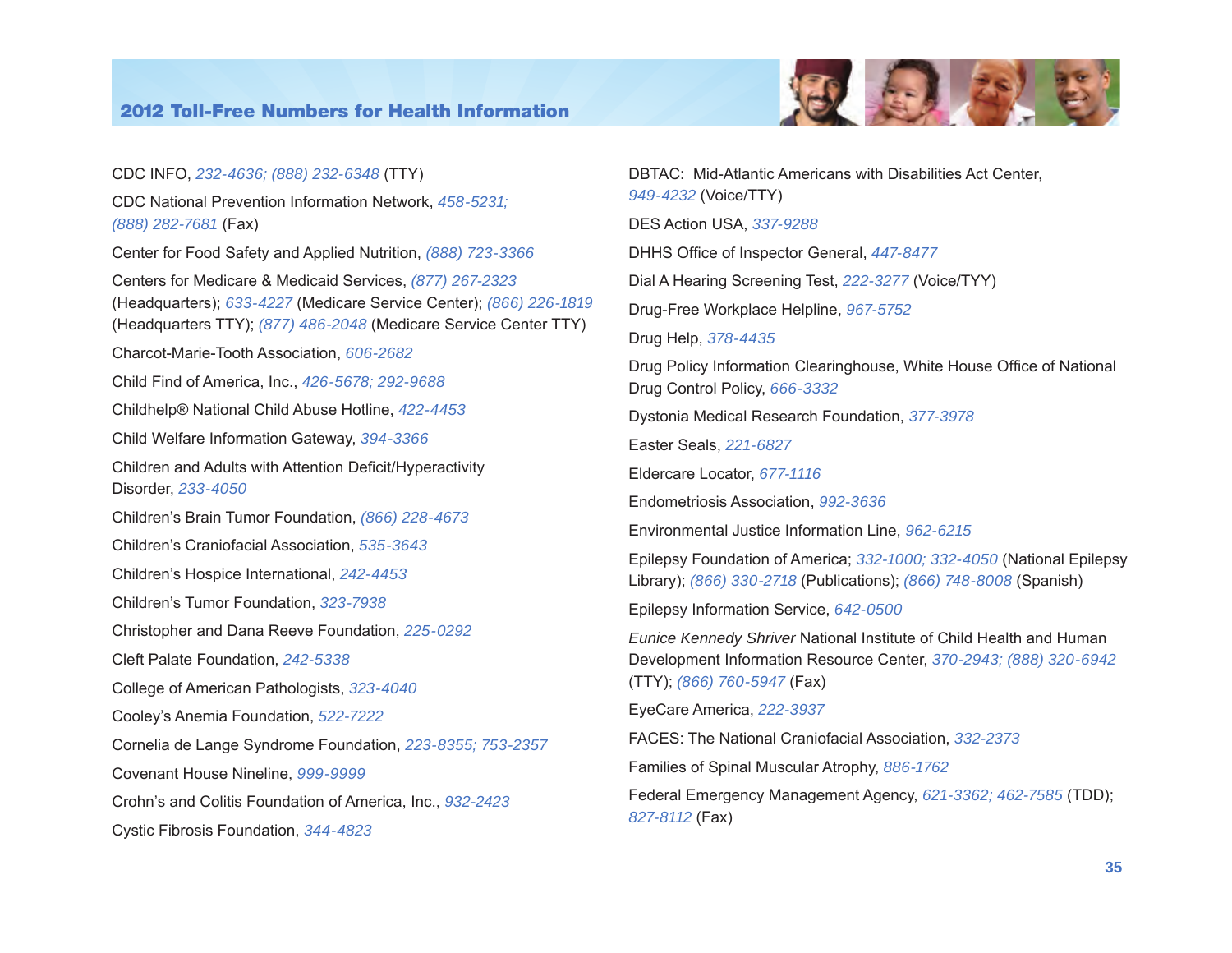

Fibromyalgia Network, *853-2929* First Candle/SIDS Alliance, *221-7437* Food Allergy and Anaphylaxis Network, *929-4040* Foundation Fighting Blindness, *683-5555; 683-5551* (TDD) Foundation for Ichthyosis and Related Skin Types, Inc., *545-3286* Gay, Lesbian, Bisexual, and Transgender Helpline, *(888) 340-4528* Gay, Lesbian, Bisexual, and Transgender National Hotline, *(888) 843-4564* Genetic Alliance, *336-4363* Genetic and Rare Diseases Information Center, *(888) 205-2311; (888) 205-3223* (TTY) Girls & Boys Town National Hotline, *448-3000; 448-1833* (TDD) Glaucoma Research Foundation, *826-6693* Guide Dog Foundation for the Blind, Inc., *548-4337* Guide Dogs for the Blind, *295-4050* Health Care Services, National Kidney Foundation, *622-9010*  Health Resources and Services Administration Information Center, *(888) 275-4772; (877) 489-4772* (TTY) Hear Now, *328-8602* (Voice/TDD) Heart Information Center, *292-2221* (English/Spanish) Hepatitis Foundation International, *891-0707* Hill-Burton Medical Care Program, *638-0742; 492-0359* (in MD) Histiocytosis Association of America, *548-2758* Hormone Foundation, *467-6663*

HUD USER, *245-2691; 927-7589* (TDD) Human Growth Foundation, *451-6434* Huntington's Disease Society of America, *345-4372* Indian Health Service Division of Oral Health, *447-3368* Immune Deficiency Foundation, *296-4433*  Institute for Safe Medication Practices, *324-5723* Insure Kids Now Hotline, *(877) 543-7669* International Childbirth Education Association, *624-4934* (orders only) International Chiropractors Association, *423-4690* International Dyslexia Association, *222-3123* International Essential Tremor Foundation, *(888) 387-3667* International Hearing Society, *521-5247* International Rett Syndrome Association, *818-7388* Job Accommodation Network, *232-9675; 526-7234; (877) 781-9403* (TTY) John Tracy Clinic, *522-4582* (Voice/TDD) Juvenile Diabetes Research Foundation International, *533-2873* Kidney Cancer Association, *850-9132* La Leche League International, *525-3243* Lamaze International, *368-4404* Lambda Legal Defense and Education Fund, *(866) 542-8336*  (Foster Care Helpline) Les Turner Amyotrophic Lateral Sclerosis Foundation, Ltd., *(888) 257-1107*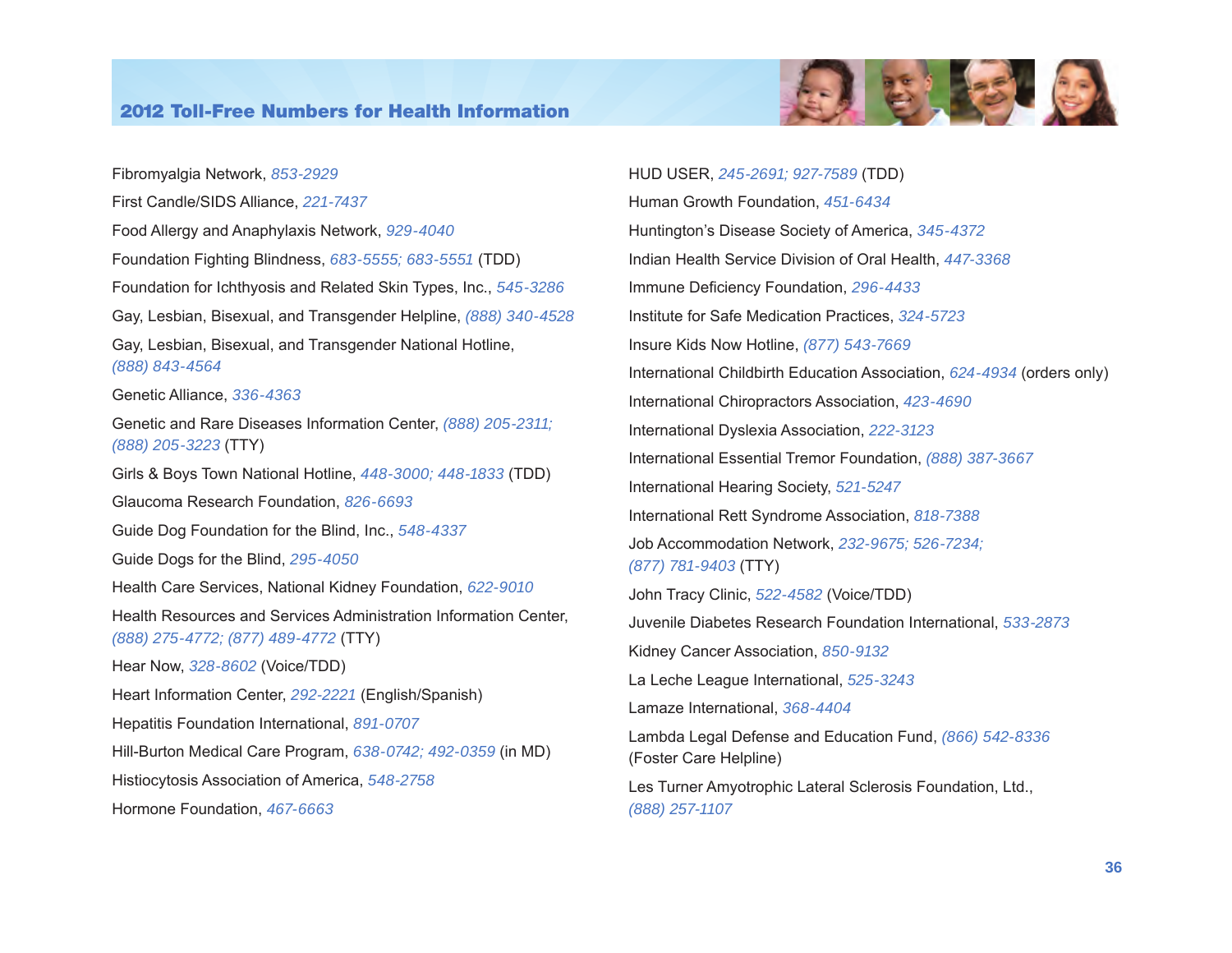

Leukemia & Lymphoma Society, *955-4572* Liberty Godparent Home, *542-4453*  Lighthouse International, *829-0500* Living Bank, *528-2971* Louisiana Center for the Blind, *234-4166* Lupus Foundation of America, *558-0121* MAGIC Foundation for Children's Growth, *362-4423*  Medical Institute for Sexual Health, *892-9484*  MedicAlert® Foundation, *(888) 633-4298*  Multiple Sclerosis Association of America, *532-7667*  Multiple Sclerosis Foundation, *(888) 673-6287* Muscular Dystrophy Association, *572-1717* Myasthenia Gravis Foundation, *541-5454* National Abortion Federation, *772-9100*  National Adoption Center, *862-3678* National Alliance on Mental Illness, *950-6264*  National Association for Continence, *252-3337* National Association for Parents of Children with Visual Impairments, *562-6265*  National Association for the Education of Young Children, *424-2460* National Association of Hospital Hospitality Houses, Inc., *542-9730*  National Bone Marrow Transplant Link, *546-5268* National Brain Injury Information Center, *444-6443* National Brain Tumor Society, *770-8287; 934-2873 (Patient Services)*  National Cancer Institute's Cancer Information Service, *422-6237, 332-8615* (TTY)

National Center for Chronic Disease Prevention and Health Promotion, *232-4636; (888) 232-6348* (TTY)

National Center for Complementary and Alternative Medicine Clearinghouse, *(888) 644-6226; (866) 464-3615* (TTY); *(866) 464-3616* (Fax)

National Center for Health Statistics, *232-4636*

National Center for Immunization and Respiratory Diseases, *232-4636; (888) 232-6348* (TTY)

National Center for Lesbian Rights, *528-6257* (Youth Legal Information Line)

National Center for Missing & Exploited Children®, *843-5678; 826-7653* (TTY)

National Center for Stuttering, *221-2483*

National Center on Birth Defects and Developmental Disabilities, *232-4636; (888) 232-6348* (TTY)

National Child Care Information and Technical Assistance Center, *616-2242; 516-2242* (TTY); *716-2242* (Fax)

National Clearinghouse of Rehabilitation Training Materials, *(866) 821-5355* 

National Consortium on Deaf-Blindness, 438-9376; *854-7013* (TTY) National Council on Alcoholism and Drug Dependence, Inc., *622-2255* National Council on Problem Gambling, *522-4700*  National Criminal Justice Reference Service, *851-3420; (877) 712-9279* (TTY)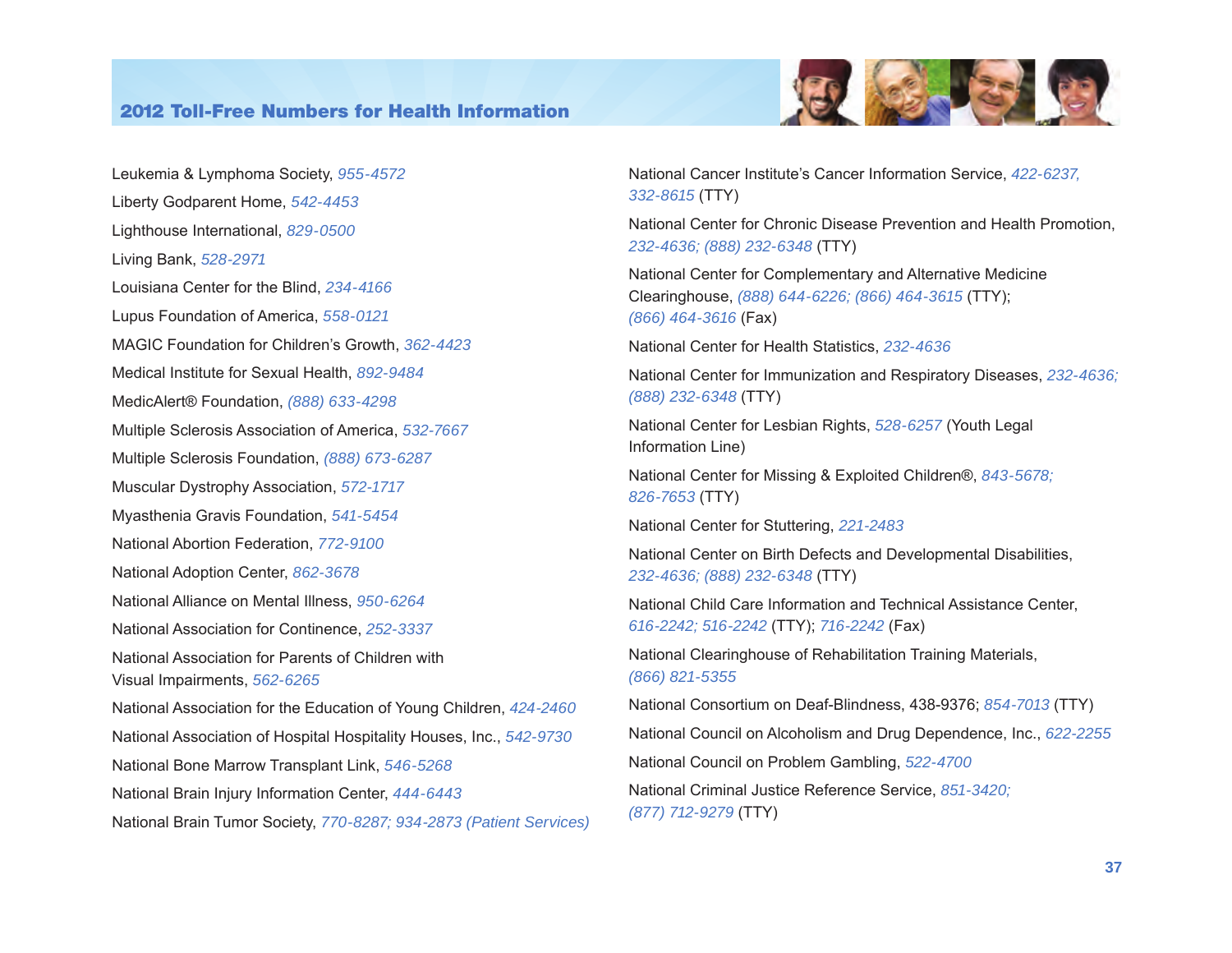

National Dairy Council, *426-8271; 974-6455* (Fax) National Diabetes Information Clearinghouse, *860-8747; (866) 569-1162* (TTY) National Digestive Diseases Information Clearinghouse, *891-5389; (866) 569-1162* (TTY) National Dissemination Center for Children with Disabilities, *695-0285* (Voice/TTY) National Domestic Violence Hotline, *799-7233; 787-3224* (TTY) National Down Syndrome Congress, *232-6372*  National Down Syndrome Society Hotline, *221-4602* National Eating Disorders Association, *931-2237* (Helpline) National Endocrine and Metabolic Diseases Information Services, *(888) 828-0904; (866) 569-1162* (TTY) National Family Association for Deaf-Blind, *255-0411* National Fibromylagia Partnership, *(866) 725-4404* National Fire Protection Association, *344-3555* National Fragile X Foundation, *688-8765* National Gaucher Foundation, *504-3189* National Hansen's Disease Programs, *642-2477*  National Headache Foundation, *(888) 643-5552*  National Health Information Center, *336-4797* National Health Service Corps, *221-9393* (Scholarships/Loan Repayment & Job Opportunities in underserved areas); *(877) 897-9910*  (TTY) National Hematologic Diseases Information Service, *(888) 828-0877; (866) 569-1162 (TTY)* 

National Hemophilia Foundation, *424-2634* National Hispanic Family Health Helpline, *(866) 783-2645* National Immunization Information Hotline, *232-4636; 232-6348* (TTY) National Information Clearinghouse on Children Who Are Deaf-Blind, *438-9376; 854-7013* (TTY) National Inhalant Prevention Coalition, *269-4237* National Injury Information Clearinghouse, *638-2772* (Consumer Hotline); *638-8270* (TTY) National Institute for Occupational Safety and Health Information Inquiry Service, *232-4636; (888) 232-6348* (TTY) National Institute for Rehabilitation Engineering, *736-2216* National Institute of Allergy and Infectious Diseases, *(866) 284-4107; 877-8339* (TDD) National Institute of Arthritis and Musculoskeletal and Skin Diseases Information Clearinghouse, *(877) 226-4267* National Institute of Mental Health Information Resource Center, *(866) 615-6464, (866) 415-8051* (TTY) National Institute of Neurological Disorders and Stroke, *352-9424*  National Institute on Aging Information Center, *222-2225; 222-4225* (TTY) National Institute on Deafness and Other Communication Disorders Information Clearinghouse, *241-1044; 241-1055* (TTY) National Institute on Drug Abuse Research Dissemination Center, *(877) 643-2644* National Jewish Medical and Research Center, *222-5864* National Kidney and Urologic Diseases Information Clearinghouse, *891- 5390; (866) 569-1162*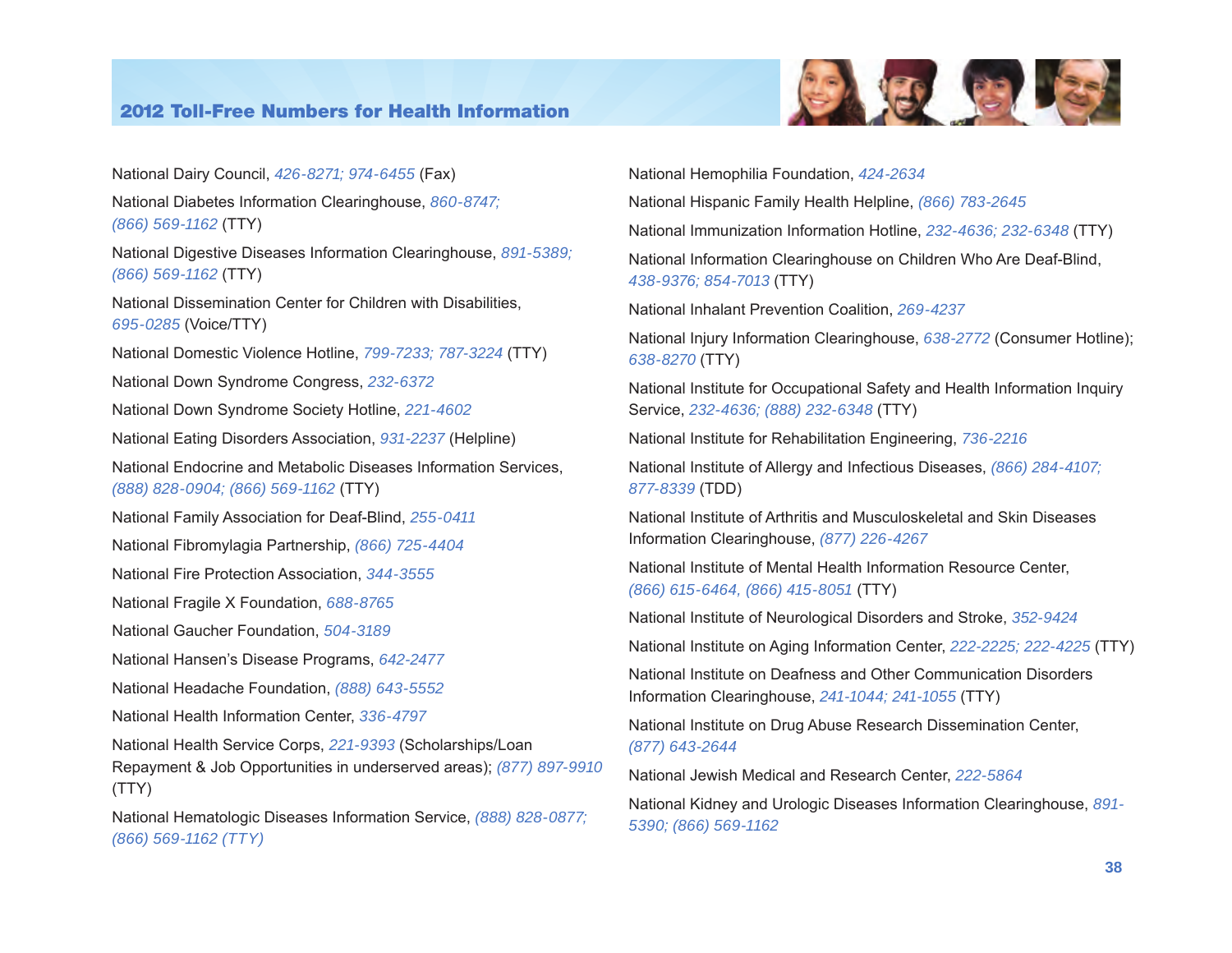

National Lead Information Center, *424-5323* National Lekotek Center, *366-7529* National Library of Medicine, *(888) 346-3656; 735-2258* (TDD) National Library Service for the Blind and Physically Handicapped, *424-8567* National Life Center/Pregnancy Hotline, *848-5683*  National Lymphedema Network, *541-3259* National Marfan Foundation, *862-7326*  National Marrow Donor Program®, *627-7692* National Multiple Sclerosis Society, *344-4867* National Oral Health Information Clearinghouse, National Institute of Dental and Craniofacial Research, *(866) 232-4528* National Organization for Albinism and Hypopigmentation; *473-2310, 648-2310* (Fax) National Organization for Rare Disorders, *999-6673* National Organization for Victim Assistance, *879-6682* National Organization on Fetal Alcohol Syndrome, *666-6327* National Osteoporosis Foundation, *231-4222* National Parkinson Foundation, Inc., *327-4545* National Patient Travel Helpline, *296-1217* National Pesticide Information Center, *858-7378* National Prenatal Helpline, *311-2229; 504-7081* (Spanish) National Program for Playground Safety, *554-7529* National Psoriasis Foundation, *723-9166*

National Rehabilitation Information Center, *346-2742* National Resource Center on Domestic Violence, *537-2238, 533-2508* (TTY) National Reye's Syndrome Foundation, *233-7393* National Runaway Switchboard, *786-2929; 621-0394* (TDD) National Safety Council, *621-7615, 767-7236* (Radon Hotline) National Spasmodic Torticollis Association, *487-8385* National Spinal Cord Injury Association, *962-9629*  National Stroke Association, *787-6537* National Sudden and Unexpected Infant/Child Death & Pregnancy Loss Resource Center, *(866) 866-7437* National Suicide Prevention Lifeline, *273-8255; 779-4889* (TTY); *(888) 628-9454* (Spanish) National Stuttering Association, *937-8888* National Technical Information Service, *553-6847* National Veterans Services Fund, *521-0198* Neurofibromatosis, Inc., *942-6825* (Hotline) National Institute of Neurological Disorders and Stroke, *352-9424* Office of Minority Health Resource Center, *444-6472* Osteogenesis Imperfecta Foundation, *981-2663* Osteoporosis and Related Bone Diseases~National Resource Center, *624-2663* Paget's Foundation, *237-2438* Paralyzed Veterans of America, *424-8200; 795-4327* (TTY) Parkinson's Disease Foundation, *457-6676*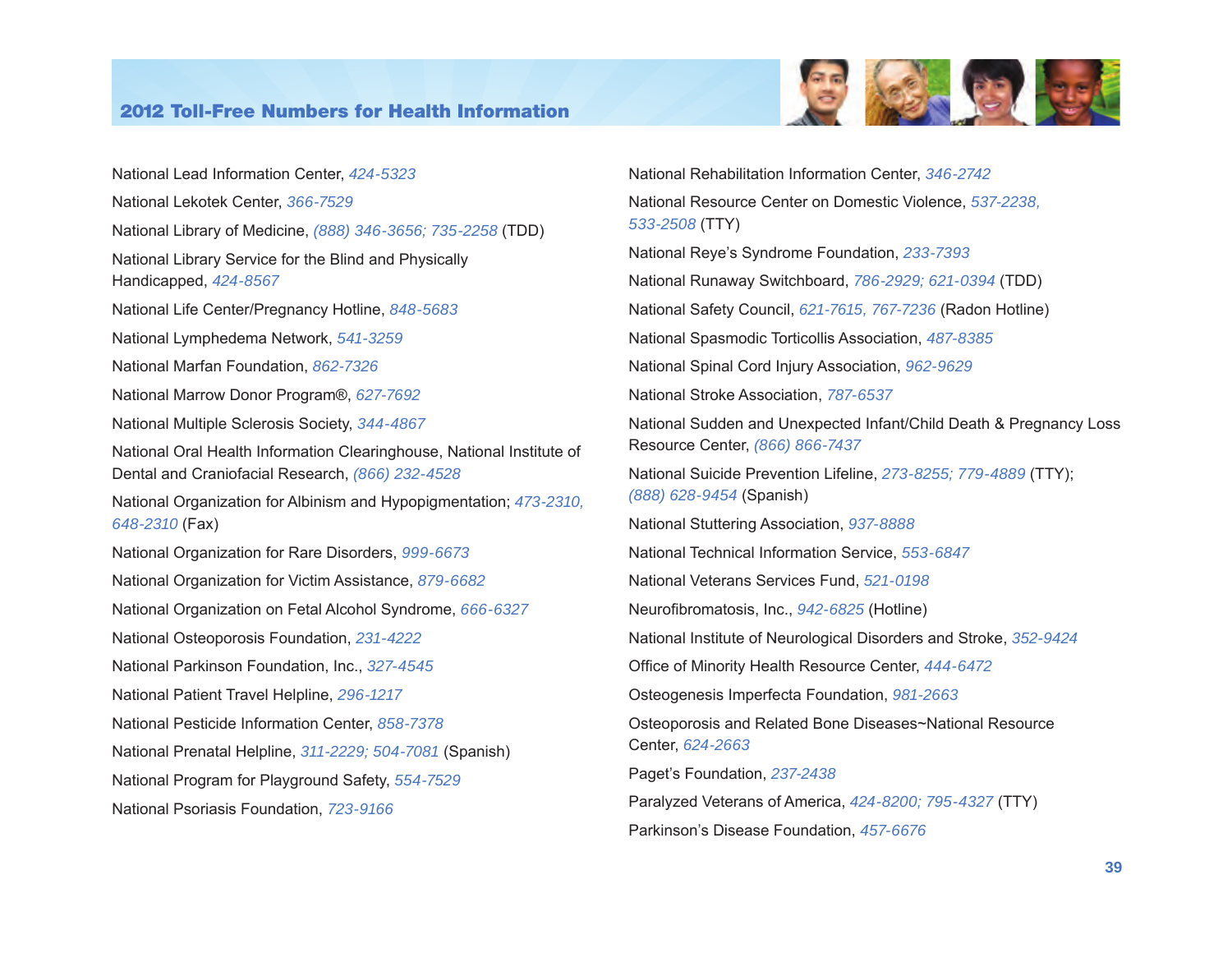

PKD Foundation, *753-2873* Peer Listening Line, *399-7337* Pension Benefit Guaranty Corporation, *400-7242* Phoenix Society for Burn Survivors, *888-2876* Planned Parenthood Federation of America, *230-7526; 669-0156*  (Order line) Poison Help Hotline, *222-1222* Prader-Willi Syndrome Association, *926-4797* Prevent Blindness America, *331-2020* Prevent Child Abuse America, *244-5373* Pride Surveys, *279-6361* PRIDE Youth Programs, *668-9277* Project Inform HIV/AIDS Treatment Hotline, *822-7422* Public and Indian Housing Information and Resource Center, *955-2232* Rape, Abuse, and Incest National Network, *656-4673* Recording for the Blind and Dyslexic, *221-4792* Research to Prevent Blindness, *621-0026* Restless Legs Syndrome Foundation, *(877) 463-6757*  Safe Drinking Water Hotline, *426-4791* Safe Sitter, *255-4089* School Nutrition Association, *877-8822* Scleroderma Foundation, *722-4673*  Scoliosis Association, *800-0669* Shaping America's Youth®, *729-9221*

Shriners Hospital for Children Referral Line, *237-5055* Sickle Cell Disease Association of America, Inc., *421-8453* Simon Foundation for Continence, *237-4666* Sjogren's Syndrome Foundation, Inc., *475-6473* Smoking Quitline of the National Cancer Institute, *(877) 448-7848; 332-8615* (TTY) Smoking, Tobacco and Health Information Line, Office on Smoking and Health, CDC, *232-4636; 784-8669* (QUIT NOW); *(888) 232-6348* (TTY) Social Security Administration, *772-1213; 325-0778* (TTY) Spina Bifida Association, *621-3141* Spondylitis Association of America, *777-8189* Starlight Children's Foundation, *274-7827* Sturge-Weber Foundation, *627-5482* Stuttering Foundation of America, *992-9392* Substance Abuse and Mental Health Services Administration, *(877) 767-4727* Support for People with Oral and Head and Neck Cancer, *377-0928* Support Organization for Trisomy 18, 13 and Related Disorders, *716-7638* Susan G. Komen for the Cure, *(877) 465-6636* The ARC of the United States, *433-5255* TOPS (Taking Off Pounds Sensibly) Club, Inc., *932-8677*  Tourette Syndrome Association, Inc., *(888) 486-8738* Trevor Helpline, *(866) 488-7386* Trigeminal Neuralgia Association, *923-3608*